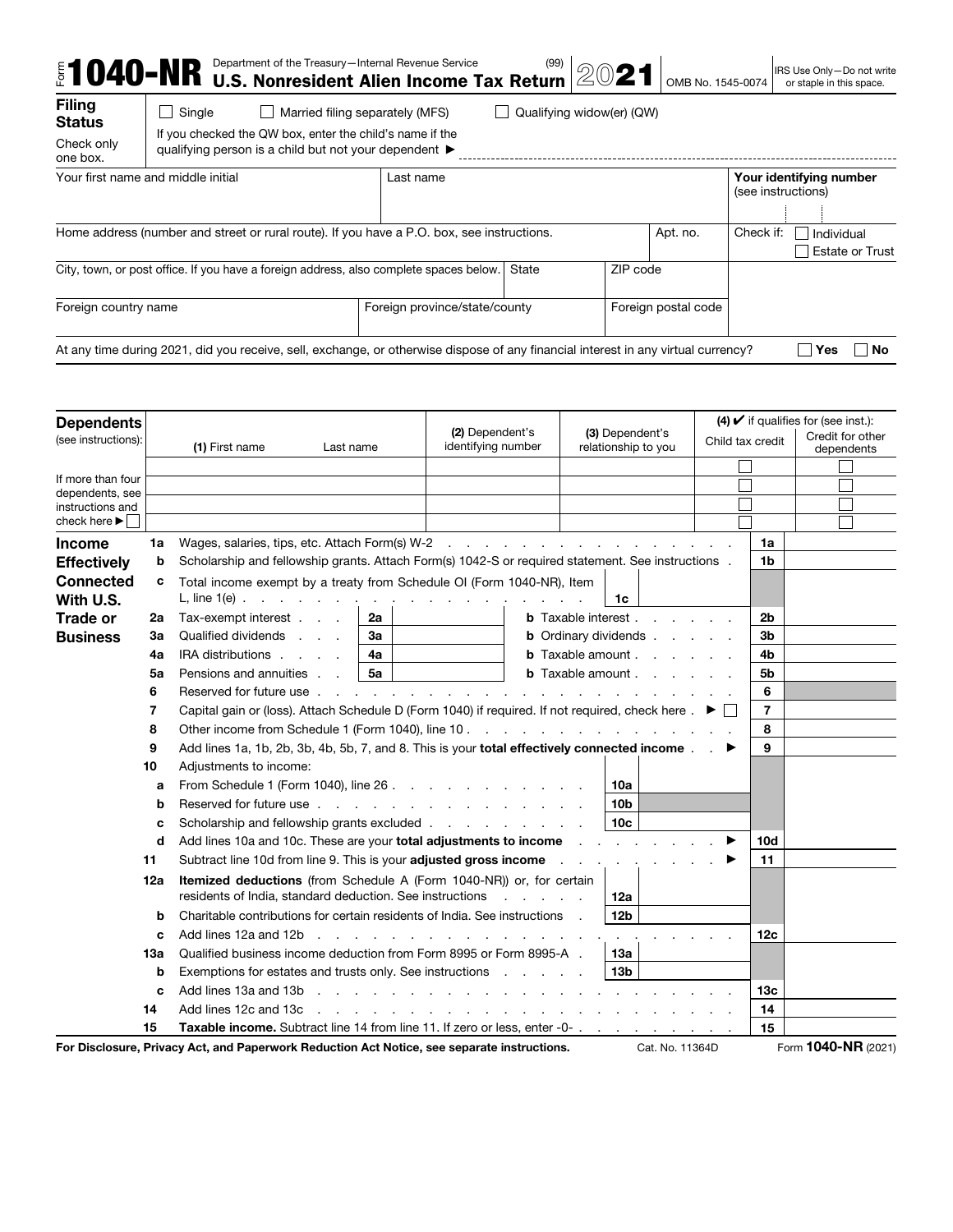| Form 1040-NR (2021)                   |                                          |                                                                                                                                                                                                                                                                                                                       |                                                          |                                    |                                               |                 |                                         |                                                                    |           |    | Page 2        |
|---------------------------------------|------------------------------------------|-----------------------------------------------------------------------------------------------------------------------------------------------------------------------------------------------------------------------------------------------------------------------------------------------------------------------|----------------------------------------------------------|------------------------------------|-----------------------------------------------|-----------------|-----------------------------------------|--------------------------------------------------------------------|-----------|----|---------------|
|                                       | 16                                       | Tax (see instructions). Check if any from Form(s): $\bullet$ $\Box$ 8814 $\bullet$ 2 $\Box$ 4972                                                                                                                                                                                                                      |                                                          |                                    |                                               | 3 <sup>1</sup>  |                                         | 16                                                                 |           |    |               |
|                                       | 17                                       |                                                                                                                                                                                                                                                                                                                       |                                                          |                                    |                                               |                 |                                         | 17                                                                 |           |    |               |
|                                       | 18                                       |                                                                                                                                                                                                                                                                                                                       |                                                          |                                    |                                               |                 |                                         | 18                                                                 |           |    |               |
|                                       | 19                                       | Nonrefundable child tax credit or credit for other dependents from Schedule 8812 (Form 1040).                                                                                                                                                                                                                         |                                                          |                                    |                                               |                 |                                         | 19                                                                 |           |    |               |
|                                       | 20                                       |                                                                                                                                                                                                                                                                                                                       |                                                          |                                    |                                               |                 |                                         | 20                                                                 |           |    |               |
|                                       | 21                                       |                                                                                                                                                                                                                                                                                                                       |                                                          |                                    |                                               |                 |                                         | 21                                                                 |           |    |               |
|                                       | 22                                       | Subtract line 21 from line 18. If zero or less, enter -0-                                                                                                                                                                                                                                                             |                                                          |                                    |                                               |                 |                                         | 22                                                                 |           |    |               |
|                                       | 23a                                      | Tax on income not effectively connected with a U.S. trade or business<br>from Schedule NEC (Form 1040-NR), line 15                                                                                                                                                                                                    |                                                          |                                    |                                               | 23а             |                                         |                                                                    |           |    |               |
|                                       | b                                        | Other taxes, including self-employment tax, from Schedule 2 (Form 1040),<br>line 21 (b) and a contract of the contract of the contract of the contract of the contract of the contract of the contract of the contract of the contract of the contract of the contract of the contract of the contract of             |                                                          |                                    |                                               | 23 <sub>b</sub> |                                         |                                                                    |           |    |               |
|                                       | c                                        | Transportation tax (see instructions)                                                                                                                                                                                                                                                                                 |                                                          |                                    |                                               | 23c             |                                         |                                                                    |           |    |               |
|                                       | d                                        |                                                                                                                                                                                                                                                                                                                       |                                                          |                                    |                                               |                 |                                         | 23d                                                                |           |    |               |
|                                       | 24                                       | Add lines 22 and 23d. This is your total tax                                                                                                                                                                                                                                                                          |                                                          |                                    |                                               |                 |                                         | 24                                                                 |           |    |               |
|                                       | 25                                       | Federal income tax withheld from:                                                                                                                                                                                                                                                                                     |                                                          |                                    |                                               |                 |                                         |                                                                    |           |    |               |
|                                       | a                                        |                                                                                                                                                                                                                                                                                                                       |                                                          |                                    |                                               | 25a             |                                         |                                                                    |           |    |               |
|                                       | b                                        |                                                                                                                                                                                                                                                                                                                       |                                                          |                                    |                                               | 25b             |                                         |                                                                    |           |    |               |
|                                       | c                                        | Other forms (see instructions)                                                                                                                                                                                                                                                                                        |                                                          |                                    |                                               | 25c             |                                         |                                                                    |           |    |               |
|                                       | d                                        |                                                                                                                                                                                                                                                                                                                       |                                                          |                                    |                                               |                 |                                         | 25d                                                                |           |    |               |
|                                       | е                                        | $\text{Form}(s)$ 8805 $\ldots$ $\ldots$ $\ldots$ $\ldots$ $\ldots$ $\ldots$ $\ldots$ $\ldots$                                                                                                                                                                                                                         |                                                          |                                    |                                               |                 |                                         | 25e                                                                |           |    |               |
|                                       | f                                        | $\text{Form(s)}$ 8288-A $\ldots$ $\ldots$ $\ldots$ $\ldots$ $\ldots$ $\ldots$ $\ldots$ $\ldots$                                                                                                                                                                                                                       |                                                          |                                    |                                               |                 |                                         | 25f                                                                |           |    |               |
|                                       | g                                        |                                                                                                                                                                                                                                                                                                                       |                                                          |                                    |                                               |                 |                                         | 25g                                                                |           |    |               |
|                                       | 26                                       | 2021 estimated tax payments and amount applied from 2020 return                                                                                                                                                                                                                                                       |                                                          |                                    |                                               |                 |                                         | 26                                                                 |           |    |               |
|                                       | 27<br>28                                 | Reserved for future use<br>Refundable child tax credit or additional child tax credit from Schedule                                                                                                                                                                                                                   |                                                          |                                    |                                               | 27              |                                         |                                                                    |           |    |               |
|                                       |                                          | 8812 (Form 1040)                                                                                                                                                                                                                                                                                                      | the contract of the contract of the contract of the con- |                                    |                                               | 28              |                                         |                                                                    |           |    |               |
|                                       | 29                                       | Credit for amount paid with Form 1040-C                                                                                                                                                                                                                                                                               |                                                          |                                    |                                               | 29              |                                         |                                                                    |           |    |               |
|                                       | 30                                       | Reserved for future use                                                                                                                                                                                                                                                                                               |                                                          |                                    |                                               | 30              |                                         |                                                                    |           |    |               |
|                                       | 31                                       |                                                                                                                                                                                                                                                                                                                       |                                                          |                                    |                                               | 31              |                                         |                                                                    |           |    |               |
|                                       | 32                                       | Add lines 28, 29, and 31. These are your total other payments and refundable credits ▶                                                                                                                                                                                                                                |                                                          |                                    |                                               |                 |                                         | 32                                                                 |           |    |               |
|                                       | 33                                       | Add lines 25d, 25e, 25f, 25g, 26, and 32. These are your total payments entertainments and the ►                                                                                                                                                                                                                      |                                                          |                                    |                                               |                 |                                         | 33                                                                 |           |    |               |
| Refund                                | 34                                       | If line 33 is more than line 24, subtract line 24 from line 33. This is the amount you overpaid                                                                                                                                                                                                                       |                                                          |                                    |                                               |                 |                                         | 34                                                                 |           |    |               |
|                                       | 35a                                      | Amount of line 34 you want refunded to you. If Form 8888 is attached, check here                                                                                                                                                                                                                                      |                                                          |                                    |                                               |                 | $\blacktriangleright$ $\vdash$ $\vdash$ | 35a                                                                |           |    |               |
| Direct deposit?<br>See instructions.  | ▶b<br>►d                                 | Routing number<br>Account number                                                                                                                                                                                                                                                                                      |                                                          |                                    | $\blacktriangleright$ c Type: $\Box$ Checking |                 | $\Box$ Savings                          |                                                                    |           |    |               |
|                                       |                                          | If you want your refund check mailed to an address outside the United States not shown on page 1,<br>enter it here.                                                                                                                                                                                                   |                                                          |                                    |                                               |                 |                                         |                                                                    |           |    |               |
|                                       | 36                                       | Amount of line 34 you want applied to your 2022 estimated tax                                                                                                                                                                                                                                                         |                                                          |                                    | $\sim 10^{-11}$                               | 36              |                                         |                                                                    |           |    |               |
| Amount                                | 37                                       | Amount you owe. Subtract line 33 from line 24. For details on how to pay, see instructions                                                                                                                                                                                                                            |                                                          |                                    |                                               |                 |                                         | 37                                                                 |           |    |               |
| <b>You Owe</b>                        | 38                                       | Estimated tax penalty (see instructions)                                                                                                                                                                                                                                                                              |                                                          |                                    |                                               | 38              |                                         |                                                                    |           |    |               |
| <b>Third Party</b><br><b>Designee</b> |                                          | Do you want to allow another person to discuss this return with the IRS?<br>See instructions                                                                                                                                                                                                                          |                                                          |                                    |                                               |                 | Yes. Complete below.                    |                                                                    |           | No |               |
|                                       | Designee's<br>name $\blacktriangleright$ |                                                                                                                                                                                                                                                                                                                       |                                                          | Phone<br>no. $\blacktriangleright$ |                                               |                 | Personal identification<br>number (PIN) |                                                                    |           |    |               |
| <b>Sign</b>                           |                                          | Under penalties of perjury, I declare that I have examined this return and accompanying schedules and statements, and to the best of my knowledge and<br>belief, they are true, correct, and complete. Declaration of preparer (other than taxpayer) is based on all information of which preparer has any knowledge. |                                                          |                                    |                                               |                 |                                         |                                                                    |           |    |               |
| <b>Here</b>                           |                                          | Your signature                                                                                                                                                                                                                                                                                                        |                                                          | Date                               | Your occupation                               |                 |                                         | If the IRS sent you an Identity                                    |           |    |               |
|                                       |                                          |                                                                                                                                                                                                                                                                                                                       |                                                          |                                    |                                               |                 |                                         | Protection PIN, enter it here<br>(see inst.) $\blacktriangleright$ |           |    |               |
|                                       |                                          |                                                                                                                                                                                                                                                                                                                       |                                                          | Email address                      |                                               |                 |                                         |                                                                    |           |    |               |
|                                       | Phone no.                                | Preparer's name                                                                                                                                                                                                                                                                                                       | Preparer's signature                                     |                                    |                                               | Date            | <b>PTIN</b>                             |                                                                    | Check if: |    |               |
| <b>Paid</b>                           |                                          |                                                                                                                                                                                                                                                                                                                       |                                                          |                                    |                                               |                 |                                         |                                                                    |           |    | Self-employed |
| <b>Preparer</b>                       |                                          | Firm's name ▶                                                                                                                                                                                                                                                                                                         |                                                          |                                    |                                               |                 | Phone no.                               |                                                                    |           |    |               |
| <b>Use Only</b>                       |                                          | Firm's address ▶                                                                                                                                                                                                                                                                                                      |                                                          |                                    |                                               |                 | Firm's EIN ▶                            |                                                                    |           |    |               |

Go to www.irs.gov/Form1040NR for instructions and the latest information. Form 1040-NR (2021)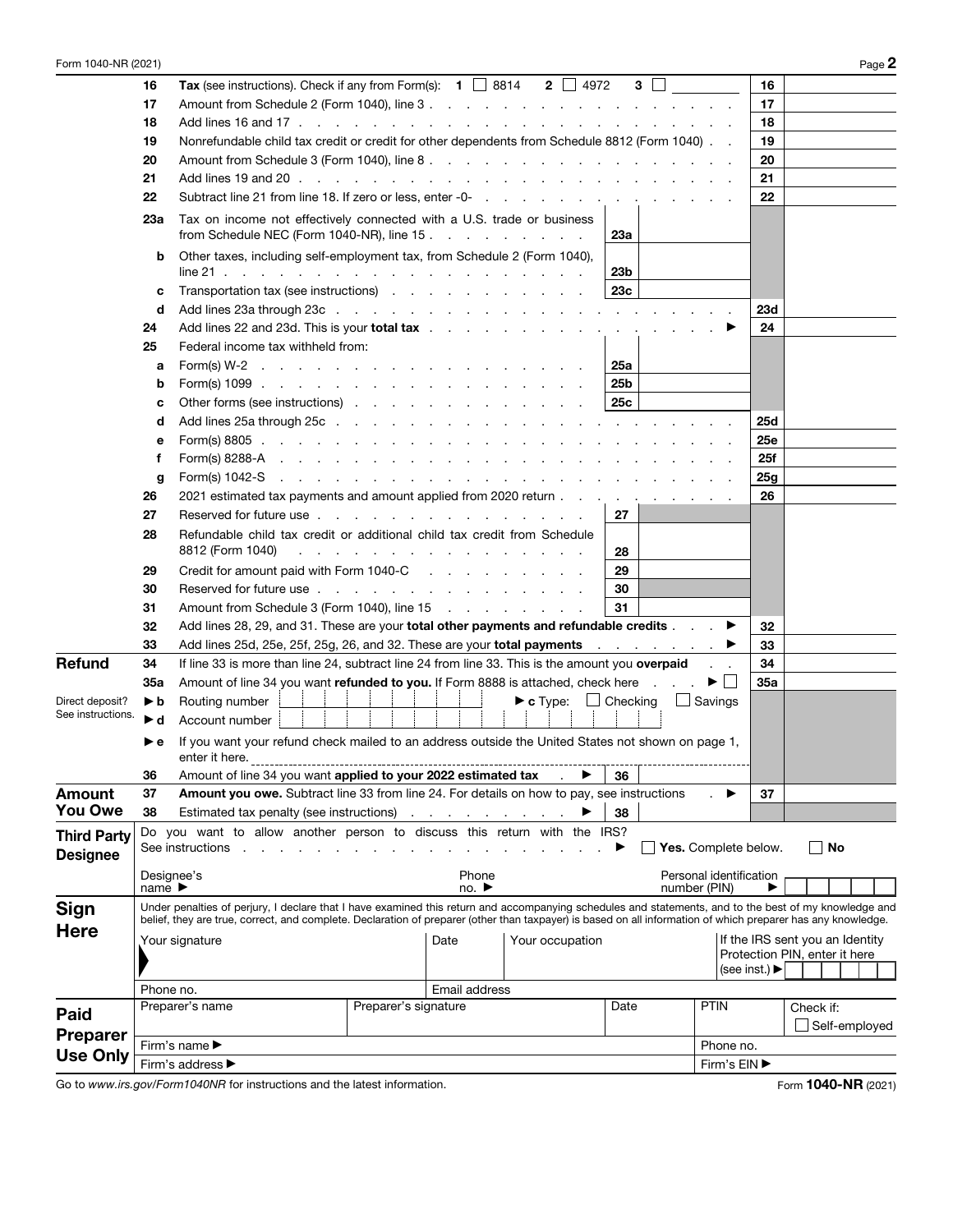# 2021 **Instructions for Form 1040-NR**

# U.S. Nonresident Alien Income Tax Return

### **Contents Page**

| <b>Contents</b> |
|-----------------|
|-----------------|

| Form 1040-NR Helpful Hints 2   |
|--------------------------------|
| Affordable Care Act-What You   |
| Need To Know 5                 |
| What's New 5                   |
| Filing Requirements 7          |
| <b>Resident or Nonresident</b> |
| Alien 11                       |
| When and Where Should          |
| You File? 12                   |
| Election To Be Taxed as a      |
| Resident Alien 13              |
| Dual-Status Taxpayers 13       |
| How To Report Income 15        |
| Line Instructions 16           |
| Filing Status 16               |
| Name and Address 17            |
| Dependents 17                  |
| <b>Effectively Connected</b>   |
| Income $(ECI)$ 17              |

| Contents                                              | Page |
|-------------------------------------------------------|------|
| Payments  22                                          |      |
| Refund <u>23</u>                                      |      |
| Amount You Owe 24                                     |      |
| Third Party Designee 24                               |      |
| Sign Your Return 24                                   |      |
| Assemble Your Return 24                               |      |
| 2021 Tax Table 25                                     |      |
| 2021 Tax Computation                                  |      |
| Worksheet-Line 16 25                                  |      |
| General Information 26                                |      |
| Keeping Records  26                                   |      |
| Amending Your Return 26                               |      |
| Death of a Taxpayer 26                                |      |
| Past Due Returns 26                                   |      |
| How To Get Tax Help 26                                |      |
| Interest and Penalties 29                             |      |
| Refund Information 29                                 |      |
| Instructions for Schedule 1<br>(Form 1040)-Additional |      |

| <b>Contents</b>                                                                         | Page |
|-----------------------------------------------------------------------------------------|------|
| Income and Adjustments<br>$\ldots$ 30<br>to Income responsive                           |      |
| Instructions for Schedule 2<br>(Form 1040)-Additional<br>Taxes                          | 33   |
| Instructions for Schedule 3<br>(Form 1040)-Additional                                   |      |
| Credits and Payments 35<br>Instructions for Schedule A                                  |      |
| (Form 1040-NR) 38<br>Instructions for Schedule                                          |      |
| Instructions for Schedule OI<br>(Form 1040-NR) 44                                       |      |
| Disclosure, Privacy Act, and                                                            |      |
| <b>Paperwork Reduction Act</b><br>Notice                                                | 46   |
| Index<br>Section references are to the Internal<br>Revenue Code unless otherwise noted. |      |



# Use the base form and Schedule OI... only the schedules that are right for you! **NEC** 1040-NR OI  $3$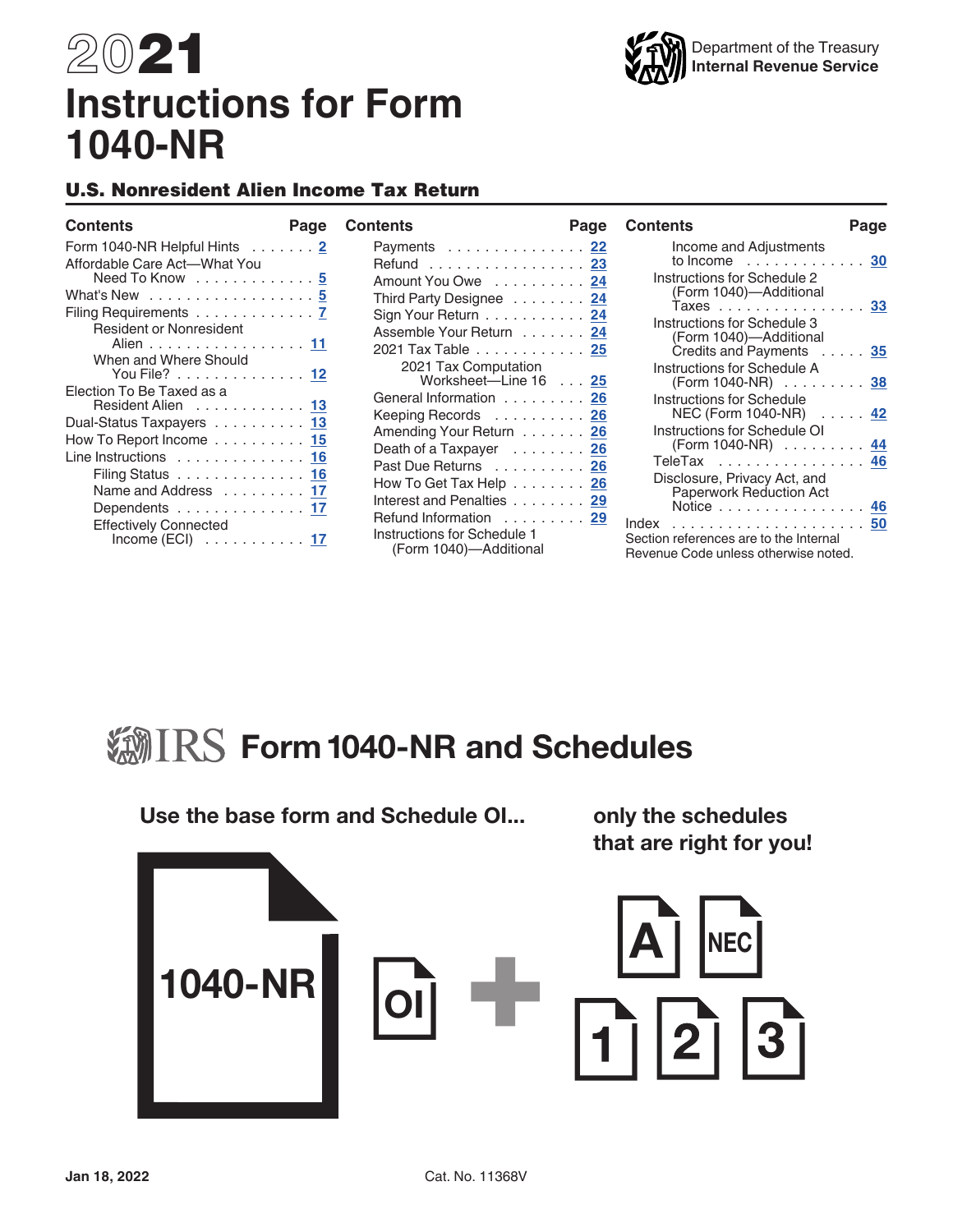# **Form 1040-NR Helpful Hints**

The lines on Form 1040-NR are arranged so that, in most instances, they are for the same tax items as the lines on 2021 Forms 1040 and 1040-SR.

You may also need the three Form 1040 numbered schedules: Schedule 1 (Form 1040), Additional Income and Adjustments to Income; Schedule 2 (Form 1040), Additional Taxes; and Schedule 3 (Form 1040), Additional Credits and Payments.

#### **You will need to complete the applicable items on Schedule OI (Form 1040-NR) and include that schedule with your Form 1040-NR. CAUTION:** There are a Schedule A (Form 1040-NR) and a Schedule A (Form 1040). Do **not** use Schedule A (Form 1040-NR) with Form 1040 or Form 1040-SR. Use Schedule A (Form 1040-NR) only with Form 1040-NR. If using a Schedule A with Form 1040 or 1040-SR, use Schedule A (Form 1040).

Though you will need to file Form 1040-NR and Schedule OI (Form 1040-NR), you may not need to file the numbered schedules (Schedules 1 through 3 (Form 1040)), or Schedule A (Form 1040-NR) and Schedule NEC (Form 1040-NR). However, if your return is more complicated (for example, you claim certain deductions or credits or owe additional taxes, or you have U.S. source income not effectively connected with a U.S. trade or business), you will need to complete one or more of those schedules. Below is a general guide to which schedule(s) you will need to file based on your circumstances. See the instructions for the schedules later for more information. If you *e-file* your return, you generally will not notice much of a change and the software you use will generally determine which schedules you need.

You will need the Instructions for Form 1040. Throughout these instructions, you are directed to go to the Instructions for Forms 1040 (also known as the Instructions for Form 1040 (and 1040-SR)) for details on how to complete a line. **But**, in most instances, you will need to look at whether you must take exceptions into consideration when applying those instructions. The specific exceptions for a line are listed under the instructions for the line. Some of the exceptions noted repeatedly in the line instructions are below.

• A nonresident alien filing Form 1040-NR cannot have a Married filing jointly or a Head of household filing status.

• Certain tax benefits (such as the child tax credit, the credit for other dependents, and the additional child tax credit; and the premium tax credit for dependents) are only available in full to residents of Canada and Mexico and, to a limited extent, to residents of India and South Korea. These tax benefits cannot be claimed by other nonresident aliens.

• There are certain forms used by Form 1040 and Form 1040-SR filers that are **NOT** used by Form 1040-NR filers: for example, Form 2555, Form 965, and Schedule K-1 (Form 1120-S).

• The instructions for estates and trusts on the main form may, in certain instances, align more with the Instructions for Form 1041, U.S. Income Tax Return for Estates and Trusts, than with the Instructions for Form 1040, which are for individuals. If you are filing for a nonresident alien estate or trust, you will still need to follow the *Instructions for Schedule NEC*, later, if the estate or trust has U.S. source income that is not effectively connected with a U.S. trade or business. And there may be tax benefits and income inclusions on Form 1041 not applicable to a nonresident alien trust or estate.

| IF YOU                                                                                                                                                                                                                                                                                     | THEN USE                                                                                                                                                                                                                         |
|--------------------------------------------------------------------------------------------------------------------------------------------------------------------------------------------------------------------------------------------------------------------------------------------|----------------------------------------------------------------------------------------------------------------------------------------------------------------------------------------------------------------------------------|
| Can claim deductions and losses properly allocated and apportioned to income effectively connected with<br>a U.S. trade or business. Do not include deductions and/or losses that relate to exempt income or to<br>income that is not effectively connected with a U.S. trade or business. | Schedule A (Form 1040-NR)<br>Note. Do not use Schedule A (Form 1040-NR)<br>with Form 1040 or Form 1040-SR. Use<br>Schedule A (Form 1040-NR) only with Form<br>1040-NR. With Form 1040 or 1040-SR, use<br>Schedule A (Form 1040). |
| Have income not effectively connected with a U.S. trade or business.                                                                                                                                                                                                                       | Schedule NEC (Form 1040-NR)                                                                                                                                                                                                      |
| Have additional income, such as business or farm income or loss, unemployment compensation, prize or<br>award money, or gambling winnings from a U.S. trade or business.                                                                                                                   | Schedule 1 (Form 1040), Part I                                                                                                                                                                                                   |
| Have any deductions to claim, such as student loan interest deduction, self-employment tax, or educator<br>expenses.                                                                                                                                                                       | Schedule 1 (Form 1040), Part II                                                                                                                                                                                                  |
| Owe alternative minimum tax (AMT) or need to make an excess advance premium tax credit repayment.                                                                                                                                                                                          | Schedule 2 (Form 1040), Part I                                                                                                                                                                                                   |
| Owe other taxes, such as self-employment tax, household employment taxes, and additional tax on IRAs<br>or other qualified retirement plans and tax-favored accounts.                                                                                                                      | Schedule 2 (Form 1040), Part II                                                                                                                                                                                                  |
| Can claim a nonrefundable credit (other than the nonrefundable child tax credit or the credit for other<br>dependents), such as the foreign tax credit or general business credit.                                                                                                         | Schedule 3 (Form 1040), Part I                                                                                                                                                                                                   |
| Can claim a refundable credit (other than the refundable child tax credit or additional child tax credit), such<br>as the net premium tax credit, health coverage tax credit, or qualified sick and family leave credits from<br>Schedule H or Schedule SE.                                | Schedule 3 (Form 1040), Part II                                                                                                                                                                                                  |
| Have other payments, such as an amount paid with a request for an extension to file or excess social<br>security tax withheld.                                                                                                                                                             |                                                                                                                                                                                                                                  |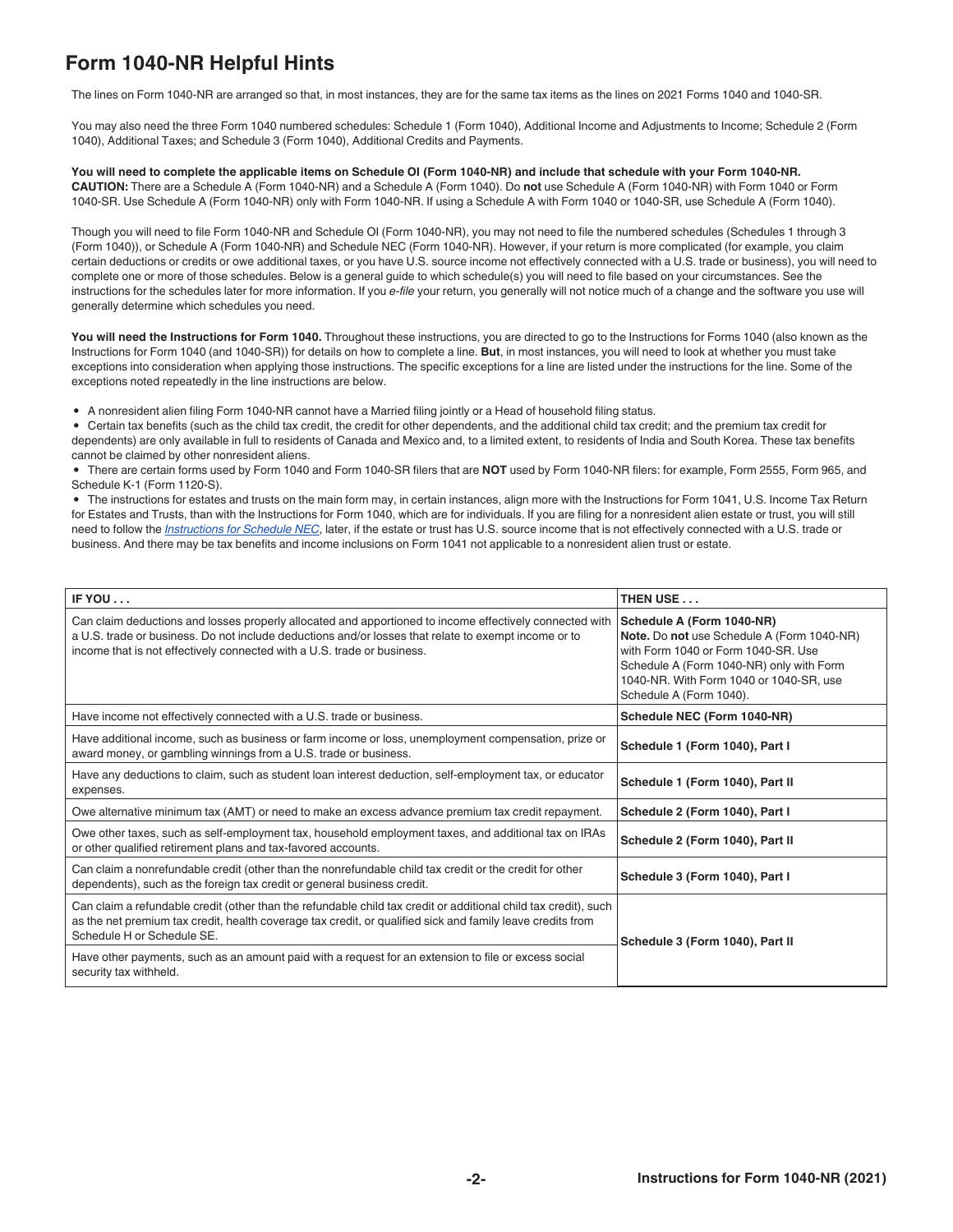### **The Taxpayer Advocate Service (TAS) Is Here To Help You**

### **What is the Taxpayer Advocate Service?**

The Taxpayer Advocate Service (TAS) is an *independent* organization within the IRS that helps taxpayers and protects taxpayer rights. Their job is to ensure that every taxpayer is treated fairly and that you know and understand your rights under the *[Taxpayer Bill of Rights](https://www.taxpayeradvocate.irs.gov/get-help/taxpayer-rights/)*.

### **How can you learn about your taxpayer rights?**

The Taxpayer Bill of Rights describes 10 basic rights that all taxpayers have when dealing with the IRS. Go to *[TaxpayerAdvocate.IRS.gov](http://www.taxpayeradvocate.irs.gov/)* to help you understand what these rights mean to you and how they apply. These are *your* rights. Know them. Use them.

### **What can TAS do for you?**

TAS can help you resolve problems that you can't resolve with the IRS. And their service is free. If you qualify for their assistance, you will be assigned to one advocate who will work with you throughout the process and will do everything possible to resolve your issue. TAS can help you if:

- Your problem is causing financial difficulty for you, your family, or your business;
- You face (or your business is facing) an immediate threat of adverse action; or
- You have tried repeatedly to contact the IRS but no one has responded, or the IRS has not responded by the date promised.

### **How can you reach TAS?**

TAS has offices *[in every state, the District of Columbia, and Puerto Rico](https://www.irs.gov/Advocate/Local-Taxpayer-Advocate)*. Your local advocate's number is in your local directory at *[TaxpayerAdvocate.IRS.gov/Contact-Us](http://www.taxpayeradvocate.irs.gov/contact-us)*. You can also call them at 877-777-4778.

### **How else does TAS help taxpayers?**

TAS works to resolve large-scale problems that affect many taxpayers. If you know of one of these broad issues, please report it to them at *[IRS.gov/SAMS](https://www.irs.gov/sams)*.

### **TAS for Tax Professionals**

TAS can provide a variety of information for tax professionals, including tax law updates and guidance, TAS programs, and ways to let TAS know about systemic problems you've seen in your practice.

### **Low Income Taxpayer Clinics (LITCs)**

Low Income Taxpayer Clinics (LITCs) are independent from the IRS. LITCs represent individuals whose income is below a certain level and need to resolve tax problems with the IRS, such as audits, appeals, and tax collection disputes. In addition, LITCs can provide information about taxpayer rights and responsibilities in different languages for individuals who speak English as a second language. Services are offered for free or a small fee for eligible taxpayers. To find an LITC near you, visit *[TaxpayerAdvocate.IRS.gov/about/LITC](https://www.taxpayeradvocate.irs.gov/about/litc)* or see IRS Pub. 4134, *[Low Income Taxpayer Clinic List](https://www.irs.gov/pub/irs-pdf/p4134.pdf)*.

### **Suggestions for Improving the IRS**

### **Taxpayer Advocacy Panel**

Have a suggestion for improving the IRS and do not know who to contact? The Taxpayer Advocacy Panel (TAP) is a diverse group of citizen volunteers who listen to taxpayers, identify taxpayers' issues, and make suggestions for improving IRS service and customer satisfaction. The panel is demographically and geographically diverse, with at least one member from each state, the District of Columbia, and Puerto Rico. Contact TAP at *[ImproveIRS.org](http://www.improveirs.org)* or 888-912-1227 (toll free).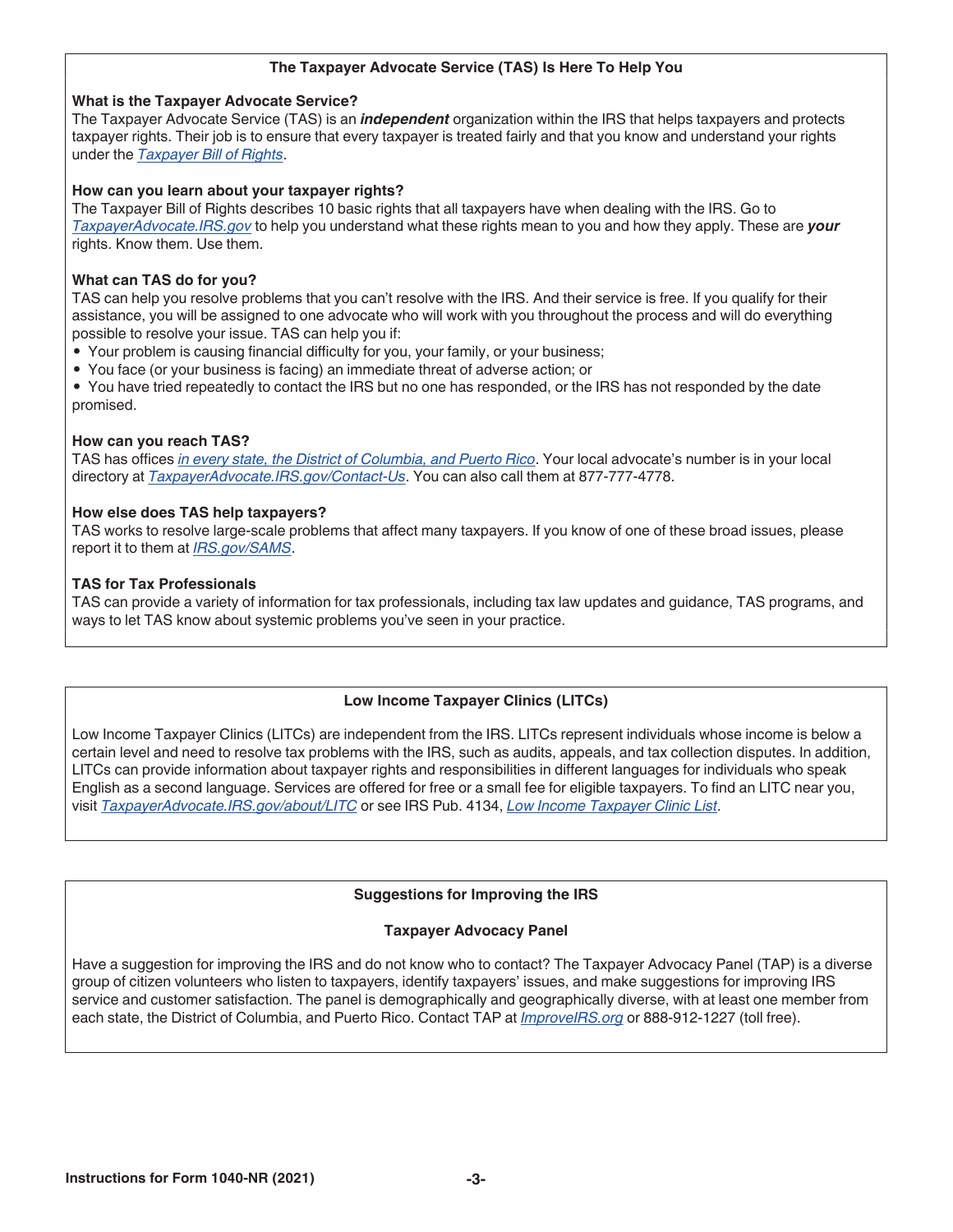# Options for *e-filing* your returns—safely, quickly, and easily

### Why do 89% of Americans file their taxes electronically?

- *Security*—The IRS uses the latest encryption technology to safeguard your information.
- *Flexible Payments*—File early; pay by the due date of your return (not counting extensions)—April 18, 2022 (for most people).
- *Greater Accuracy*—Fewer errors mean faster processing.
- *Quick Receipt*—Get an acknowledgment that your return was received and accepted.
- *Go Green—*Reduce the amount of paper used.
- *Faster Refunds*—Join the eight in 10 taxpayers who get their refunds faster by using direct deposit and *e-le.*

### IRS *e-file:* It's Safe. It's Easy. It's Time.

Joining the more than 135 million Americans who are already using *e-le* is easy. Just ask your tax preparer or use commercial software. IRS *e-file* is the safest, most secure way to transmit your tax return to the IRS. Since 1990, the IRS has processed more than 1 billion *e-led* tax returns safely and securely. There's no paper return to be lost or stolen.

Most tax return preparers are now required to use IRS *e-file*. If you are asked if you want to *e-file*, just give it a try. IRS *e-file* is now the norm, not the exception.

IRS.gov is the gateway to all electronic services offered by the IRS, as well as the spot to download forms at *IRS.gov/Forms.*

# Make your tax payments electronically—it's easy.

You can make electronic payments online, by phone, or from a mobile device. Paying electronically is safe and secure. It puts you in control of paying your tax bill and gives you peace of mind. You determine the payment date, and you will receive an immediate confirmation from the IRS. It's fast, simple, and secure. Go to *IRS.gov/Payments* to see all your electronic payment options.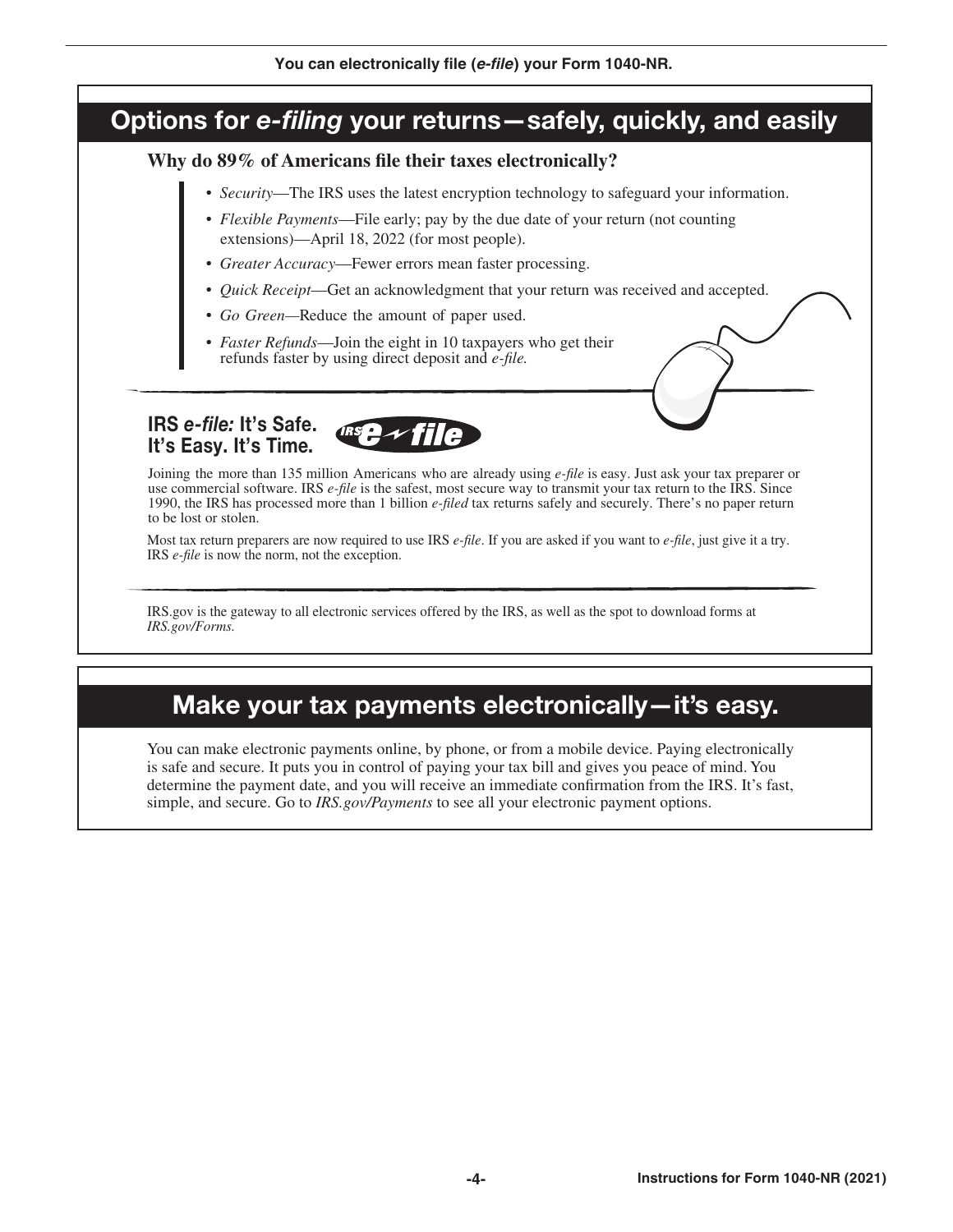### **Affordable Care Act—What You Need To Know**

See *Affordable Care Act—What You Need To Know* in the Instructions for Form 1040 for details.

**Future developments.** For the latest information about developments related to Form 1040-NR and its instructions, such as legislation enacted after they were published, go to *[IRS.gov/Form1040NR](https://www.irs.gov/form1040nr)*.

### **What's New**

**Qualified disability trusts.** The exemption amount for a qualified disability remains at \$4,300 for 2021.

**Charitable contributions.** Students or business apprentices eligible for the benefits of Article 21(2) of the United States-India Income Tax Treaty who have elected to use the standard deduction may qualify to take a deduction for charitable cash contributions of up to \$300 for the 2021 tax year. See *Line 12b*, later.

**Due date of return.** File Form 1040-NR by April 18, 2022, if you were an employee and received wages subject to U.S. income tax withholding. The due date is April 18, instead of April 15, because of the Emancipation Day holiday in the District of Columbia—even if you don't live in the District of Columbia.

**Virtual currency.** If, in 2021, you engaged in a transaction involving virtual currency, you will need to answer "Yes" to the question on page 1 of Form 1040-NR. See *Virtual Currency* in the Instructions for Form 1040 for information on transactions involving virtual currency. Do not leave this field blank. The question must be answered by all taxpayers, not just taxpayers who engaged in a transaction involving virtual currency.

**Credits for sick and family leave for certain self-employed individuals.** The Families First Coronavirus Response Act (FFCRA) helped self-employed individuals affected by coronavirus by providing paid sick leave and paid family leave credits equivalent to those that employers are required to provide their employees for qualified sick leave wages and qualified family leave wages. The COVID-related Tax Relief Act of 2020 extended the period during which individuals can claim these credits.

For more information, see the instructions for Form 7202 and *Schedule 3, Line 13b*.

**Extension and expansion of credits for sick and family leave.** The American Rescue Plan Act of 2021, enacted on March 11, 2021 (ARP) provides that certain self-employed individuals can claim credits for up to 10 days of "paid sick leave," and up to 60 days of "paid family leave," if they are unable to work or telework due to circumstances related to coronavirus. Self-employed individuals may claim these credits for the period beginning on April 1, 2021, and ending September 30, 2021. For more information, see the instructions for Form 7202 (and *Schedule 3, Line 13h*, later).

**Form 9000, Alternative Media Preference.** Beginning in 2021, taxpayers with print disabilities can use Form 9000, Alternative Media Preference, to elect to receive notices from the IRS in an alternative format including Braille, large print, audio, and electronic. You can attach Form 9000 to your Form 1040-NR or you can mail it separately. For more information, see Form 9000.

**All taxpayers now eligible for Identity Protection PIN.** Beginning in 2021, the IRS Identity Protection PIN (IP PIN) Opt-In Program has been expanded to all taxpayers who can properly verify their identity. An IP PIN helps prevent your social security number from being used to file a fraudulent federal income tax return. You can use the *Get An IP PIN* tool on IRS.gov to request an IP PIN, file Form 15227 if your income is \$72,000 or less, or make an appointment to visit a Taxpayer Assistance Center.

**Direct deposit now available for returns filed late.** You can now receive a direct deposit of your refund even if you file your 2021 return after November 30, 2022.

**Expanded dependent care assistance.** ARP expanded the child and dependent care tax credit for 2021 by making it refundable for certain taxpayers and making it larger. For 2021, the dollar limit on qualifying expenses increases to \$8,000 for one qualifying person and \$16,000 for two or more qualifying persons. The rules for calculating the credit have also changed; the percentage of qualifying expenses eligible for the credit has increased, along with the income limit at which the credit begins phasing out. Additionally, for taxpayers who receive dependent care benefits from their employer, the dollar limit of the exclusion amount increases for 2021. For more information, see the Instructions for Form 2441 and Pub. 503.

**Child tax credit.** Under ARP, the child tax credit has been enhanced for 2021. The child tax credit has been extended to qualifying children under age 18. Depending on modified adjusted gross income, you may receive an enhanced credit amount of up to \$3,600 for a qualifying child under age 6 and up to \$3,000 for a qualifying child over age 5 and under age 18. The enhanced credit amount begins to phase out where modified adjusted gross income exceeds \$150,000 in the case of a qualifying widow(er) and \$75,000 in all other cases. But see the exceptions in *Line 19*, later, for Form 1040-NR filers.

If you lived in the United States for more than half the year, the child tax credit will be fully refundable even if you don't have earned income. See the exception in *Line 28*, later, for more details. If you don't meet this residency requirement, your child tax credit will be a combination of a nonrefundable child tax credit and a refundable additional child tax credit, as was the case in 2020. The credit for other dependents has not been enhanced and is figured as it was in 2020.

**Changes to Schedule 8812 (Form 1040).** Because of the changes made by ARP, detailed discussion of the child tax credit, and how to figure your child tax credit and credit for other dependents, which were previously part of the Instructions for Form 1040 has been moved to the Instructions for Schedule 8812 (Form 1040). If you are claiming the nonrefundable child tax credit, refundable child tax credit, additional child tax credit, or credit for other dependents, complete Schedule 8812 (Form 1040) and attach it to your Form 1040-NR. But see the exceptions in *Line 19* and *Line 28*, later, for more details.

**Premium tax credit (PTC).** ARP expanded the PTC by eliminating the limitation that a taxpayer's household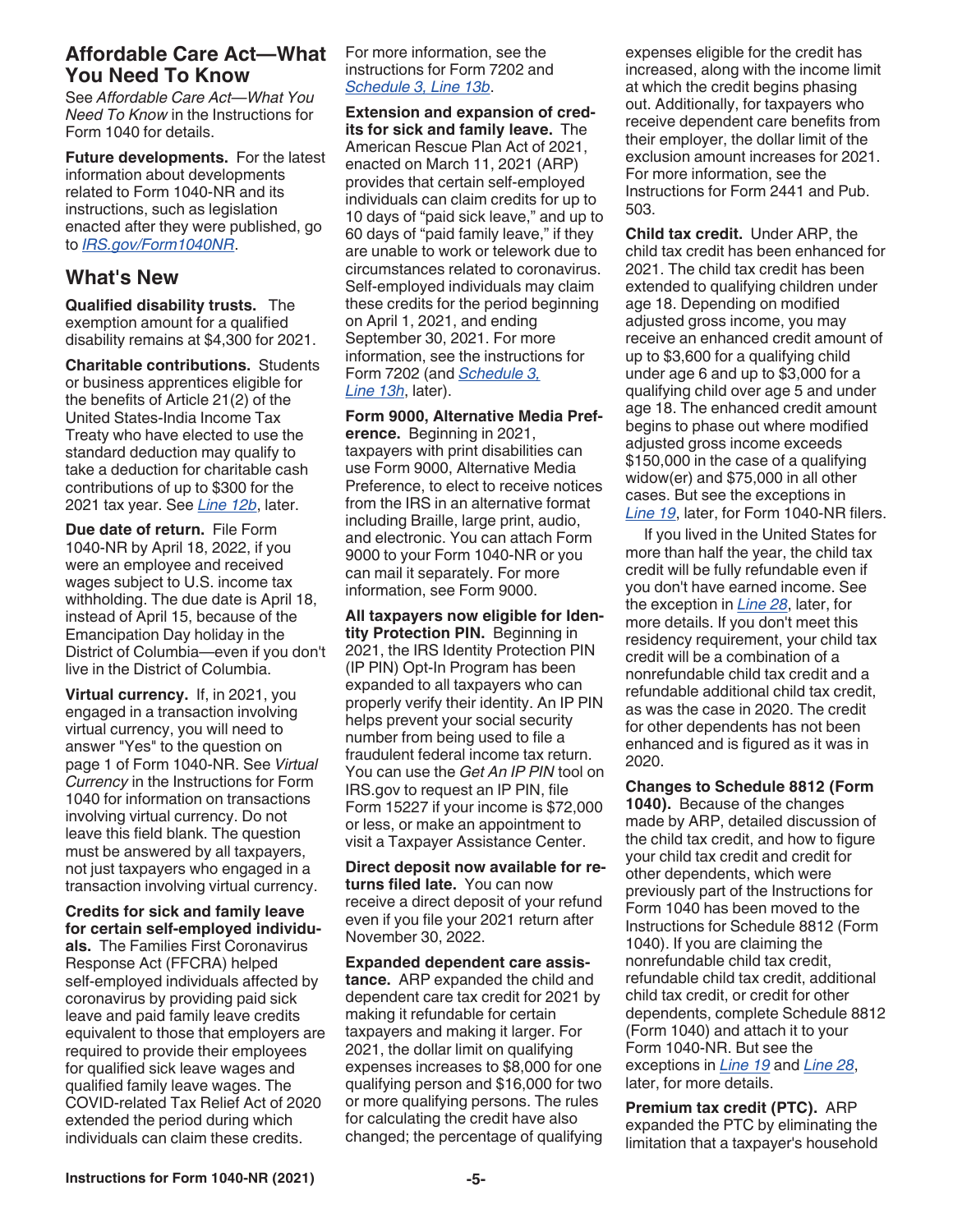income may not exceed 400% of the Federal Poverty Line and generally increases the credit amounts. In addition, in 2021, if you receive unemployment compensation, you are generally eligible to claim the PTC if you meet the other requirements. For more information, see Pub. 974 and Form 8962 and its instructions. But see the exception in *Line 9*, later, for more details.

**Forgiveness of Paycheck Protection Program (PPP) Loans.** The forgiveness of a PPP Loan creates tax-exempt income, so you don't need to report the income on Form 1040-NR, but you do need to report certain information related to your PPP Loan. To find out how to report information related to your Loan, see *Forgiveness of Paycheck Protection Program (PPP) Loans*, under *Income*, in the Instructions for Form 1040.

**Identity verification.** The IRS launched an improved identity verification and sign-in process that enables more people to securely access and use IRS online tools and applications. To provide verification

services, the IRS is using ID.me, a trusted technology provider. The new process is one more step the IRS is taking to ensure that taxpayer information is provided only to the person who legally has a right to the data. Taxpayers using the new mobile-friendly verification procedure can gain entry to existing IRS online services such as the *Child Tax Credit Update Portal*, *Online Account*, *Get Transcript Online*, *Get an Identity Protection PIN (IP PIN)*, and *Online Payment Agreement*. Additional IRS applications will transition to the new method over the next year. Each online service will also provide information that will instruct taxpayers on the steps they need to follow for access to the service. You can also see IR-2021-228 for more information.

### **Reminders**

**Married filing status.** At the top of page 1 of Form 1040-NR, select the filing status Married filing separately if you are married even if you are not separated from your spouse. But see *Married Filing Separately*, later, for an exception.

**Form 1040-NR.** Refer to *Form 1040-NR Helpful Hints*, earlier, for a comprehensive discussion of these instructions, including the references to the Instructions for Form 1040 that you see throughout these instructions.

**Required** *e-filing***.** Tax return preparers must generally *e-file* Forms 1040-NR for tax returns filed for tax years ending on or after December 31, 2020, unless filing for a dual status taxpayer, a fiscal-year taxpayer, a trust, or an estate. For these and other exceptions, see Notice 2020-70.

**Deductible IRA contributions.** You no longer need to be younger than age 701/2 to take a deduction for your contributions to an IRA.

**Schedule LEP (Form 1040), Request for Change in Language Preference.** Schedule LEP allows taxpayers to state a preference to receive written communications from the IRS in a language other than English. For more information, including which languages are available and how to file, see Schedule LEP.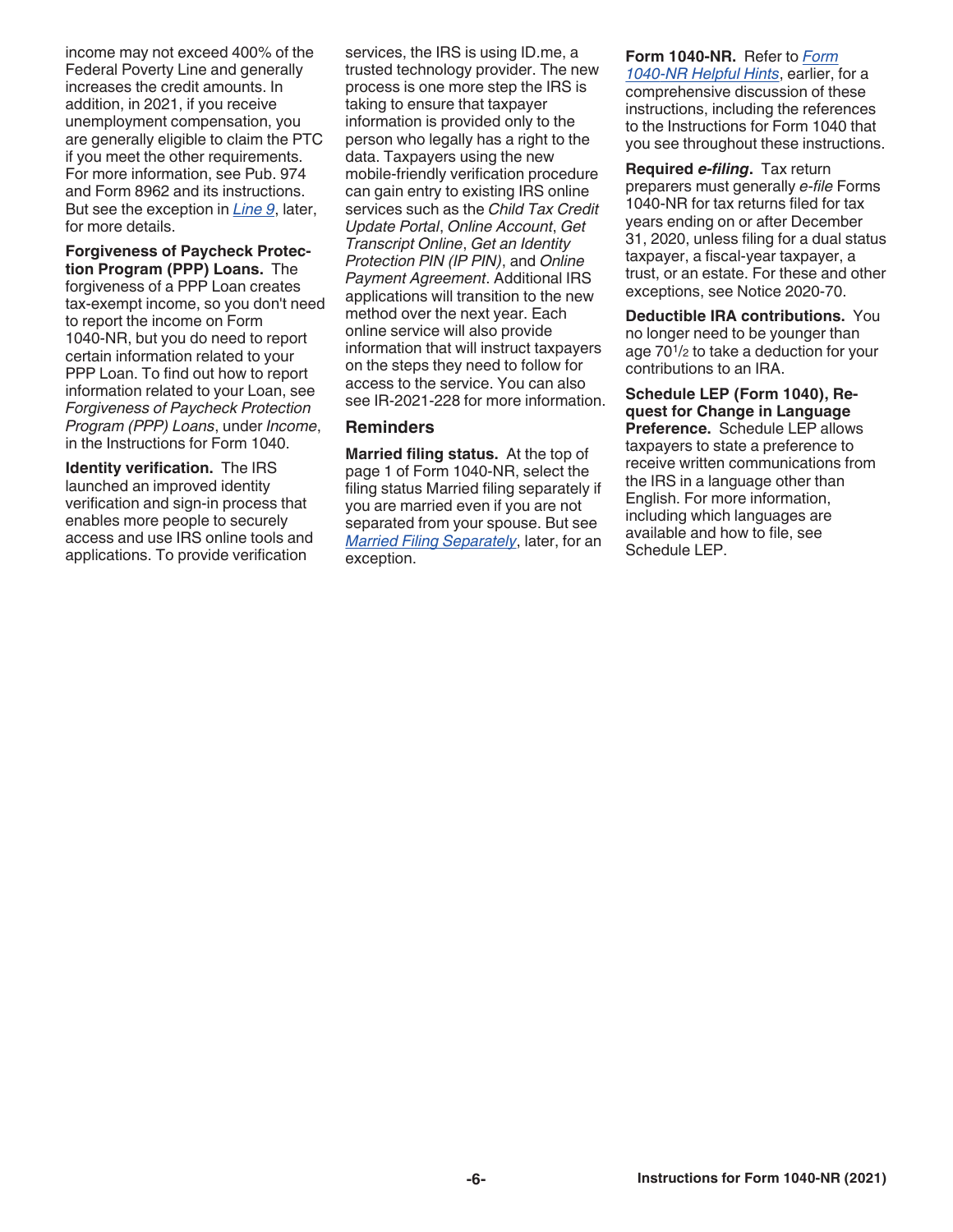# **Filing Requirements**

# **Do You Have To File?**

File Form 1040-NR if any of the conditions in Table A. Who Must File Form 1040-NR, later, apply to you.



*You must still meet (1), (2), or (3) below to be exempt from filing a 2021 Form 1040-NR.* 

**Exceptions.** You do not need to file Form 1040-NR if you meet (1), (2), or (3) below.

1. You were a nonresident alien student, teacher, or trainee who was temporarily present in the United States under an "F," "J," "M," or "Q" visa, and you have no income that is subject to tax under section 871 (that is, the income items listed on page 1 of Form 1040-NR, lines 1a, 1b, 2b, 3b, 4b, 5b, 7, and 8, and Schedule NEC (Form 1040-NR), lines 1 through 12).

2. You were a student or business apprentice who was eligible for the

benefits of Article 21(2) of the United States-India Income Tax Treaty, you are single or a qualifying widow(er), and your gross income for 2021 was less than or equal to \$12,550 if single (\$25,100 if a qualifying widow(er)). See chapter 5 of Pub. 519 for more details on these treaty benefits.

3. You were a partner in a U.S. partnership that was not engaged in a trade or business in the United States during 2021 and your Schedule K-1 (Form 1065) includes only income from U.S. sources reportable on Schedule NEC (Form 1040-NR), lines 1 through 12.

*If the partnership withholds taxes on this income in 2022*  **a**<br>*designation* and the tax withheld and *reported in box 10 of Form 1042-S is less or more than the tax due on the income, you will need to file Form 1040-NR for 2022 to pay the underwithheld tax or claim a refund of the overwithheld tax.*

*Even if you do not otherwise have to file a return, you should file one if you can get money back. For example, you should file if one of the following applies.* **TIP**

*1. You are eligible to get a refund of any federal income tax withheld.*

*2. You are engaged in a U.S. trade or business and are eligible for any of the following credits.*

- *a. Additional child tax credit.*
- *b. Credit for federal tax on fuels.*
- *c. Premium tax credit.*
- *d. Health coverage tax credit.*
- *e. Refundable child tax credit.*

*f. Refundable child and* 

*dependent care expenses.*

You should also consider filing a return if you received a Form 1099-B (or substitute statement). See Pub. 501 for more details.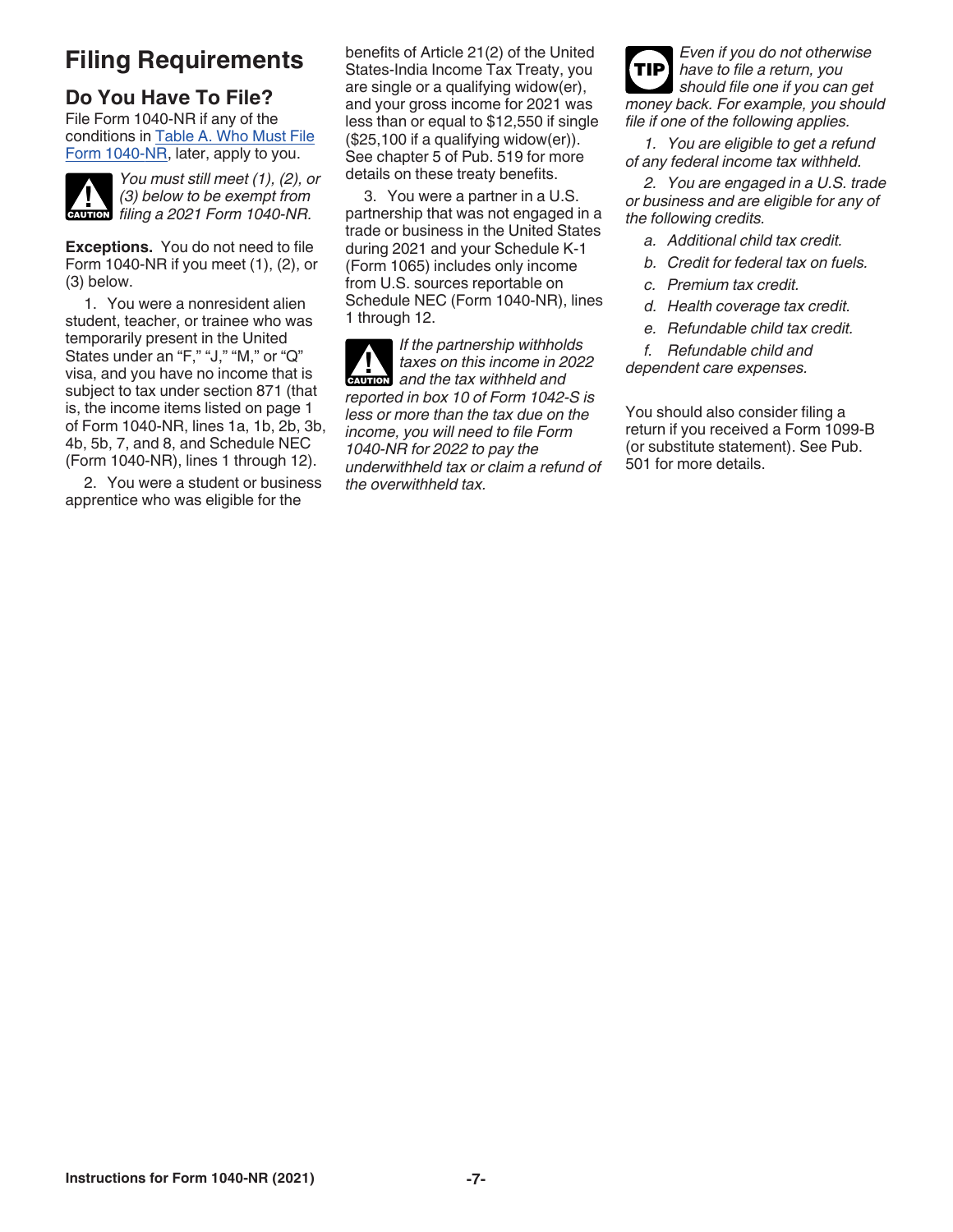### Table A. **Who Must File Form 1040-NR**

You must file Form 1040-NR if any of the following conditions apply to you. 1. You were a nonresident alien engaged in a trade or business in the United States during 2021. You must file even if: a. You have no income from a trade or business conducted in the United States, b. You have no U.S. source income, or c. Your income is exempt from U.S. tax under a tax treaty or any section of the Internal Revenue Code. However, if you have no gross income\* for 2021, do not complete the schedules for Form 1040-NR other than Schedule OI (Form 1040-NR). Instead, attach a list of the kinds of exclusions you claim and the amount of each. 2. You were a nonresident alien not engaged in a trade or business in the United States during 2021 and: a. You received income from U.S. sources that is reportable on Schedule NEC, lines 1 through 12; and b. Not all of the U.S. tax that you owe was withheld from that income. 3. You owe any special taxes, including any of the following. a. Alternative minimum tax. b. Additional tax on a qualified plan, including an individual retirement arrangement (IRA), or other tax-favored account. (If you are filing a return only because you owe this tax, you can file **Form 5329** by itself.) c. Household employment taxes. (If you are filing a return only because you owe these taxes, you can file **Schedule H (Form 1040)** by itself.) d. Social security and Medicare tax on tips you did not report to your employer or on wages you received from an employer who did not withhold these taxes. e. Recapture of first-time homebuyer credit. See the instructions for Schedule 2, line 10, later. f. Write-in taxes or recapture taxes, including uncollected social security and Medicare or RRTA tax on tips you reported to your employer or on group-term life insurance and additional taxes on health savings accounts (HSAs). See the instructions for Schedule 2, line 13, or Schedule 2, line 17d, later. 4. You received HSA, Archer Medical Savings Account (MSA), or Medicare Advantage MSA distributions. See the instructions for Schedule 2, line 17c, Schedule 2, line 17e, or Schedule 2, line 17f, later. 5. You had net earnings from self-employment of at least \$400 and you are a resident of a country with whom the United States has an international social security agreement. See the instructions for **Schedule 2**, line 4, later. 6. Advance payments of the premium tax credit were made for you or a dependent who enrolled in coverage through the Marketplace. You or whoever enrolled you should have received Form(s) 1095-A showing the amount of the advance payments. 7. Advance payments of the health coverage tax credit were made for you, your spouse, or a dependent. You or whoever enrolled you should have received Form(s) 1099-H showing the amount of the advance payments. 8. You are the personal representative for a deceased person who would have had to file Form 1040-NR. A personal representative can be an executor, administrator, or anyone who is in charge of the deceased person's property. 9. **You represent an estate or trust that has to file Form 1040-NR. Change the form to reflect the provisions of subchapter J, chapter 1, of the Internal Revenue Code. You may find it helpful to refer to Form 1041 and its instructions when completing the Form 1040-NR. Refer to the Instructions for Form 1040 only as necessary. AUTION** 

*If you are filing Form 1040-NR for a foreign trust, you may have to file Form 3520-A, Annual Information Return of Foreign Trust With a U.S. Owner, on or before the 15th day of the 3rd month after the end of the trust's tax year. For more information, see the Instructions for Form 3520- A.*

10. You held a qualified investment in a qualified opportunity fund (QOF) at any time during the year. You must file your return with Form 8997 attached. See the instructions for Form 8997 for additional reporting requirements.

11. You are a dual-resident taxpayer and you would like to be treated as a nonresident of the United States for purposes of figuring your income tax liability. You may need to file your return with a Form 8833 attached. See the Instructions for Form 8833 for additional information.

\* Gross income means all income you received in the form of money, goods, property, and services that is not exempt from tax. In most cases, it includes only income from U.S. sources. Gross income includes gains, but not losses, from asset transactions. Gross income from a business means, for example, the amount on Schedule C (Form 1040), line 7; or Schedule F (Form 1040), line 9. But, in figuring gross income, do not reduce your income by any losses, including any loss on Schedule C (Form 1040), line 7; or Schedule F (Form 1040), line 9.

### **Requirement to reconcile advance payments of the premium tax cred-**

**it.** See *Requirement to reconcile advance payments of the premium tax credit* under *Filing Requirements* in the Instructions for Form 1040 for details.

*Exception 1.* If you are filing Form 1040-NR, you can claim the premium tax credit for dependents only if you

are a U.S. national; resident of Canada, Mexico, or South Korea; or a student or business apprentice eligible for the benefits of Article 21(2) of the United States-India Income Tax Treaty. See Pub. 974.

**Exception 2.** You cannot use advance payments made for your spouse, as a Form 1040-NR filer cannot file a joint return.

**Exception 3.** If your filing status at the top of page 1 on Form 1040-NR is Married filing separately, you cannot take the premium tax credit unless you meet the criteria of one of the exceptions under *Married taxpayers* in the Instructions for Form 8962.

**Filing a deceased person's return.** The personal representative must file the return for a deceased person who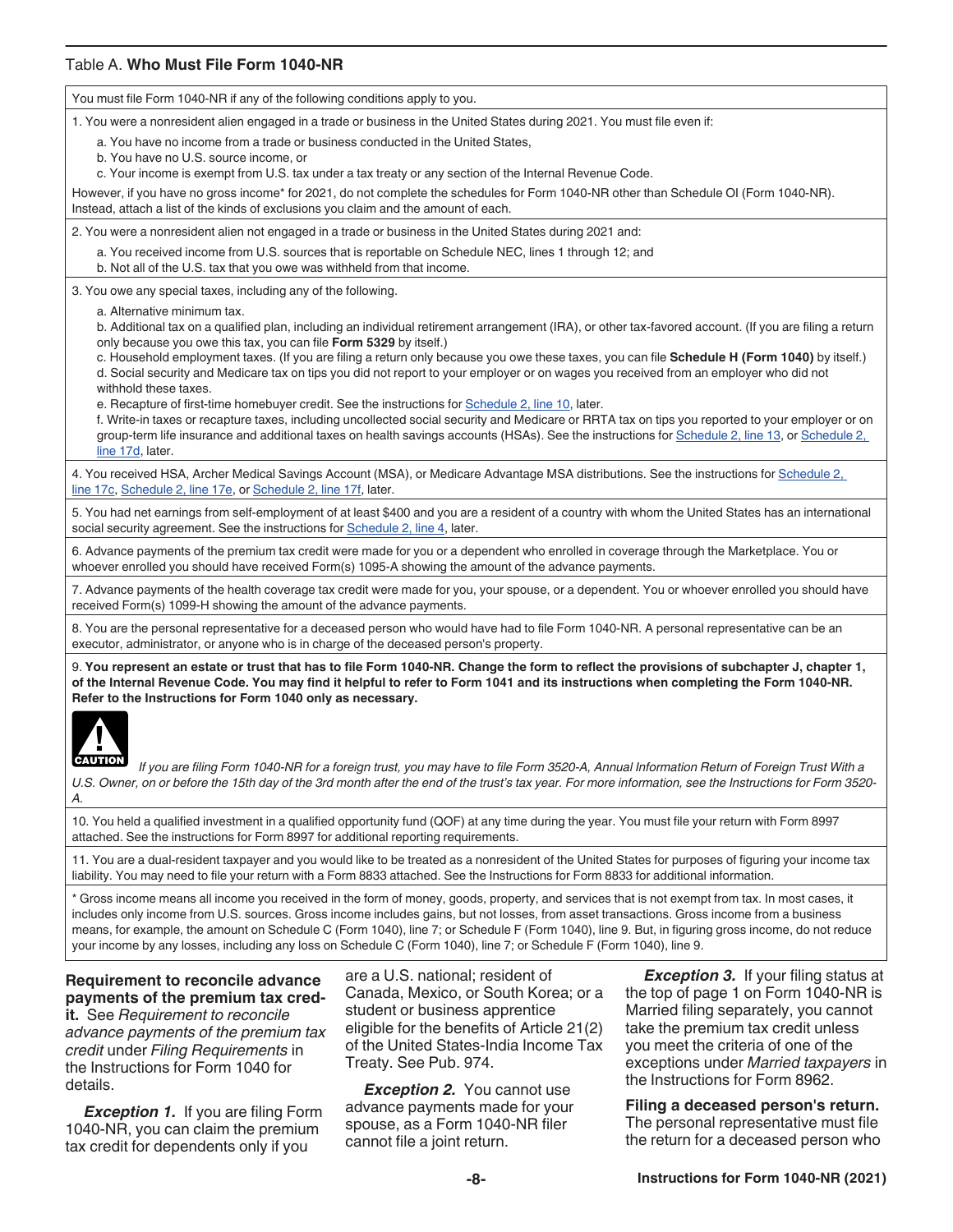was required to file a return for 2021. A personal representative can be an executor, administrator, or anyone who is in charge of the deceased person's property.

**Filing for an estate or trust.** If you are filing Form 1040-NR for a nonresident alien estate or trust, change the form to reflect the provisions of subchapter J, chapter 1, of the Internal Revenue Code. You may find it helpful to refer to Form 1041 and its instructions for some purposes when completing the Form 1040-NR rather than looking to these instructions for details.



*If you are filing Form 1040-NR for a foreign trust, you may have to file Form 3520-A,* 

*Annual Information Return of Foreign Trust With a U.S. Owner, on or before the 15th day of the 3rd month after the end of the trust's tax year. For more information, see the Instructions for Form 3520-A.*

### **Simplified Procedure for Claiming Certain Refunds**

You can use this procedure only if you meet all of the following conditions for the tax year.

• You were a nonresident alien.

• You were not engaged in a trade or business in the United States at any time.

• You had no income that was effectively connected with the conduct of a U.S. trade or business.

• Your U.S. income tax liability was fully satisfied through withholding of tax at source.

• You are filing Form 1040-NR solely to claim a refund of U.S. tax withheld at source under chapter 3 or tax withheld under chapter 4 (FATCA).

**Example.** John is a nonresident alien individual. The only U.S. source income he received during the year was dividend income from U.S. stocks. The dividend income was reported to him on Form(s) 1042-S. On one of the dividend payments, the withholding agent incorrectly withheld at a rate of 30% (instead of 15%). John is eligible to use the simplified procedure.

### **How To Complete Form 1040-NR Using the Simplified Procedure**

If you meet all of the conditions listed earlier for the Simplified Procedure for the tax year, complete Form 1040-NR and Schedules NEC and OI (Form 1040-NR) as follows.

**Page 1 of Form 1040-NR.** Enter your name, identifying number (defined in *Identifying Number*, later), and all address information requested at the top of page 1. If your income is not exempt from tax by treaty, leave the rest of page 1 blank. If your income is exempt from tax by treaty, enter the exempt income on line 1c and leave the rest of page 1 blank.

**Schedule NEC (Form 1040-NR).**  Complete the lines on this form as indicated below.

*Lines 1a through 15 of Schedule NEC (Form 1040-NR).*  Enter the amounts of gross income you received from dividends, dividend equivalents, interest, royalties, pensions, annuities, and other income. If any income you received was subject to backup withholding or withholding at source, you must include all gross income of that type that you received. The amount of each type of income should be shown in the column under the appropriate U.S. tax rate, if any, that applies to that type of income in your particular circumstances.

If you are entitled to a reduced rate of, or exemption from, withholding on the income pursuant to a tax treaty, the appropriate rate of U.S. tax is the same as the treaty rate. Use column (d) if the appropriate tax rate is other than 30%, 15%, or 10%, including 0%.

*Example.* Mary is a nonresident alien individual. The only U.S. source income she received during the year was as follows.

- 4 dividend payments.
- 12 interest payments.

All payments were reported to Mary on Form(s) 1042-S. On one of the dividend payments, the withholding agent incorrectly withheld at a rate of 30% (instead of 15%). There were no other withholding discrepancies. Mary must report all 4 dividend payments. She is not required to report any of the interest payments.

**Note.** Payments of gross proceeds from the sale of securities or regulated futures contracts are generally exempt from U.S. tax. If you received such payments and they were subjected to backup withholding,

specify the type of payment on line 12 and show the amount in column (d).

*Lines 13 through 15 of Schedule NEC (Form 1040-NR).*  Complete these lines as instructed on the form.

**Page 2 of Form 1040-NR—Lines 23a through 35e and signature.**  Provide the information indicated below.

*Line 23a.* Enter on line 23a the tax on income not effectively connected with a U.S. trade or business from Schedule NEC, line 15.

*Line 24.* Enter your total income tax liability on line 24.

*Line 25b.* Enter the total amount of U.S. tax withheld from Form(s) 1099.

*Line 25g.* Enter the total amount of U.S. tax withheld on income not effectively connected with a U.S. trade or business from Form(s) 1042-S.

*Line 33.* Add lines 25d, 25e, 25f, 25g, 26, and 32. This is the total tax you have paid.

*Lines 34 and 35a.* Enter the difference between line 24 and line 33. This is your total refund.

You can have the refund deposited into more than one account. See *Lines 35a Through 35e—Amount Refunded to You*, later, for more details.

*Line 35e.* You may be able to have your refund check mailed to an address that is not shown on page 1. See *Line 35e*, later, for more details.

**Signature.** You must sign and date your tax return. See *Sign Your Return*, later.

**Schedule OI (Form 1040-NR).** You must answer all questions. For item L, identify the country, tax treaty article(s) under which you are applying for a refund of tax, the number of months in prior years that you claimed the treaty benefit, and the amount of exempt income in the current year. Also attach Form 8833 if required.

**Note.** If you are claiming a reduced rate of, or exemption from, tax based on a tax treaty, you must generally be a resident for income tax purposes of the particular treaty country within the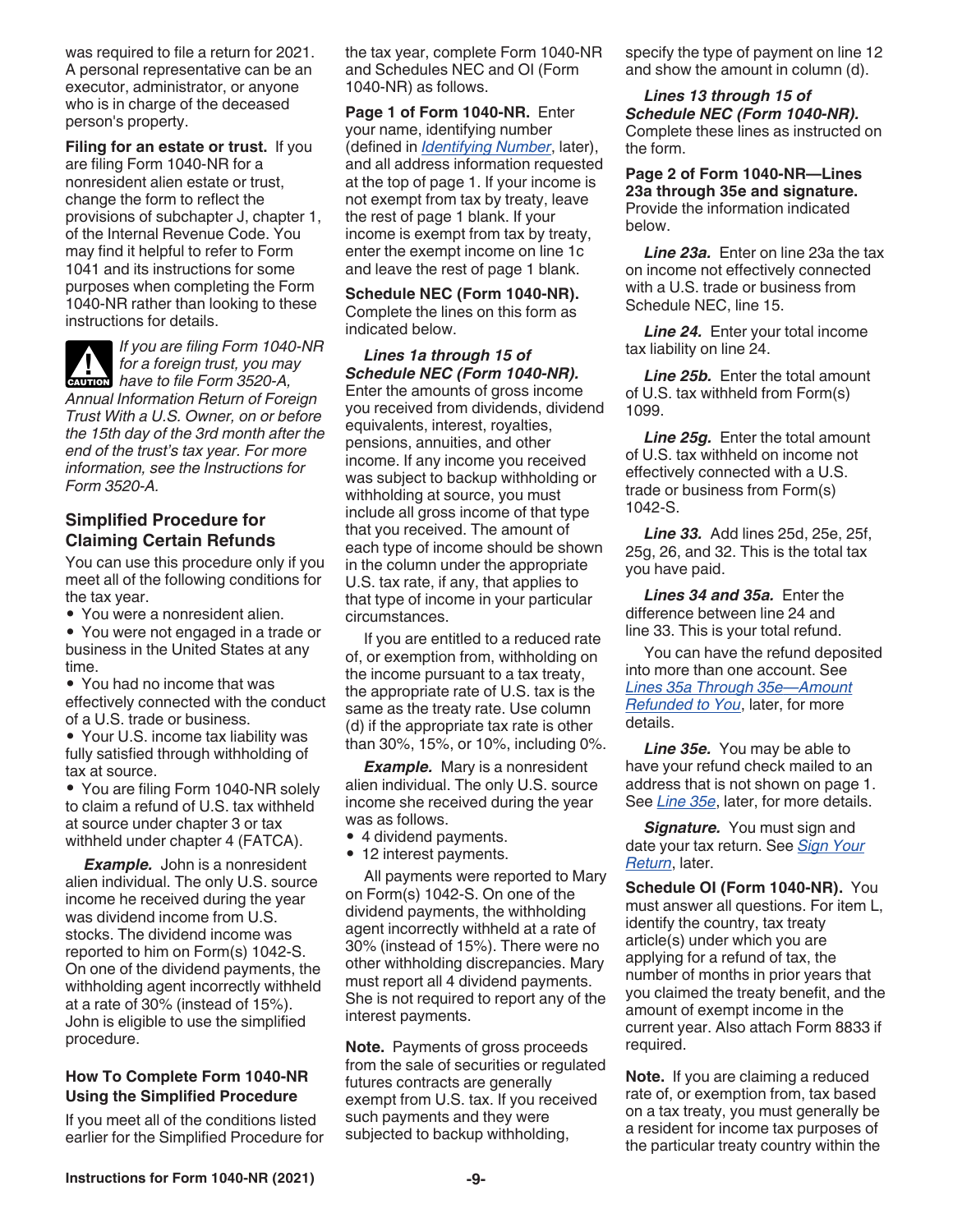meaning of the treaty and you cannot have a permanent establishment or fixed base in the United States. You can download the complete text of most U.S. tax treaties at IRS.gov. Go to IRS.gov, enter "tax treaties" in the search box at the top of the page, and click on *United States Income Tax Treaties - A to Z*. Technical explanations for many of those treaties are also available at that site.

If you are claiming an exemption from tax under chapter 4, you must qualify for a reduced rate of, or exemption from, tax for chapter 3 purposes unless the payment is not an amount subject to chapter 3 withholding. See Regulations section 1.1441-2(a).

**Documentation.** You must attach acceptable proof of the withholding for which you are claiming a refund. If you are claiming a refund of backup withholding tax based on your status as a nonresident alien, you must attach a copy of the Form 1099 that shows the income and the amount of backup withholding. If you are claiming a refund of U.S. tax withheld at source under chapter 3 or tax withheld under chapter 4, you must attach a copy of the Form 1042-S that shows the income and the amount of U.S. tax withheld. Attach the forms to the left margin of page 1.

### **Additional Information**

**Portfolio interest.** If you are claiming a refund of U.S. tax withheld from portfolio interest, include a description of the relevant debt obligation, including the name of the issuer, CUSIP number (if any), interest rate, and the date the debt was issued.

*Interest payments on foreign bearer obligations issued on*  **bearer obligations issued on**<br>
or after March 19, 2012, are *not eligible for the portfolio interest exception to withholding. For more information, see* Interest *in Pub. 519 and Pub. 515.*

**Withholding on distributions.** If you are claiming an exemption from withholding on a distribution from a U.S. corporation with respect to its stock because the corporation had insufficient earnings and profits to support dividend treatment, you must attach a statement that identifies the distributing corporation and provides the basis for the claim.

If you are claiming an exemption from withholding on a distribution from a mutual fund or real estate investment trust (REIT) with respect to its stock because the distribution was designated as long-term capital gain or a nondividend distribution, you must attach a statement that identifies the mutual fund or REIT and provides the basis for the claim.

If you are claiming an exemption from withholding on a distribution from a U.S. corporation with respect to its stock because, in your particular circumstances, the transaction qualifies as a redemption of stock under section 302, you must attach a statement that describes the transaction and presents the facts necessary to establish that the payment was a complete redemption, a disproportionate redemption, or not essentially equivalent to a dividend.

### **Items To Note**

**Special rules for former U.S. citizens and former U.S. long-term residents.** If you renounced your U.S. citizenship or terminated your long-term resident status, you may be subject to special rules. See *Special Rules for Former U.S. Citizens and Former U.S. Long-Term Residents (Expatriates)*, later.

**Self-employment tax.** You must pay self-employment tax on your self-employment income if an international social security agreement in effect between your country of tax residence and the United States provides that you are covered under the U.S. social security system. Enter the tax on Schedule 2 (Form 1040), line 4. See *Line 4* under *Instructions for Schedule 2*, later, for additional information. Enter the deductible part of your self-employment tax on Schedule 1 (Form 1040), line 15. Attach Schedule SE (Form 1040). See the Instructions for Schedule SE (Form 1040) for additional information.

**Social security or Medicare taxes withheld in error.** If you are a foreign student or exchange visitor on an F-1, J-1, M-1, or Q visa, and social security or Medicare taxes were withheld on your wages in error, you may want to file Form 843, Claim for Refund and Request for Abatement, to request a refund of these taxes. For more information, see *Students and* 

*Exchange Visitors* in chapter 8 of Pub. 519, U.S. Tax Guide for Aliens.

**Other reporting requirements.** You may also have to file other forms, including the following.

• Form 8833, Treaty-Based Return Position Disclosure Under Section 6114 or 7701(b).

• Form 8840, Closer Connection Exception Statement for Aliens.

• Form 8843, Statement for Exempt Individuals and Individuals With a Medical Condition.

• Form 8938, Statement of Specified Foreign Financial Assets.

*Dual-resident taxpayer holding specified foreign financial assets.*  Special reporting requirements for Form 8938 apply to dual-resident taxpayers holding specified foreign financial assets and taxed for all or a portion of the year as nonresident aliens under Regulations section 301.7701(b)-7. For more information, see the Instructions for Form 8938, in particular, *Special rule for dual resident taxpayers* under *Who Must File*.

### **Additional Information**

If you need more information, our free publications may help you. Pub. 519 will be the most beneficial, but the following publications may also help.

| <b>Pub. 501</b> Dependents, Standard<br>Deduction, and Filing Information |
|---------------------------------------------------------------------------|
| <b>Pub. 525</b> Taxable and Nontaxable Income                             |
| <b>Pub. 529</b> Miscellaneous Deductions                                  |
| <b>Pub. 597</b> Information on the United                                 |
| States-Canada Income Tax                                                  |
| Treatv                                                                    |

These free publications and the forms and schedules you will need are available from the IRS. You can download them at IRS.gov. Also see *How To Get Tax Help*, later, for other ways to get them (as well as information on receiving IRS assistance in completing the forms).

You can download the complete text of most U.S. tax treaties at IRS.gov. Go to IRS.gov, enter "tax treaties" in the search box at the top of the page, and click on *United States Income Tax Treaties - A to Z*. Technical explanations for many of those treaties are also available at that site.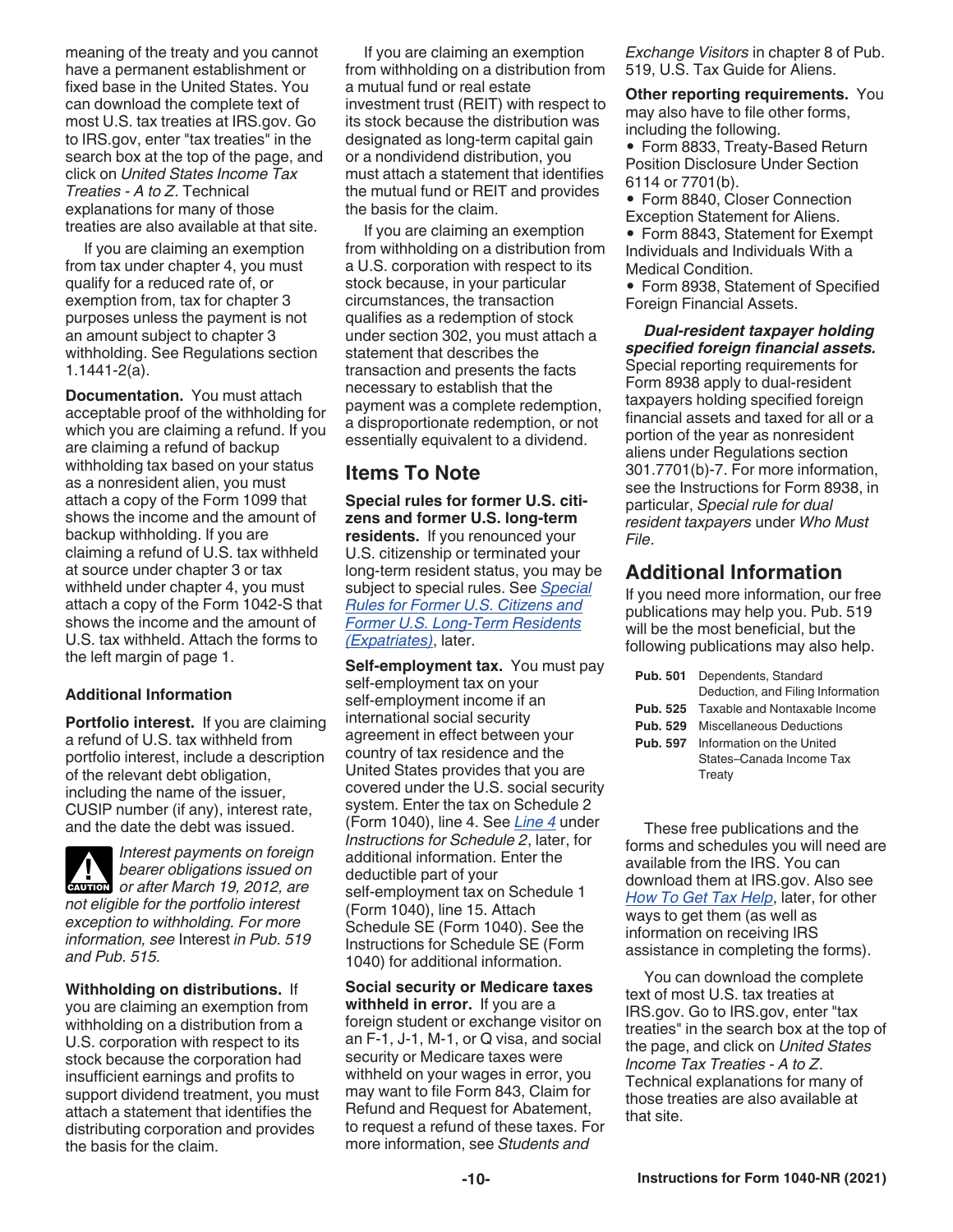# **Resident Alien or Nonresident Alien**

If you are not a citizen of the United States, specific rules apply to determine if you are a resident alien or a nonresident alien for tax purposes. Generally, you are considered a resident alien if you meet either the green card test or the substantial presence test for 2021. (These tests are explained in *Green Card Test* and *Substantial Presence Test*, later.) Even if you do not meet either of these tests, you may be able to choose to be treated as a U.S. resident for part of 2021. See *First-Year Choice* in chapter 1 of Pub. 519 for details.

Generally, you are considered a nonresident alien for the year if you are not a U.S. resident under either of these tests. However, see *Dual-Resident Taxpayer*, later, if you are a resident of the United States under these tests but are eligible to claim benefits as a resident of a foreign country under a U.S. income tax treaty.

For more details on resident and nonresident status, the tests for residence, and the exceptions to them, see chapter 1 of Pub. 519.

### **Green Card Test**

You are a resident for tax purposes if you were a lawful permanent resident (immigrant) of the United States at any time during 2021. (Also see *Dual-Status Taxpayers*, later.) In most cases, you are a lawful permanent resident if the USCIS (or its predecessor organization, INS) has issued you an alien registration card, also known as a green card.

You continue to have resident status under this test unless the status is taken away from you or is administratively or judicially determined to have been abandoned.

An administrative or judicial determination of abandonment of resident status may be initiated by you, the USCIS, or a U.S. consular officer.

Your resident status is considered to have been taken away from you if the U.S. Government issues you a final administrative or judicial order of exclusion or deportation. When your resident alien status is considered to have been administratively or judicially determined to be abandoned depends on who initiates the determination.

If the USCIS or U.S. consular officer initiates this determination, your resident status will be considered to be abandoned when the final administrative order of abandonment is issued. If you initiate the determination, your resident status is considered to be abandoned when you file either of the following documents—along with your USCIS Alien Registration Receipt Card—with the USCIS or a U.S. consular officer.

• USCIS Form I-407 (Record of Abandonment of Lawful Permanent Resident Status).

• A letter stating your intent to abandon your resident status.

The USCIS Alien Registration Receipt Card is also referred to as a "green card."

When filing by mail, you must send your filing by certified mail, return receipt requested (or the foreign equivalent), and keep a copy and proof that it was mailed and received.

*Until you have proof your letter was received, you Preference ived, you*<br>*Premain a resident for tax purposes even if the USCIS would not recognize the validity of your green card because it is more than 10 years old or because you have been absent from the United States for a period of time.*

For more details, see *Green Card Test* in chapter 1 of Pub. 519. Also see *[USCIS.gov/i-407](https://www.uscis.gov/i-407)*.

### **Substantial Presence Test**

You are considered a U.S. resident if you meet the substantial presence test for 2021. You meet this test if you were physically present in the United States for at least:

1. 31 days during 2021; and

2. 183 testing days during the 3-year period of 2021, 2020, and 2019, as calculated using the following chart.

| (a)<br>Year | (b)<br>Days of<br>physical<br>presence | (c)<br><b>Multiplier</b> | (d)<br><b>Testing</b><br>days<br>(multiply<br>(b) times<br>(c) |
|-------------|----------------------------------------|--------------------------|----------------------------------------------------------------|
| 2021        |                                        | 1.000                    |                                                                |
| 2020        |                                        | 0.333                    |                                                                |
| 2019        |                                        | 0.167                    |                                                                |
| (d))        | Total testing days (add column         |                          |                                                                |

Generally, you are treated as present in the United States on any day that you are physically present in the country at any time during the day. However, there are exceptions to this rule. In general, do not count the following as days of presence in the United States for the substantial presence test.

1. Days you commute to work in the United States from a residence in Canada or Mexico if you regularly commute from Canada or Mexico.

2. Days you are in the United States for less than 24 hours when you are in transit between two places outside the United States.

3. Days you were temporarily in the United States as a regular crew member of a foreign vessel engaged in transportation between the United States and a foreign country or a possession of the United States unless you otherwise engaged in trade or business on such day.

4. Days you intend, but are unable, to leave the United States because of a medical condition that arose while you were in the United States.

5. Days you are in the United States under a NATO visa as a member of a force or civilian component to NATO. However, this exception does not apply to an immediate family member who is present in the United States under a NATO visa. A dependent family member must count every day of presence for purposes of the substantial presence test.

6. Days you are an exempt individual (defined next).

*You may need to file Form 8843 to exclude days of presence in the United States if you meet (4) or (6) above. For more* 

**Instructions for Form 1040-NR (2021) -11-**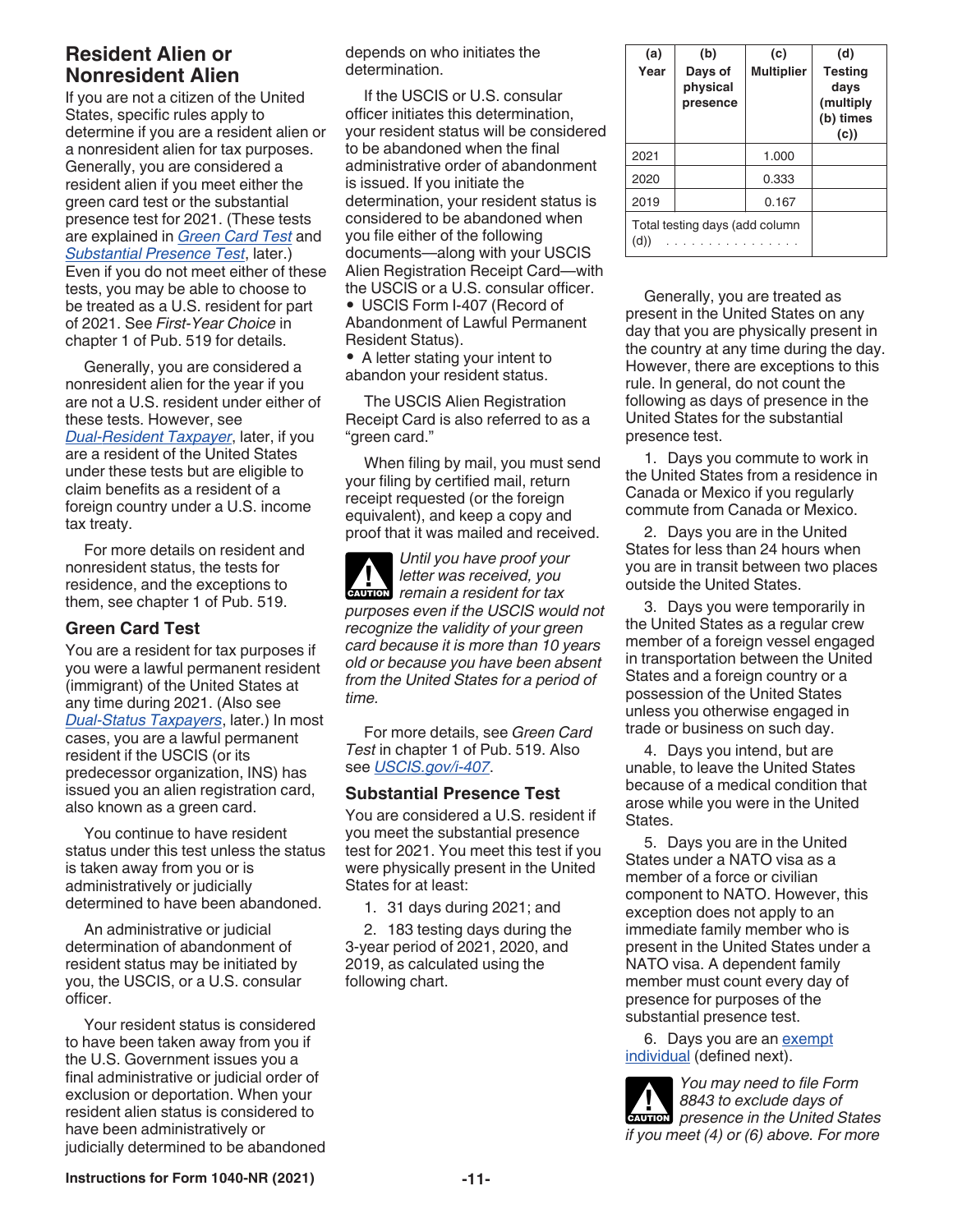*information on the requirements, see in chapter 1 of Pub. 519:* Form 8843 *and also, for the days of presence in 2020 under the substantial presence test for tax years 2021 and 2022,*  Form 8843 COVID-19 Medical Condition Travel Exception (Rev. Proc. 2020-20 Exception)*.*

**Exempt individual.** For purposes of the substantial presence test, an exempt individual is anyone in one of the following categories.

• An individual temporarily present in the United States as a foreign government-related individual under an "A" or "G" visa, other than individuals holding "A-3" or "G-5" class visas.

• A teacher or trainee who is temporarily present under a "J" or "Q" visa, who substantially complies with the requirements of the visa.

• A student who is temporarily present under an "F," "J," "M," or "Q" visa, who substantially complies with the requirements of the visa.

• A professional athlete who is temporarily in the United States to compete in a charitable sports event.

**Note.** Alien individuals with "Q" visas are treated as students, teachers, or trainees and, as such, are exempt individuals for purposes of the substantial presence test if they otherwise qualify. "Q" visas are issued to aliens participating in certain international cultural exchange programs.

See chapter 1 of Pub. 519 for more details regarding exempt individuals and days of presence in the United States for the substantial presence test.



*You cannot be an exempt individual indefinitely.* 

*GAUTION Generally, you will not be an CAUTION exempt individual as a teacher or trainee in 2021 if you were exempt as a teacher, trainee, or student for any part of 2 of the preceding 6 years. You will not be an exempt individual as a student in 2021 if you were exempt as a teacher, trainee, or student for any part of more than 5 calendar years. However, there are exceptions to these limits. See* Substantial Presence Test *in chapter 1 of Pub. 519 for more information.*

### **Closer Connection to Foreign Country**

Even though you would otherwise meet the substantial presence test, you can be treated as a nonresident alien if you:

• Were present in the United States for fewer than 183 days during 2021,

• Establish that during 2021 you had a tax home in a foreign country, and • Establish that during 2021 you had a closer connection to one foreign country in which you had a tax home than to the United States unless you had a closer connection to two foreign countries.

You are not eligible for the closer connection exception if you have an application pending for adjustment of status to that of a lawful permanent resident or if you have applied, or have taken steps to apply, for lawful permanent residence. See chapter 1 of Pub. 519 for more information.

You must file a fully completed Form 8840 with the IRS to claim the closer connection exception. See *Form 8840* in chapter 1 of Pub. 519. Each spouse must file a separate Form 8840 to claim the closer connection exception.

### **Dual-Resident Taxpayer**

You are a dual-resident taxpayer if you are a resident of both the United States and a foreign country under each country's tax laws. If the income tax treaty between the United States and that foreign country contains a provision for resolving conflicting claims of residence (often referred to as "tie-breaker" rules), and you determine that you are a resident of the foreign country under that provision, you can be treated as a nonresident of the United States for purposes of figuring out your income tax liability if you file a Form 1040-NR and attach a Form 8833, Treaty-Based Return Position Disclosure Under Section 6114 or 7701(b). A dual-resident taxpayer may also be eligible for U.S. competent authority assistance. See Rev. Proc. 2015-40, 2015-35 I.R.B. 236, available at *[IRS.gov/irb/](https://www.irs.gov/irb/2015-35_IRB#RP-2015-40) [2015-35\\_IRB#RP-2015-40](https://www.irs.gov/irb/2015-35_IRB#RP-2015-40)* or its

successor. You can download the complete text of most U.S. tax treaties at IRS.gov. Go to IRS.gov, enter "tax treaties" in the search box at the top of the page, and click on *United States Income Tax Treaties - A to Z*. Technical explanations for many of those treaties are also available at that site.

### **When and Where Should You File?**

**Individuals.** If you were an employee and received wages subject to U.S. income tax withholding, file Form 1040-NR by the 15th day of the 4th month after your tax year ends. A return for the 2021 calendar year is due by **April 18, 2022.**

If you file after this date, you may have to pay interest and penalties. See *Interest and Penalties*, later.

If you did not receive wages as an employee subject to U.S. income tax withholding, file Form 1040-NR by the 15th day of the 6th month after your tax year ends. A return for the 2021 calendar year is due by June 15, 2022.

**Estates and trusts.** If you file for a nonresident alien estate or trust that has an office in the United States, file the return by the 15th day of the 4th month after the tax year ends. If you file for a nonresident alien estate or trust that does not have an office in the United States, file the return by the 15th day of the 6th month after the tax year ends.

**Note.** If the due date for filing falls on a Saturday, Sunday, or legal holiday, file by the next business day.

If you were serving in, or in support of, the U.S. Armed Forces in a designated combat zone or contingency operation, you may be able to file later. See Pub. 3 for details.

If you *e-file* your return, there is no need to mail it. However, if you choose to mail it instead, filing instructions and addresses are at the end of these instructions.

*Where To File* next provides the current address for mailing your return. Use these addresses for Forms 1040-NR filed in 2022. The address for returns filed after 2022 may be different. See *[IRS.gov/](https://www.irs.gov/forms-pubs/about-form-1040-nr) [Form1040NR](https://www.irs.gov/forms-pubs/about-form-1040-nr)* for any updates.

### **Where To File**

*E-file***.** If you *e-file* your return, there is no need to mail it. See *You can*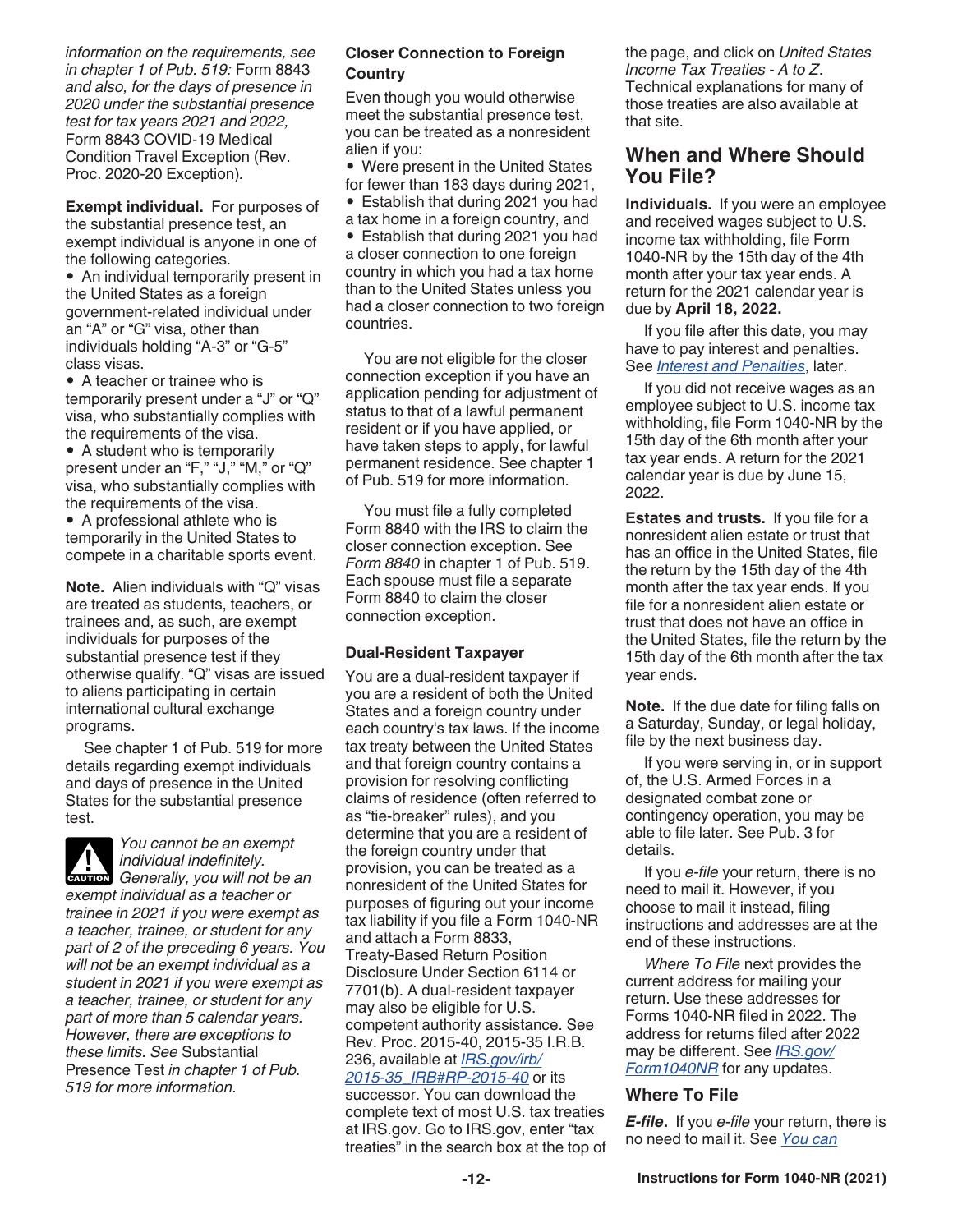### *electronically file (e-file) your Form*

*1040-NR*, earlier, or IRS.gov for more information. However, if you choose to mail it, filing instructions and addresses are below.

**Individuals.** If you are not enclosing a payment, mail Form 1040-NR to:

> Department of the Treasury Internal Revenue Service Austin, TX 73301-0215  $U.S.A$

If enclosing a payment, mail Form 1040-NR to:

> Internal Revenue Service P.O. Box 1303 Charlotte, NC 28201-1303 U.S.A.

**Estates and trusts.** If you are not enclosing a payment, mail Form 1040-NR to:

> Department of the Treasury Internal Revenue Service Kansas City, MO 64999 U.S.A.

If enclosing a payment, mail Form 1040-NR to:

> Internal Revenue Service P.O. Box 1303 Charlotte, NC 28201-1303 U.S.A.

### **What if you cannot file on time?**

See *What if You Can't File on Time?*  in the Instructions for Form 1040.

### **Private Delivery Services**

See *Private Delivery Services* in the Instructions for Form 1040 for details on private delivery services.

**Exception.** Do not use the mailing addresses in those instructions. Use the mailing addresses in *Where To File*, earlier.

### **Election To Be Taxed as a Resident Alien**

You can elect to be taxed as a U.S. resident for the whole year if all of the following apply.

• You were married.

• Your spouse was a U.S. citizen or resident alien on the last day of the tax year.

• You file a joint return for the year of the election using Form 1040 or 1040-SR.

To make this election, you must attach the statement described in *Nonresident Spouse Treated as a Resident* in chapter 1 of Pub. 519 to your return. Do not use Form 1040-NR.

If you make the election to be treated as a resident alien, your worldwide income for the whole year must be included on a Form 1040 or 1040-SR and will be taxed under U.S. tax laws. You must agree to keep the records, books, and other information needed to figure the tax. You must file a joint return for the year 2021 if 2021 is the year in which you made the election. If you made the election in an earlier year, you can file a joint return or separate return for 2021. You must include your worldwide income for the whole year whether you file a joint or separate return. See *Nonresident Spouse Treated as a Resident* in chapter 1 of Pub. 519.

*If you make this election, you may forfeit the right to claim*  **h**enefits otherwise available **counter** *under a U.S. tax treaty. For more information about the benefits that might otherwise be available, see the specific treaty.*

# **Dual-Status Taxpayers**

*If you elect to be taxed as a resident alien (discussed in*  **President alien (discussed in Election To Be Taxed as a** Resident Alien*, earlier), the special instructions and restrictions discussed here do not apply.*

### **Dual-Status Year**

A dual-status year is one in which you change status between nonresident and resident alien. Different U.S. income tax rules apply to each status.

Most dual-status years are the years of arrival or departure. Before you arrive in the United States, you are a nonresident alien. After you arrive, you may or may not be a resident, depending on the circumstances.

If you become a U.S. resident, you stay a resident until you leave the United States or are no longer a lawful permanent resident of the United States. You may become a

nonresident alien when you leave if you meet both of the following conditions.

• After leaving (or after your last day of lawful permanent residency if you met the green card test, defined earlier) and for the remainder of the calendar year of your departure, you have a closer connection to a foreign country than to the United States.

• During the next calendar year, you are not a U.S. resident under either the green card test or the substantial presence test, defined earlier.

See chapter 1 of Pub. 519 for more information.

### **What and Where To File for a Dual-Status Year**

If you were a U.S. resident on the last day of the tax year, file Form 1040 or 1040-SR. Enter "Dual-Status Return" across the top and attach a statement showing your income for the part of the year you were a nonresident. You can use Form 1040-NR as the statement; enter "Dual-Status Statement" across the top. Do not sign the Form 1040-NR. If you are not enclosing a payment, mail your return and statement to:

> Department of the Treasury Internal Revenue Service Austin, TX 73301-0215 U.S.A.

If enclosing a payment, mail your return to:

> Internal Revenue Service P.O. Box 1303 Charlotte, NC 28201-1303 U.S.A.

If you were a nonresident on the last day of the tax year, file Form 1040-NR. Enter "Dual-Status Return" across the top and attach a statement showing your income for the part of the year you were a U.S. resident. You can use Form 1040 or 1040-SR as the statement; enter "Dual-Status Statement" across the top. Do not sign the Form 1040 or 1040-SR. If you are not enclosing a payment, mail your return and statement to:

> Department of the Treasury Internal Revenue Service Austin, TX 73301-0215 U.S.A.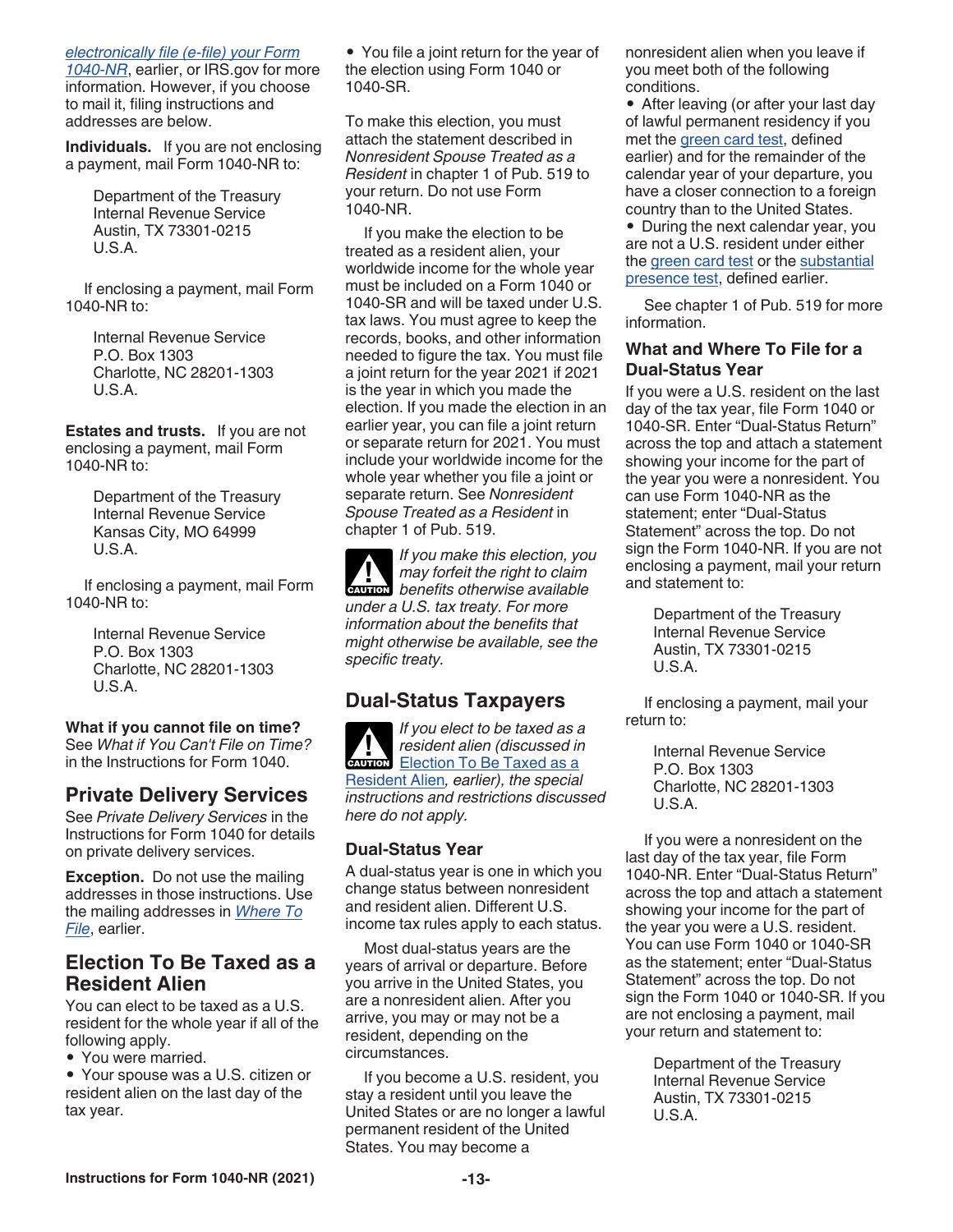If enclosing a payment, mail your return to:

> Internal Revenue Service P.O. Box 1303 Charlotte, NC 28201-1303 U.S.A.

**Statements.** Any statement you file with your return must show your name, address, and identifying number (defined in *Identifying Number*, later).

Former U.S. long-term residents are required to file Form 8854, Initial and Annual Expatriation Statement, with their dual-status return for the last year of U.S. residency. To determine if you are a former U.S. long-term resident, see *Expatriation Tax* in chapter 4 of Pub. 519.

### **Income Subject to Tax for Dual-Status Year**

As a dual-status taxpayer not filing a joint return, you are taxed on income from all sources for the part of the year you were a resident alien. Generally, you are taxed on income only from U.S. sources for the part of the year you were a nonresident alien. However, all income effectively connected with the conduct of a trade or business in the United States is taxable.

Income you received as a dual-status taxpayer from sources outside the United States while a resident alien is taxable even if you became a nonresident alien after receiving it and before the close of the tax year. Conversely, income you received from sources outside the United States while a nonresident alien is not taxable in most cases even if you became a resident alien after receiving it and before the close of the tax year. Income from U.S. sources is generally taxable whether you received it while a nonresident alien or a resident alien (unless specifically exempt under the Internal Revenue Code or a tax treaty provision).

### **Restrictions for Dual-Status Taxpayers**

**Standard deduction.** You cannot take the standard deduction even for the part of the year you were a resident alien.

**Head of household.** You cannot use the Head of household Tax Table column or Section D of the Tax Computation Worksheet in the Instructions for Form 1040.

**Joint return.** You cannot file a joint return unless you elect to be taxed as a resident alien (see *Election To Be Taxed as a Resident Alien*, earlier) instead of a dual-status taxpayer.

**Tax rates.** If you were married and a nonresident of the United States for all or part of the tax year and you do not make the election discussed earlier to be taxed as a resident alien, you must use the Married filing separately column in the Tax Table or Section C of the Tax Computation Worksheet in the Instructions for Form 1040 to figure your tax on income effectively connected with a U.S. trade or business. If you were married, you cannot use the Single Tax Table column or Section A of the Tax Computation Worksheet in the Instructions for Form 1040. But see *Married Filing Separately*, later, for an exception.

**Tax credits.** You cannot take the earned income credit, the credit for the elderly or disabled, or any education credit unless you elect to be taxed as a resident alien (see *Election To Be Taxed as a Resident Alien*, earlier) instead of a dual-status taxpayer.

See chapter 6 of Pub. 519 for information on other credits.

### **How To Figure Tax for a Dual-Status Year**

When you figure your U.S. tax for a dual-status year, you are subject to different rules for the part of the year you were a resident and the part of the year you were a nonresident.

All income for the period of residence and all income that is effectively connected with a trade or business in the United States for the period of nonresidence, after allowable deductions, is combined and taxed at the same rates that apply to U.S. citizens and residents. For the period of residence, allowable deductions include all deductions on Schedule A (Form 1040), including medical expenses, real property taxes, and certain interest.

**Note.** Schedule A (Form 1040) is not the same as Schedule A (Form 1040-NR).

See the Instructions for Schedule A (Form 1040). Those instructions are **not** the same as the Instructions for Schedule A (Form 1040-NR), which appear later in these instructions.

Income that is not effectively connected with a trade or business in the United States for the period of nonresidence is subject to the flat 30% rate or lower treaty rate. No deductions are allowed against this income.

If you were a resident alien on the last day of the tax year and you are filing Form 1040 or 1040-SR, include the tax on the noneffectively connected income on Schedule 2 (Form 1040), line 17o.

If you are filing Form 1040-NR, enter the tax from the Tax Table, Tax Computation Worksheet, Qualified Dividends and Capital Gain Tax Worksheet, Schedule D Tax Worksheet, Schedule J (Form 1040), or Form 8615 on Form 1040-NR, line 16; and the tax on the noneffectively connected income on Form 1040-NR, line 23a. Include any net investment income tax from Form 8960 for the part of the year you were a U.S. resident on Schedule 2 (Form 1040), line 12. See Form 8960 and its instructions for more details.

**Credit for taxes paid.** You are allowed a credit against your U.S. income tax liability for certain taxes you paid, or are considered to have paid, or that were withheld from your income. These include the following.

1. Tax withheld from wages earned in the United States and taxes withheld at the source from various items of income from U.S. sources other than wages. This includes U.S. tax withheld on dispositions of U.S. real property interests.

• When filing Form 1040 or 1040-SR, show the total tax withheld on Form 1040 or 1040-SR, line 25d. Enter amounts from the attached statement (Form 1040-NR, lines 25d through 25g) in the column to the right of line 25d on Form 1040 or 1040-SR, and identify and include them in the amount on line 25d on Form 1040 or 1040-SR.

• When filing Form 1040-NR, show the total tax withheld on Form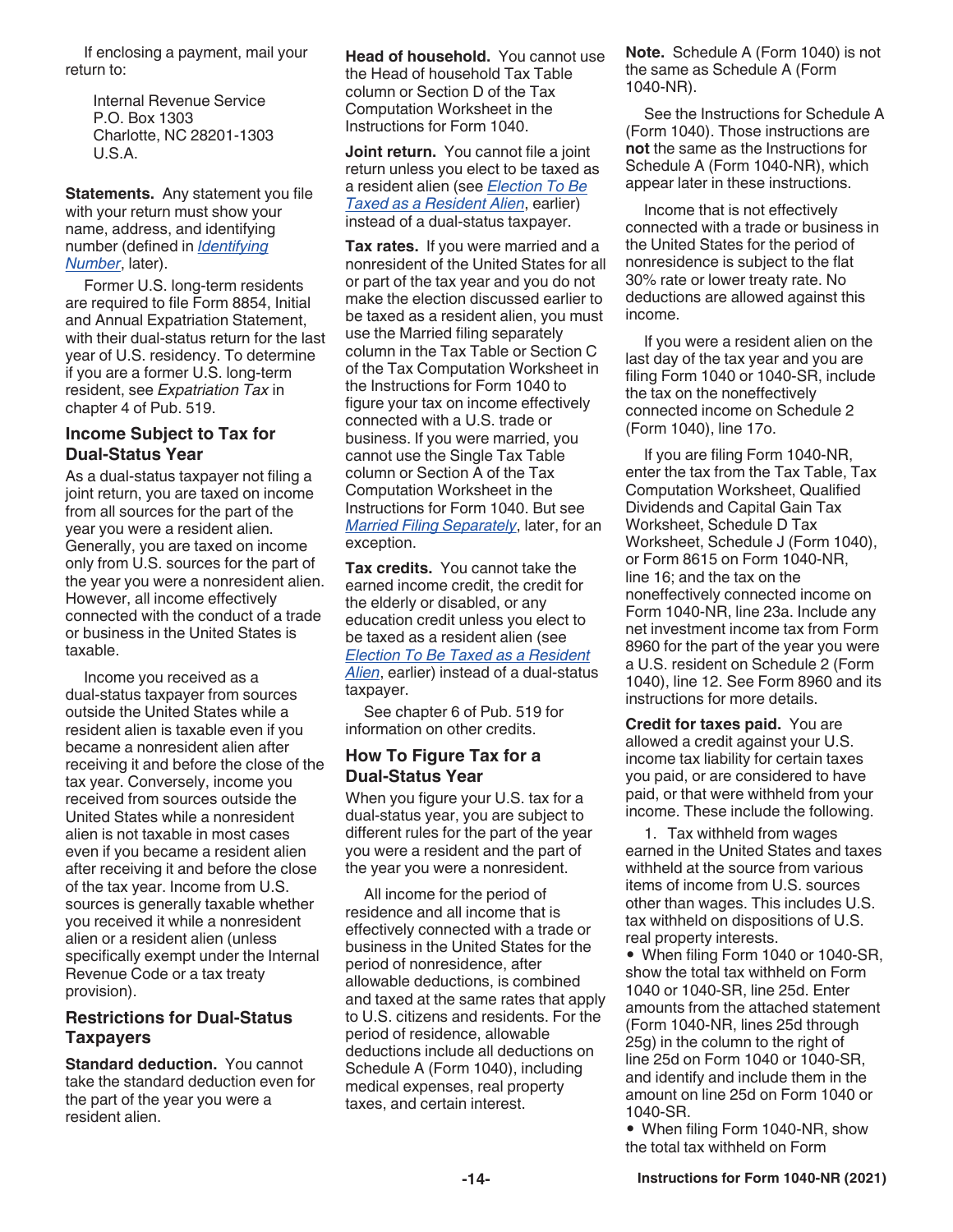1040-NR, lines 25d through 25g. Enter the amount from the attached statement (Form 1040 or 1040-SR, line 25d) in the column to the right of line 25d on Form 1040-NR, and identify and include it in the amount on line 25d on Form 1040-NR.

2. Estimated tax paid with Form 1040-ES or Form 1040-ES (NR).

3. Tax paid with Form 1040-C at the time of departure from the United States. When filing Form 1040 or 1040-SR, include the tax paid with Form 1040-C with the total payments on line 33 on Form 1040 or 1040-SR. Identify the payment in the area to the left of the entry.

### **How To Report Income on Form 1040-NR**

### **Community Income**

If either you or your spouse (or both you and your spouse) was a nonresident alien at any time during the tax year and you had community income during the year, treat the community income according to the applicable community property laws except as follows.

• Earned income of a spouse, other than trade or business income or partnership distributive share income. The spouse whose services produced the income must report it on his or her separate return.

• Trade or business income, other than partnership distributive share income. Treat this income as received by the spouse carrying on the trade or business and report it on that spouse's return.

• Partnership distributive share income (or loss). Treat this income (or loss) as received by the spouse who is the partner and report it on that spouse's return.

• Income derived from the separate property of one spouse that is not earned income, trade or business income, or partnership distributive share income. The spouse with the separate property must report this income on his or her separate return.

Use Form 8958, Allocation of Tax Amounts Between Certain Individuals in Community Property States, to figure the portion of the income allocated to you. Attach your completed Form 8958 to your tax return. See Pub. 555, Community Property, for more details.

### **Kinds of Income**

You must divide your income for the tax year into the following three categories.

1. **Income effectively connected with a U.S. trade or business.** This income is taxed at the same rates that apply to U.S. citizens and residents. Report this income on page 1 of Form 1040-NR. Pub. 519 describes this income in greater detail.

2. **U.S. income not effectively connected with a U.S. trade or business.** This income is taxed at 30% unless a treaty between your country of residence (as defined under the treaty) and the United States has set a lower rate that applies to you. Report this income on Schedule NEC (Form 1040-NR). Pub. 519 describes this income in greater detail.

**Note.** Use line 23c to report the 4% tax on U.S. source gross transportation income.

3. **Income exempt from U.S. tax.**  If the income is exempt from tax by treaty, complete item L of Schedule OI (Form 1040-NR) and line 1c on page 1 of Form 1040-NR.

**Virtual currency.** See *Virtual Currency* in the Instructions for Form 1040.

**Income from a sharing (or gig) economy activity.** If you use one of the many online platforms available to provide goods and services, you may be involved in what is known as the sharing (or gig) economy. If you receive income from a sharing (or gig) economy activity, it is generally taxable even if you do not receive a Form 1099-MISC, Miscellaneous Information; Form W-2, Wage and Tax Statement; or some other income statement. To learn more about this income, go to *[IRS.gov/Sharing](https://www.irs.gov/sharing)* or *[IRS.gov/Gig](https://www.irs.gov/businesses/gig-economy-tax-center)*.

### **Dispositions of U.S. Real Property Interests**

Gain or loss on the disposition of a U.S. real property interest (see Pub. 519 for definition) is taxed as if the gain or loss were effectively connected with the conduct of a U.S. trade or business.

Report gains and losses on the disposition of U.S. real property interests on Schedule D (Form 1040) and Form 1040-NR, line 7. Also, net gains may be subject to the alternative minimum tax. See *Line 1*  under *Instructions for Schedule 2*, later. See *Real Property Gain or Loss*  in chapter 4 of Pub. 519 for more information.

### **Income You Can Elect To Treat as Effectively Connected With a U.S. Trade or Business**

You can elect to treat some items of income as effectively connected with a U.S. trade or business. The election applies to all income from real property located in the United States and held for the production of income and to all income from any interest in such property. This includes:

• Gains from the sale or exchange of such property or an interest therein, but see the *Tip* below;

• Gains on the disposal of timber, coal, or iron ore with a retained economic interest;

• Rents from real estate; or

• Rents and royalties from mines, oil or gas wells, or other natural resources.

*You do not need to make an election to treat gain from the*  **TIP** *disposition of a U.S. real property interest as effectively connected income. Dispositions of U.S. real property interests are automatically treated as effectively connected income. See* Dispositions of U.S. Real Property Interests*, earlier.*

To make the election, attach a statement to your return for the year of the election. Include the following items in your statement.

1. That you are making the election.

2. A complete list of all of your real property, or any interest in real property, located in the United States (including location). Give the legal identification of U.S. timber, coal, or iron ore in which you have an interest.

3. The extent of your ownership in the real property.

4. A description of any substantial improvements to the property.

5. Your income from the property.

6. The dates you owned the property.

7. Whether the election is under section 871(d) or a tax treaty.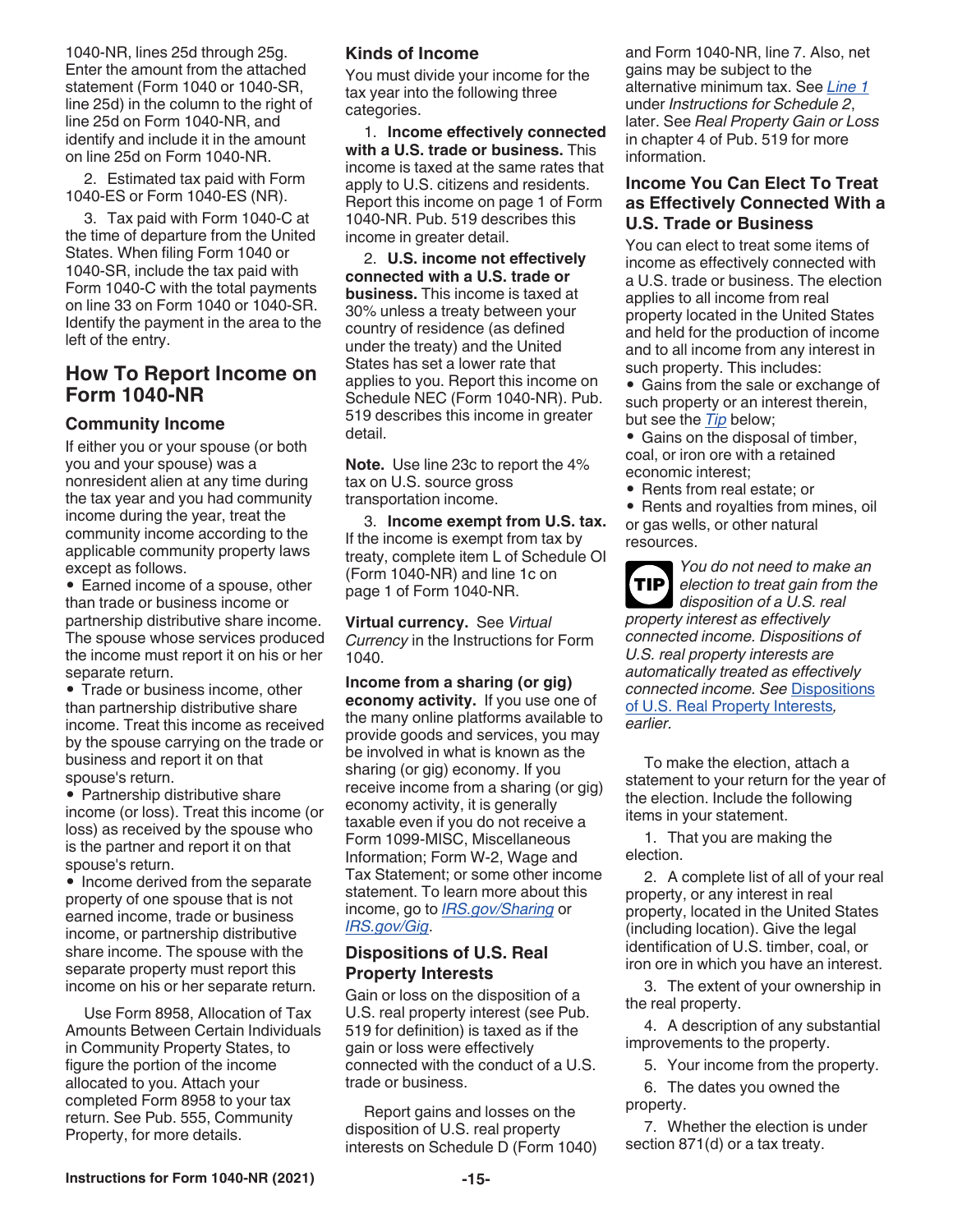8. Details of any previous elections and revocations of the real property election.

**Note.** Once made, the section 871 election will remain in effect until revoked with the consent of the Commissioner. A new section 871 election may not be made until after the 5th year in which the revocation occurs.

### **Foreign Income Taxed by the United States**

You may be required to report some income from foreign sources on your U.S. return if the income is effectively connected with a U.S. trade or business. For this foreign income to be treated as effectively connected with a U.S. trade or business, you must have an office or other fixed place of business in the United States to which the income can be attributed. For more information, including a list of the types of foreign source income that must be treated as effectively connected with a U.S. trade or business, see chapter 4 of Pub. 519.

### **Special Rules for Former U.S. Citizens and Former U.S. Long-Term Residents (Expatriates)**

The expatriation tax provisions apply to certain U.S. citizens who have lost their citizenship and long-term residents who have ended their residency. You are a former U.S. long-term resident if you were a lawful permanent resident of the United States (green card holder) in at least 8 of the last 15 tax years ending with the year your residency ends.

For more information on the expatriation tax provisions, see *Expatriation Tax* in chapter 4 of Pub. 519; the Instructions for Form 8854; and Notice 2009-85 (for expatriation after June 16, 2008), 2009-45 I.R.B. 598, available at *[IRS.gov/irb/](https://www.irs.gov/irb/2009-45_IRB#NOT-2009-85) [2009-45\\_IRB#NOT-2009-85](https://www.irs.gov/irb/2009-45_IRB#NOT-2009-85)*.

# **Line Instructions for Form 1040-NR**



*For 2021, there are three important features of these line instructions.* 

*• You need the 2021 Instructions for Form 1040. Throughout these line instructions, you will be referred to* 

*those instructions for guidance. Exceptions are listed where applicable.*

*• Some of the lines on Form 1040-NR have changed. See 2021 Form 1040-NR. See also the line instructions for Form 1040-NR later.*

*• Some of the lines on Schedule 1 (Form 1040), Schedule 2 (Form 1040), and Schedule 3 (Form 1040) have changed. See those schedules. See also the instructions for those schedules following the line instructions for Form 1040-NR later.*

# **Filing Status**

The amount of your tax depends on your filing status. Before you decide which box to check, read the following explanations.

*Remember to provide your country of residency, or that you are a U.S. national, on Schedule OI (Form 1040-NR), item A or B, as applicable. Certain tax benefits, such as the child tax credit (nonrefundable and refundable) and the credit for other dependents, are only available to residents of Canada and Mexico and to U.S. nationals, and, to a limited extent, to residents of South Korea and India.* **TIP**

**U.S. national.** A U.S. national is an individual who, although not a U.S. citizen, owes his or her allegiance to the United States. U.S. nationals include American Samoans and Northern Mariana Islanders who chose to become U.S. nationals instead of U.S. citizens.

### **Single**

See *Single* in the Instructions for Form 1040 for details on the Single filing status.

### **Married Filing Separately**

Your filing status is Married filing separately if you are married, even if you are not separated.

**Exception.** Married persons who live apart: Some married nonresident aliens who have a child and who do not live with their spouse can file as single. If you meet all five of the following tests and you are a married resident of Canada or Mexico, you are a married U.S. national, you are a married resident of South Korea, or you are a married student or business apprentice eligible for the benefits of

Article 21(2) of the United States-India Income Tax Treaty, check the box for the Single filing status at the top of page 1 of Form 1040-NR. On Schedule OI, enter your country of residency (item B) or, if applicable, that you are a U.S. national (item A).

1. You file a separate return from your spouse.

2. You paid over half the cost of keeping up your home for 2021.

3. You lived apart from your spouse for the last 6 months of 2021. Temporary absences for special circumstances, such as for business, medical care, school, or military service, count as time lived in the home.

4. Your home was the main home of your child, stepchild, or foster child for more than half of 2021. Temporary absences by you or the child for special circumstances, such as school, vacation, business, or medical care, count as time the child lived in the home. If the child was born or died in 2021, you can still file as single as long as the home was that child's main home for more than half of the part of the year he or she was alive in 2021.

5. You could have claimed the child as a dependent or could claim the child except that the child's other parent claims him or her as a dependent under the rules for children of divorced or separated parents. See Form 8332, Release/Revocation of Release of Claim to Exemption for Child by Custodial Parent.

*Adopted child.* An adopted child is always treated as your own child. An adopted child includes a child lawfully placed with you for legal adoption.

*Foster child.* A foster child is any child placed with you by an authorized placement agency or by judgment, decree, or other order of any court of competent jurisdiction.

### **Qualifying Widow(er)**

See *Qualifying Widow(er)* in the Instructions for Form 1040 for details on the qualifying widow(er) filing status.

**Exception.** You cannot check the "Qualifying widow(er)" box for 2021, unless you also satisfy the two criteria below.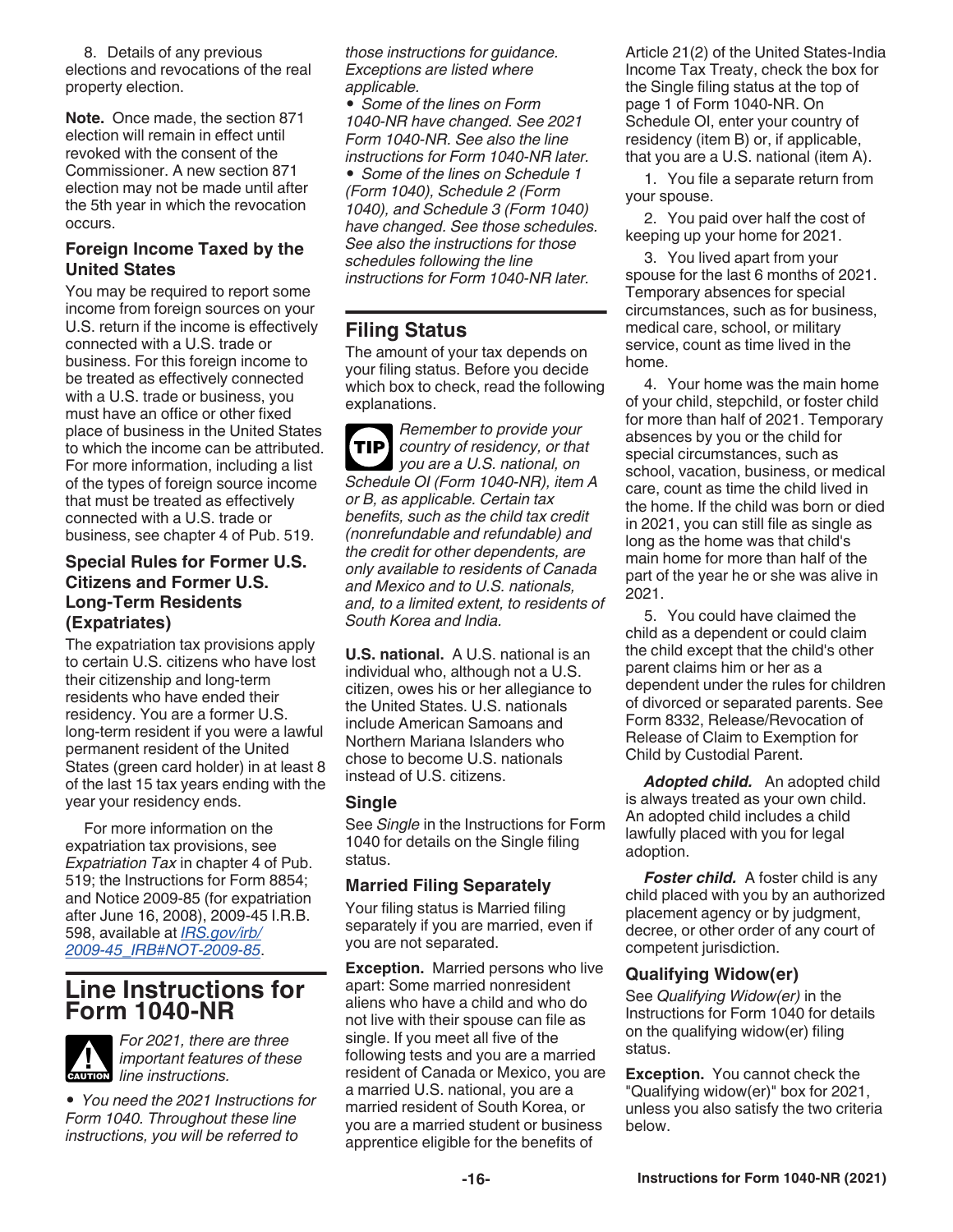1. For 2021, you were a resident of Canada, Mexico, or South Korea, or were a U.S. national; or you were a student or business apprentice from India eligible for the benefits of Article 21(2) of the United States-India Income Tax Treaty.

2. You were a resident alien or U.S. citizen the year your spouse died. This refers to your actual status, not the election that some nonresident aliens can make to be taxed as U.S. residents.

### **Name and Address**

### **Individuals**

Enter your name, street address, city or town, and country on the appropriate lines. Include an apartment number after the street address, if applicable. Check the box for "Individual."

### **Estates and Trusts**

Enter the name of the estate or trust and check the box for "Estate or Trust." You must include different information for estates and trusts that are engaged in a trade or business in the United States.

### **Not engaged in a trade or busi-**

**ness.** Attach a statement to Form 1040-NR with your name, title, address, and the names and addresses of any U.S. grantors and beneficiaries.

### **Engaged in a trade or business in**

**the United States.** Attach a statement to Form 1040-NR with your name, title, address, and the names and addresses of all beneficiaries.

### **Name Change**

See *Name Change* in the Instructions for Form 1040 if your name has changed.

### **Address Change**

See *Address Change* in the Instructions for Form 1040 if your address has changed.

### **P.O. Box**

See *P.O. Box* in the Instructions for Form 1040 for information on P.O. boxes.

### **Foreign Address**

See *Foreign Address* in the Instructions for Form 1040 if you have a foreign address.

### **Death of a Taxpayer**

See *Death of a Taxpayer* under *General Information* in the Instructions for Form 1040 if you are filing a return for a deceased taxpayer.

# **Identifying Number**

### **Social Security Number (SSN)**

See *Social Security Number (SSN)* in the Instructions for Form 1040 for information on SSNs.

**Exception.** When you bring your Form SS-5 to your local SSA office: • If you are an F-1 or M-1 student, you must also show your Form I-20; or • If you are a J-1 exchange visitor, you must also show your Form DS-2019.

### **IRS Individual Taxpayer Identification Numbers (ITINs)**

See *IRS Individual Taxpayer Identification Numbers (ITINs) for Aliens* in the Instructions for Form 1040 for details on ITINs.

### **Employer Identification Number (EIN)**

If you are filing Form 1040-NR for an estate or trust, enter the EIN of the estate or trust. If the entity does not have an EIN, you must apply for one. For details on how to get an EIN, see Form SS-4, Application for Employer Identification Number, and its instructions, which are available at IRS.gov. Enter "SS-4" in the search box. For more details, see *[IRS.gov/](https://www.irs.gov/businesses/small-businesses-self-employed/how-to-apply-for-an-ein) [Businesses/Small-Businesses-Self-](https://www.irs.gov/businesses/small-businesses-self-employed/how-to-apply-for-an-ein)[Employed/How-To-Apply-for-an-EIN](https://www.irs.gov/businesses/small-businesses-self-employed/how-to-apply-for-an-ein)*.

### **Virtual Currency**

See *Virtual Currency* in the Instructions for Form 1040 for details on virtual currency.

# **Dependents**

See *Dependents, Qualifying Child for Child Tax Credit, and Credit for Other Dependents* under *Who Qualifies as Your Dependent* in the Instructions for Form 1040 for details on dependents.

**Exception.** Only U.S. nationals and residents of Canada and Mexico can claim a dependent on the same terms as U.S. citizens. Residents of South Korea and students or business apprentices from India who are eligible for the benefits of Article 21(2) of the United States-India Income Tax Treaty may claim dependents on the more limited terms described in chapter 5 of Pub. 519. No other person filing a Form 1040-NR can claim a qualifying dependent.

### **Rounding Off to Whole Dollars**

See *Rounding Off to Whole Dollars* in the Instructions for Form 1040.

### **Income Effectively Connected With U.S. Trade or Business**

The instructions for this section assume you have decided that the income involved is effectively connected with a U.S. trade or business in which you were engaged. The tax status of income also depends on its source. Under some circumstances, items of income from foreign sources are treated as effectively connected with a U.S. trade or business. Other items are reportable as effectively connected or not effectively connected with a U.S. trade or business, depending on how you elect to treat them. See chapter 4 of Pub. 519.

### **Line 1a—Wages, Salaries, Tips, etc.**

See *Line 1—Wages, Salaries, Tips, etc.* in the Instructions for Form 1040 for the types of income includible on line 1a of Form 1040-NR.

**Exception 1.** Enter on line 1a of Form 1040-NR only the wages, salaries, tips, etc., **effectively connected with a U.S. trade or business**. Only U.S. source income is included on line 1a as effectively connected wages. Do not include any income on line 1a of Form 1040-NR that is not treated as effectively connected to a U.S. trade or business even if it is listed in *Line 1* of the Instructions for Form 1040.

**Exception 2.** Unlike on Form 1040 or 1040-SR, do **not** include scholarship or fellowship grants on this line. Do **not** include scholarship and fellowship grants reduced by any exclusion for those grants. Scholarship and fellowship grants are reported on Form 1040-NR, line 1b; the scholarship and fellowship exclusion is reported on Form 1040-NR, line 10c.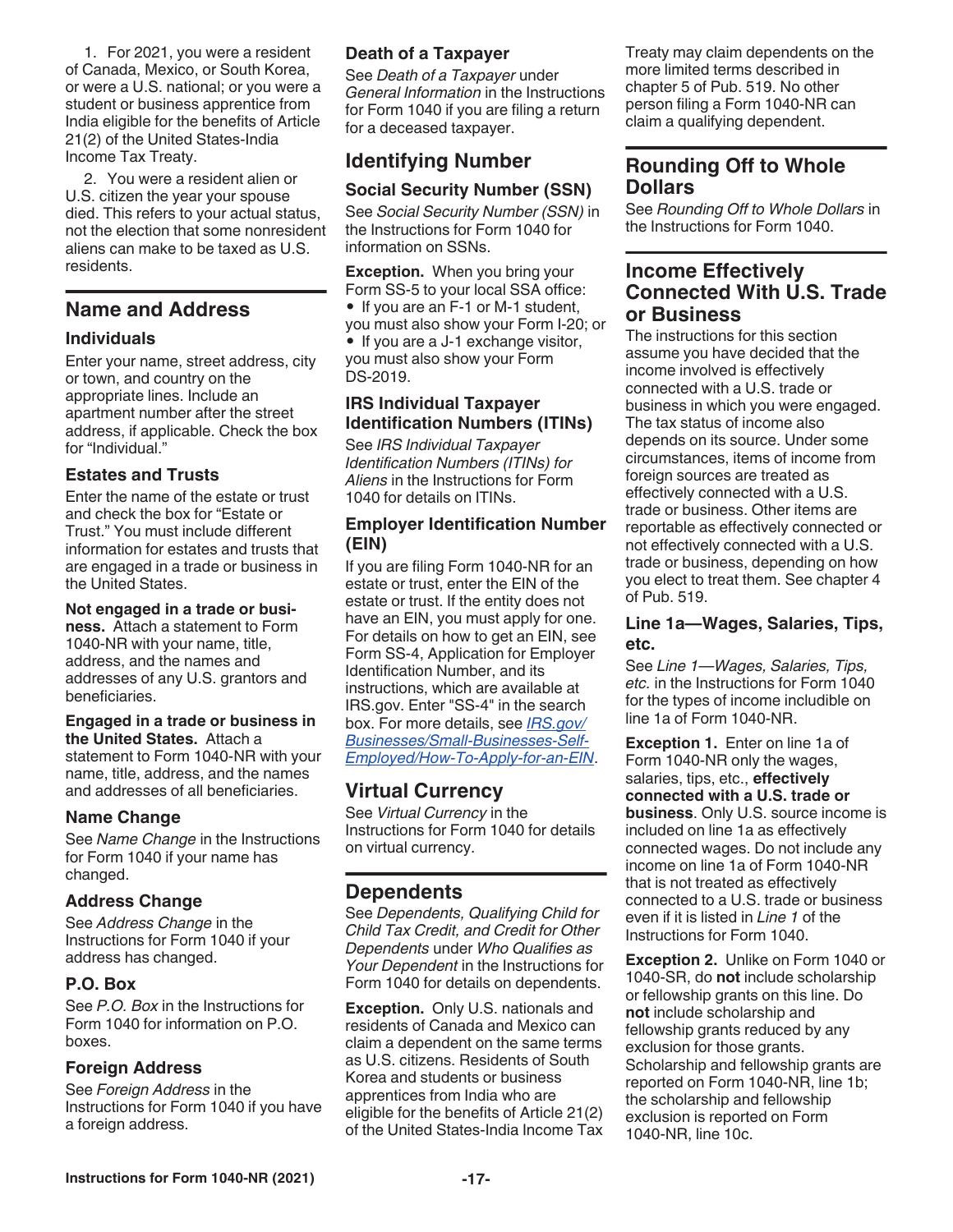### **Amounts Exempt Under a Treaty**

Wages, salaries, tips, etc., that you claim are exempt from U.S. tax under an income tax treaty should **not** be reported on line 1a. Instead, include these amounts on line 1c and complete item L of Schedule OI (Form 1040-NR). Generally, if you submitted a properly completed Form 8233, Exemption From Withholding on Compensation for Independent (and Certain Dependent) Personal Services of a Nonresident Alien Individual, to claim an exemption from withholding based on a treaty, your employer would not have withheld tax on the exempt amount and would have reported the exempt amount on a Form 1042-S and not in box 1 of Form W-2. However, if you did not submit a Form 8233 to your employer or if you submitted a Form 8233 to your employer but your employer withheld tax on the exempt amount because it could not readily determine your eligibility for the exemption, you can claim the exemption on Form 1040-NR by reducing your line 1a wages by the exempt amount. You will need to complete item L on Schedule OI (Form 1040-NR) and attach a statement to your return containing all information that would have otherwise been required on a Form 8233 to explain your eligibility for the exemption. See the examples next.

**Example 1.** Anna is a citizen of France who came to the United States on an F-1 visa in 2020 for the primary purpose of studying at an accredited university. In 2021, Anna completed a paid summer internship with a U.S. company as part of her optional practical training. Anna earned \$8,000 from this internship. Under Article 21 (Students and Trainees) of the income tax treaty with France, Anna can exempt up to \$5,000 of personal services income from U.S. tax. Anna submitted a valid Form 8233 to her employer to claim an exemption from withholding for the portion of her wages that is exempt under the treaty. She received a Form 1042-S from her employer showing the \$5,000 exempt amount and a Form W-2 showing \$3,000 of wages in box 1. On her 2021 Form 1040-NR, Anna should report \$3,000 on line 1a, include \$5,000 on line 1c, and complete item L on Schedule OI (Form 1040-NR).

Anna should attach both the Form W-2 and the Form 1042-S to her return.

**Example 2.** The facts are the same as above except that Anna did not realize she was eligible for a \$5,000 exemption when she began work and did not submit a Form 8233 to her employer claiming the exemption amount. All of Anna's wages from the internship were withheld upon and reported in box 1 on her Form W-2. On her Form 1040-NR, Anna should report \$3,000 on line 1a, include \$5,000 on line 1c, and complete item L on Schedule OI (Form 1040-NR). Anna should attach the Form W-2 to her Form 1040-NR. She should also attach a statement to her Form 1040-NR containing all information that would have otherwise been required on a Form 8233 to justify the exemption claimed.

### **Services Performed Partly Within and Partly Outside the United States**

If you performed services as an employee both inside and outside the United States, you must allocate your compensation between U.S. and non-U.S. sources.

Compensation (other than certain fringe benefits) is generally sourced on a time basis. To figure your U.S. source income, divide the number of days you performed labor or personal services within the United States by the total number of days you performed labor or personal services within and outside the United States. Multiply the result by your total compensation (other than certain fringe benefits).

### **Fringe Benefits**

Certain fringe benefits (such as housing and educational expenses) are sourced on a geographic basis. The source of the fringe benefit compensation is generally your principal place of work. The amount of the fringe benefit compensation must be reasonable and you must keep records that are adequate to support the fringe benefit compensation.

*You may be able to use an alternative method to determine the source of your compensation and/or fringe benefits if the alternative method more properly determines the source of the compensation.* **TIP**

For 2021, if your total compensation (including fringe benefits) is \$250,000 or more and you allocate your compensation using an alternative method, check the "Yes" boxes in item K of Schedule OI (Form 1040-NR). Also attach to Form 1040-NR a statement that contains the following information.

1. The specific compensation or the specific fringe benefit for which an alternative method is used.

2. For each such item, the alternative method used to allocate the source of the compensation.

3. For each such item, a computation showing how the alternative allocation was computed.

4. A comparison of the dollar amount of the compensation sourced within and outside the United States under both the alternative method and the time or geographical method for determining the source.

You must keep documentation showing why the alternative method more properly determines the source of the compensation.

### **Missing or Incorrect Form W-2?**

See *Missing or Incorrect Form W-2?*  in the Instructions for Form 1040 if you are missing a Form W-2 or have an incorrect Form W-2.

### **Line 1b—Scholarship and Fellowship Grants**

If you received a scholarship or fellowship, part or all of it may be taxable. Amounts received in the form of a scholarship or fellowship that are payment for teaching, research, or other services are generally taxable as wages even if the services were required to get the scholarship or fellowship.

If you were a degree candidate, the amounts you used for expenses other than tuition and course-related expenses (fees, books, supplies, and equipment) are generally taxable. For example, amounts used for room,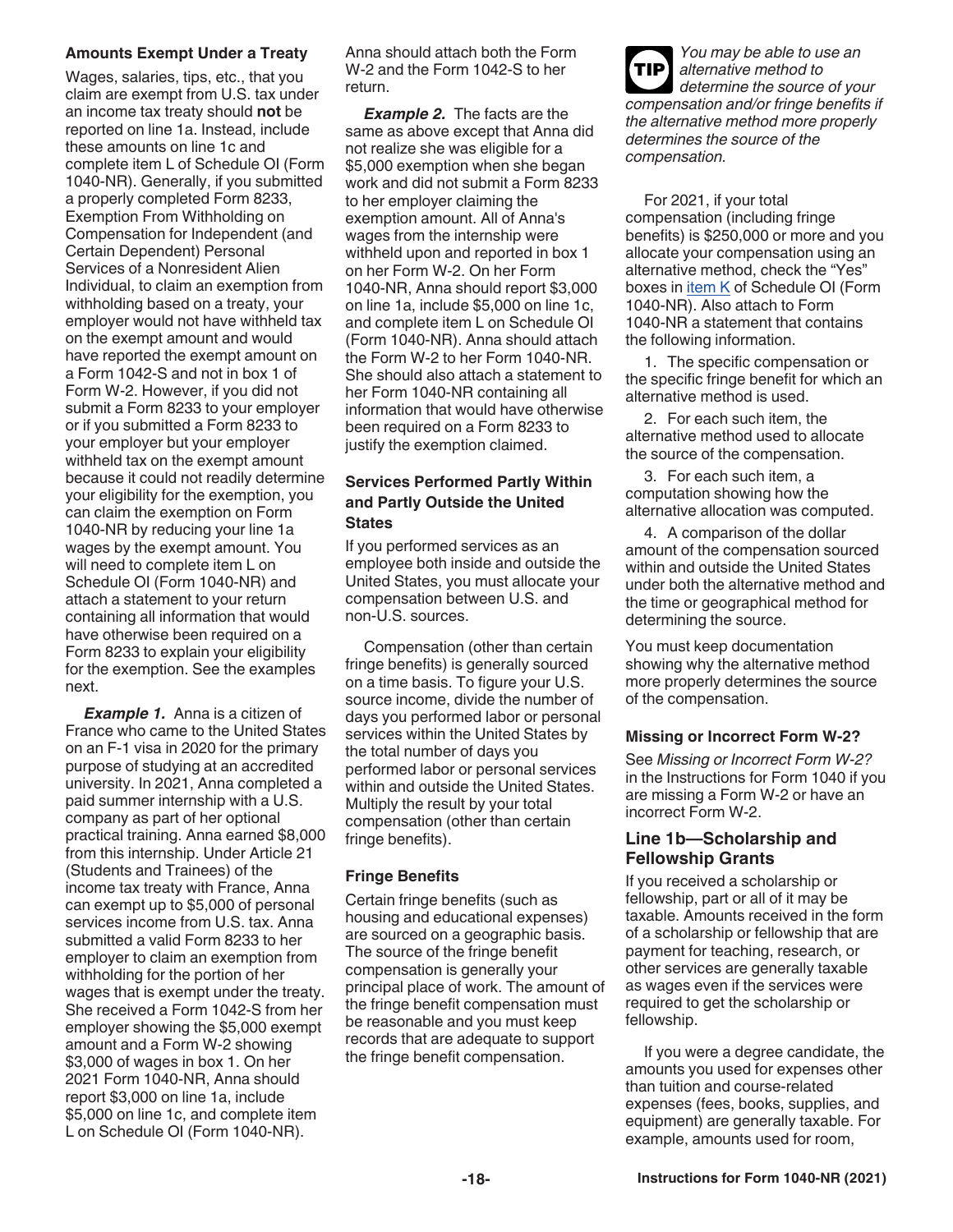board, and travel are generally taxable.

If you were not a degree candidate, the full amount of the scholarship or fellowship is generally taxable.

If the grant was reported on Form(s) 1042-S, you must generally include the amount shown in box 2 of Form(s) 1042-S on line1b. However, if any or all of that amount is exempt by treaty, do not include the treaty-exempt amount on line 1b. Instead, include the treaty-exempt amount on line 1c and complete *item* L of Schedule OI (Form 1040-NR).

Attach any Form(s) 1042-S you received from the college or institution.

For more information about scholarships and fellowships in general, see chapter 1 of Pub. 970.

**Example 1.** You are a citizen of a country that does not have an income tax treaty in force with the United States. You are a candidate for a degree at ABC University (located in the United States). You are receiving a full scholarship from ABC University. You are not required to perform any services, such as teaching, research, or other services, to get the scholarship. The total amounts you received from ABC University during 2021 are as follows.

| \$25,000 |
|----------|
|          |
|          |
| 1.000    |
|          |
| 9,000    |
| \$35,000 |
|          |

The Form 1042-S you received from ABC University for 2021 shows \$9,000 in box 2 and \$1,260 (14% of \$9,000) in box 10.

**Note.** Box 2 shows only \$9,000 because withholding agents (such as ABC University) are not required to report section 117 amounts (tuition, fees, books, supplies, and equipment) on Form 1042-S.

**Example 2.** The facts are the same as in *Example 1*, except that you are a citizen of a country that has an income tax treaty in force with the

United States that includes a provision that exempts scholarship income and you were a resident of that country for income tax purposes immediately before arriving in the United States to attend ABC University. Also, assume that, under the terms of the tax treaty, you are present in the United States only temporarily to finish your degree, and all of your scholarship income is exempt from tax because ABC University is a nonprofit educational organization.

**Note.** Under some treaties, scholarship or fellowship grant income is not exempt from tax if the income is received in exchange for the performance of services, such as teaching, research, or other services. Also, many tax treaties do not permit an exemption from tax on scholarship or fellowship grant income unless the income is from sources outside the United States. If you are a resident of a treaty country, you must know the terms of the tax treaty between the United States and the treaty country to claim treaty benefits on Form 1040-NR. See the instructions for item L of Schedule OI, later, for details.

When completing Form 1040-NR, do the following.

• Enter \$0 on line 1b. The \$9,000 reported to you in box 2 of Form 1042-S is reported on line 1c (not line 1b).

• Enter \$9,000 on line 1c.

• Enter \$0 on line 10c. Because none of the \$9,000 reported to you in box 2 of Form 1042-S is included in your income, you cannot exclude it on line 10c.

• Include on line 25g any withholding shown in box 10 of Form 1042-S: here \$1,260.

• Provide all the required information in item L of Schedule OI (Form 1040-NR).

### **Line 1c—Treaty-Exempt Income**

Report on line 1c the total of all your income that is exempt from tax by an income tax treaty, including both effectively connected income and not effectively connected income. Do **not**  include this exempt income on line 1a. You must complete *item* L of Schedule OI (Form 1040-NR) to report income that is exempt from U.S. tax.

Attach any Form 1042-S you received for treaty-exempt income. If required, attach Form 8833. See *Treaty-based return position disclosure*, later.

### **Line 2a—Tax-Exempt Interest**

See *Line 2a—Tax-Exempt Interest* in the Instructions for Form 1040 for details on tax-exempt interest.

**Exception 1.** The interest will not be includible on line 2a of Form 1040-NR unless it is effectively connected with a trade or business. If the interest was not effectively connected with a U.S. trade or business and was U.S. source, report it on Schedule NEC (Form 1040-NR), line 2a, 2b, or 2c.

**Exception 2.** Do **not** include interest from a U.S. bank, savings and loan association, credit union, or similar institution (or from certain deposits with U.S. insurance companies) that is exempt from tax under a tax treaty or under section 871(i) because the interest is not effectively connected with a U.S. trade or business.

### **Line 2b—Taxable Interest**

See *Line 2b—Taxable Interest* in the Instructions for Form 1040.

**Exception 1.** Report on line 2b only your taxable interest income from assets effectively connected with a U.S. trade or business.

**Exception 2.** If you received interest not effectively connected with a U.S. trade or business, report it on Schedule NEC (Form 1040-NR) unless it is tax exempt under a treaty and the withholding agent did not withhold tax on the payment. If the interest is tax exempt under a treaty, include the tax-exempt amount on line 1c and complete item L of Schedule OI (Form 1040-NR). If the interest is tax exempt under a treaty but the withholding agent withheld tax, report the interest on Schedule NEC (Form 1040-NR), line 2. Use column d and show 0% for the appropriate rate of tax. You can download the complete text of most U.S. tax treaties at IRS.gov. Go to IRS.gov, enter "tax treaties" in the search box at the top of the page, and click on *United States Income Tax Treaties - A to Z*. Technical explanations for many of those treaties are also available at that site.

**Exception 3.** Do not include on line 2b interest from a U.S. bank,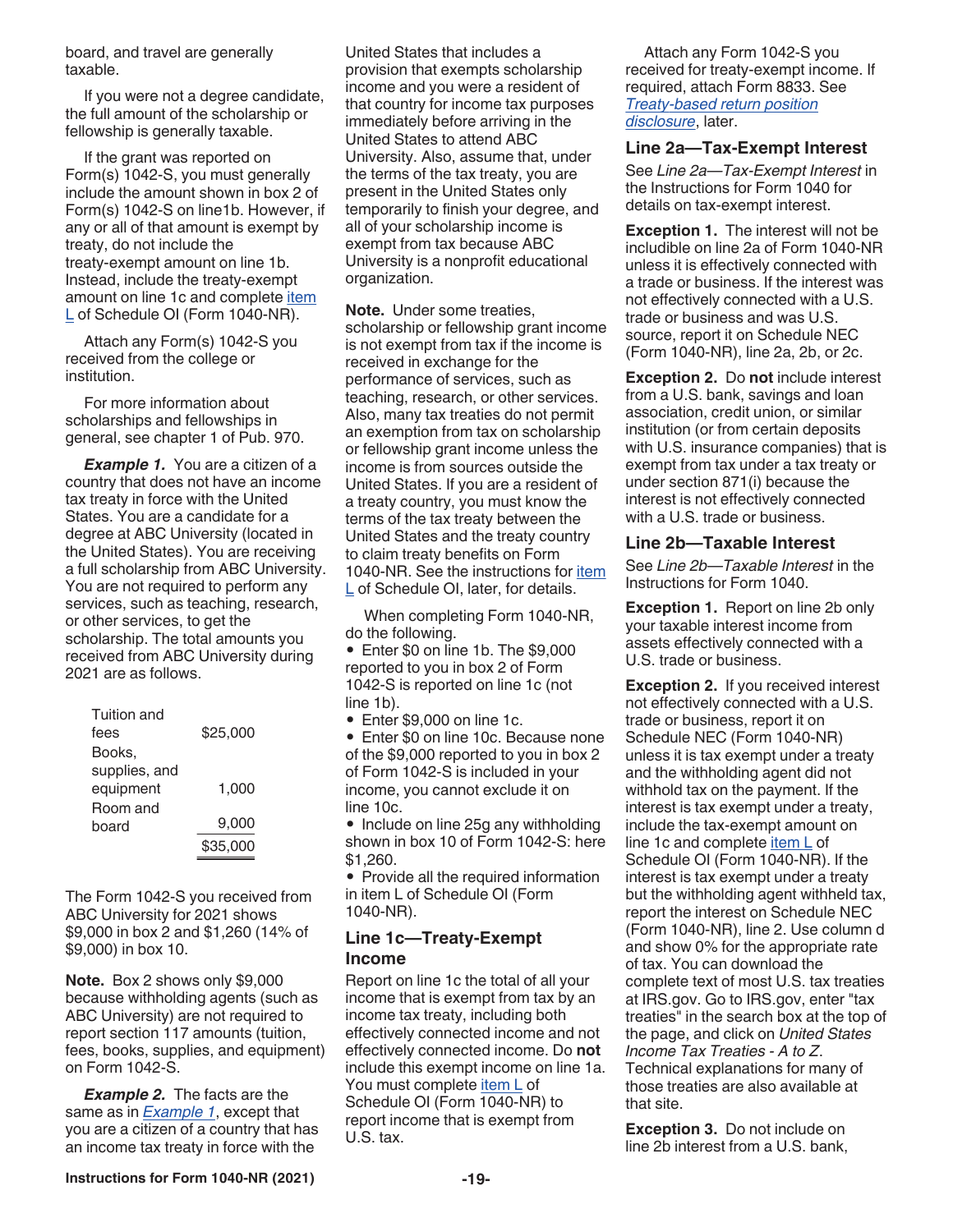savings and loan association, credit union, or similar institution (or from certain deposits with U.S. insurance companies) that is exempt from tax under a tax treaty or under section 871(i) because the interest is not effectively connected with a U.S. trade or business.

### **Line 3a—Qualified Dividends**

See *Line 3a—Qualified Dividends* in the Instructions for Form 1040 for details on qualified dividends.

**Exception.** Only report qualified dividends effectively connected with a trade or business on Form 1040-NR, line 3a. If the qualified dividends were not effectively connected with a U.S. trade or business and were U.S. source, report them on Schedule NEC (Form 1040-NR), line 1a, 1b, or 1c.

### **Line 3b—Ordinary Dividends**

See *Line 3b—Ordinary Dividends* in the Instructions for Form 1040 for details on ordinary dividends.

**Exception.** Only report ordinary dividends effectively connected with a trade or business on Form 1040-NR, line 3b. If the ordinary dividends were not effectively connected with a U.S. trade or business and are U.S. source, report them on Schedule NEC (Form 1040-NR), line 1a, 1b, or 1c.

### **Lines 4a and 4b—IRA Distributions**

See *Lines 4a and 4b—IRA Distributions* in the Instructions for Form 1040 for details on IRA distributions.

### **Lines 5a and 5b—Pensions and Annuities**

See *Lines 5a and 5b—Pensions and Annuities* in the Instructions for Form 1040 for details on pensions and annuities.

**Exception 1. Only report pensions** and annuities effectively connected with a trade or business on Form 1040-NR, lines 5a and 5b. If the pensions and annuities were not effectively connected with a U.S. trade or business and were U.S. source, report them on Schedule NEC (Form 1040-NR), line 7.

**Exception 2.** In addition to entering pension and annuity amounts from box 1 of Form 1099-R, you may also enter pension and annuity amounts from box 2 of Form 1042-S.

**Exception 3.** Attach Form 1042-S or 1099-R to Form 1040-NR if any federal income tax was withheld.

### **Effectively Connected Pension Distributions**

If you performed services in the United States, your income is generally effectively connected with a U.S. trade or business. (See section 864 for details and exceptions.)

If you worked in the United States after December 31, 1986, the part of each pension distribution that is attributable to the services you performed after 1986 is income that is effectively connected with a U.S. trade or business.

*Example.* You worked in the United States from January 1, 1980, through December 31, 1989 (10 years). You now receive monthly pension payments from your former U.S. employer's pension plan. 70% of each payment is attributable to services you performed during 1980 through 1986 (7 years) and 30% of each payment is attributable to services you performed during 1987 through 1989 (3 years). Include 30% of each pension payment in the total amount that you report on line 5a. Include 70% of each payment in the total amount that you report in the appropriate column on Schedule NEC (Form 1040-NR), line 7.

In most cases, the effectively connected pension distribution will be fully taxable in the United States, so you must include it on line 5b. However, in some situations, you can report a lower amount on line 5b. The most common situations are where:

• All or a part of your pension payment is exempt from U.S. tax,

• A part of your pension payment is attributable to after-tax contributions to the pension plan, or

• The payment is rolled over to another retirement plan.

See chapter 2 of Pub. 519; Pub. 575, Pension and Annuity Income; or Pub. 939, General Rule for Pensions and Annuities, for more information.

### **Fully Taxable Pensions and Annuities**

See *Fully Taxable Pensions and Annuities* under *Lines 5a and 5b* in the Instructions for Form 1040 for details.

**Exception.** On line 5b, include the total pension or annuity payments from box 2 of Form(s) 1042-S, if any, with the total of payments from box 1 of Form(s) 1099-R.

### **Partially Taxable Pensions and Annuities**

See *Partially Taxable Pensions and Annuities* under *Lines 5a and 5b* in the Instructions for Form 1040 for details.

**Exception 1.** On line 5a, include the total pension or annuity payments from box 2 of Form(s) 1042-S, if any, with the total of payments from box 1 of Form(s) 1099-R. If your Form 1042-S or Form 1099-R does not show the taxable amount, you must figure the taxable amount and include that amount on line 5b. If your annuity is paid under a qualified plan and your annuity starting date was after July 1, 1986, see *Simplified Method*, later.

**Exception 2.** If your annuity is paid under a nonqualified plan or paid under a qualified plan and your annuity starting date was before July 2, 1986, you must generally use the General Rule. If you are required to use the General Rule, you can ask the IRS to figure the taxable part for a \$1,000 fee. For more information about the General Rule, see Pub. 939.

If your Form 1099-R shows a taxable amount, you can include that amount on line 5b. But you may be able to report a lower taxable amount by using the General Rule or the Simplified Method. If you received Form 1042-S, you must figure the taxable part by using the General Rule or the Simplified Method.

### **Simplified Method**

See *Simplified Method* under *Lines 5a and 5b* in the Instructions for Form 1040 for details on the Simplified Method.

### **Lump-Sum Distributions**

See *Lump-Sum Distributions* under *Lines 5a and 5b* in the Instructions for Form 1040 for details on lump-sum distributions.

### **Simplified Method Worksheet—Lines 5a and 5b**

See the Simplified Method Worksheet—Lines 5a and 5b in the Instructions for Form 1040.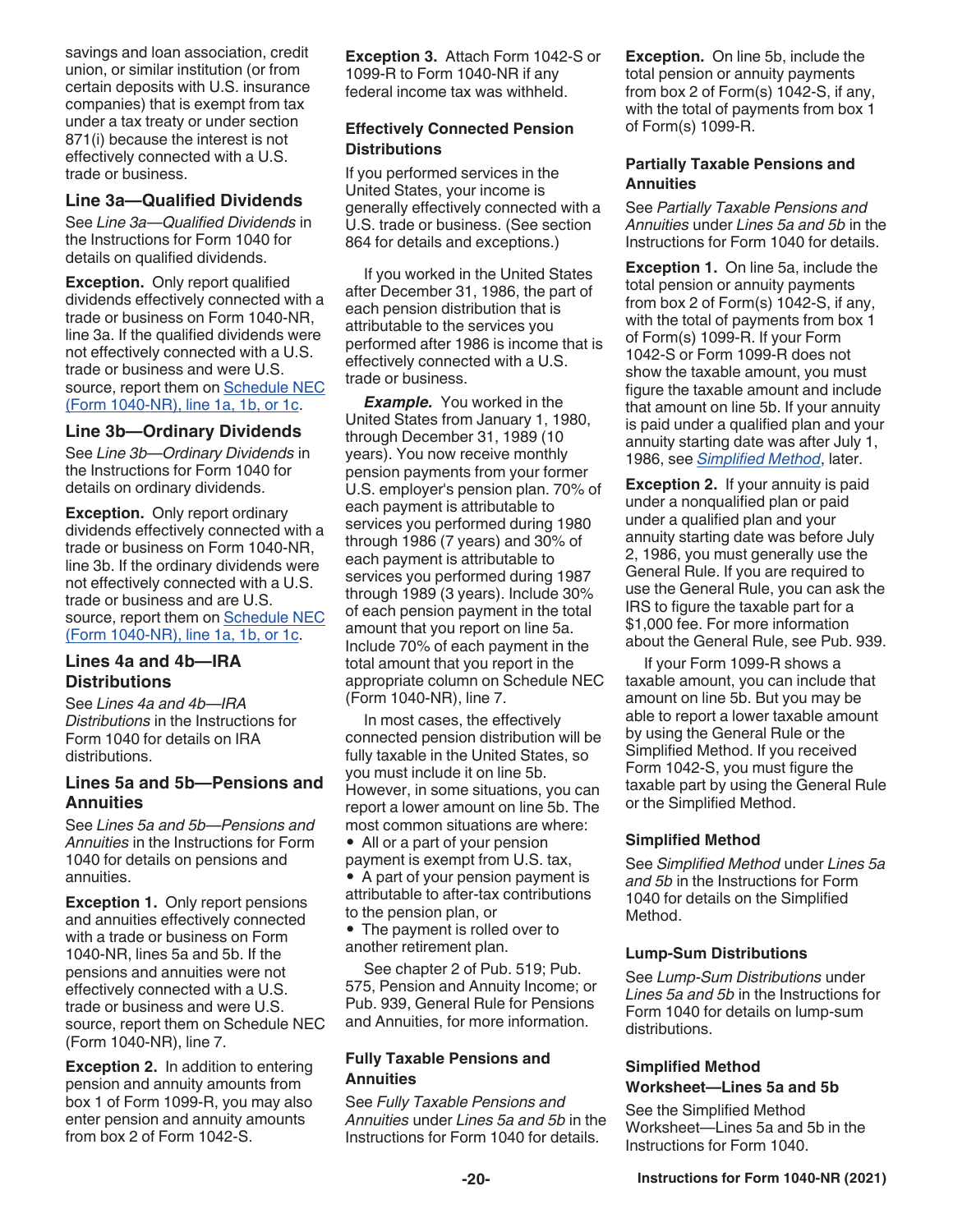**Exception 1.** On each line on which a Form 1099-R (or a Form 1099-R, box 1) total is entered, also include the totals from your Forms 1042-S (or Forms 1042-S, box 2).

**Exception 2.** Enter the amount on the same line of Form 1040-NR as you are directed to enter it on Form 1040 or 1040-SR.

### **Line 6—Reserved for Future Use**

Leave line 6 blank.

**Exception.** Unlike on Form 1040, you report your social security benefits on Schedule NEC (Form 1040-NR), line 8.

### **Line 7—Capital Gain or (Loss)**

See *Line 7—Capital Gain or (Loss)* in the Instructions for Form 1040 for details on capital gain or loss.

**Exception.** Only report effectively connected capital gains or losses connected with a trade or business on Form 1040-NR, line 7. If the capital gains or losses were not effectively connected with a U.S. trade or business and were U.S. source, report them on Schedule NEC (Form 1040-NR), line 16.

### **Lines 10a, 10b, 10c, and 10d—Adjustments to Income**

### **Line 10b—Reserved for Future Use**

Leave line 10b blank.

### **Line 10c**

If you received a scholarship or fellowship grant and were a degree candidate, enter amounts used for tuition and course-related expenses (fees, books, supplies, and equipment), but only to the extent the amounts are included on line 1b. See the examples in the instructions for line 1b.

**Lines 12a, 12b, and 12c**

### **Line 12a—Itemized Deductions or Standard Deduction**

Enter the total itemized deductions, if any, from line 8 of Schedule A (Form 1040-NR). See the instructions for Schedule A, line 8, later, for more details.

**Standard deduction for certain residents of India.** Students or business apprentices may be able to take the standard deduction on Form 1040-NR, line 12a, instead of their itemized deductions if they are eligible for benefits under Article 21(2) of the United States-India Income Tax Treaty. They will enter, on Form 1040-NR, line 12a, the standard deduction amount found for their filing status on Form 1040 or 1040-SR. See chapter 5 of Pub. 519 for details. Also see *Standard Deduction* under *Line 12a—Itemized Deductions or Standard Deduction* in the Instructions for Form 1040. If they must use the Standard Deduction Worksheet for Dependents—Line 12a in the Instructions for Form 1040, they should enter the amount on the same line of Form 1040-NR as they are directed to enter it on Form 1040 or 1040-SR.

### **Line 12b—Charitable Deduction for Cash Contributions of Certain Residents of India**

See *Line 12b* under *Lines 12a, 12b, and 12c* in the Instructions for Form 1040 for details on the charitable deduction for cash contributions when claiming the standard deduction.

**Exception.** This up-to-\$300 charitable deduction for cash contributions is only available to you if you are a student or business apprentice eligible for benefits under Article 21(2) of the United States-India Income Tax Treaty who has elected to use the standard deduction.

### **Lines 13a, 13b, and 13c**

### **Line 13a—Qualified Business Income Deduction (Section 199A Deduction)**

See *Line 13—Qualified Business Income Deduction (Section 199A Deduction)* in the Instructions for Form 1040 for details on the qualified business income deduction.

**Exception.** You must have income effectively connected with a U.S. trade or business.

### **Line 13b—Deduction for Exemptions for Estates and Trusts Only**

A trust or estate can claim an exemption only to the extent of its income that is effectively connected with a U.S. trade or business.



**Estates.** Enter \$600 on line 13b.

**Trusts.** If you are filing for a trust whose governing instrument requires it to distribute all of its income currently, enter \$300 on line 13b.

If you are filing for a qualified disability trust (defined in section 642(b)(2)(C)(ii)), enter \$4,300 on line 13b.

If you are filing for any other trust, enter \$100 on line 13b.

### **Line 16—Tax**

See *Line 16—Tax* in the Instructions for Form 1040 for details on taxes includible on this line, and for whether you must use the Tax Table or the Tax Computation Worksheet in those instructions to figure your tax.

**Exception 1.** If you are filing for an estate or trust, use Tax Rate Schedule W, later, to figure the tax.

**Exception 2.** Do **not** include on line 16 any of the following that are listed in those instructions. They do not apply to persons filing Form 1040-NR.

- Tax due to making a section 962 election.
- Recapture of an education credit from Form 8863.
- Tax from Form 8621.
- Any amounts due to section 965.

**Exception 3.** Do **not** use the Foreign Earned Income Tax Worksheet. You are not eligible for the foreign earned income exclusion, housing exclusion, or housing deduction on Form 2555.

**Exception 4.** The IRS will not figure the tax for you.

### **Form 8615**

See *Form 8615* under *Line 16—Tax* in the Instructions for Form 1040 for details on Form 8615.

**Exception 1.** The child must have more than \$2,200 of unearned income that is effectively connected with a U.S. trade or business.

**Exception 2.** The Form 8615 must be filed for a child even if the child is a nonresident alien.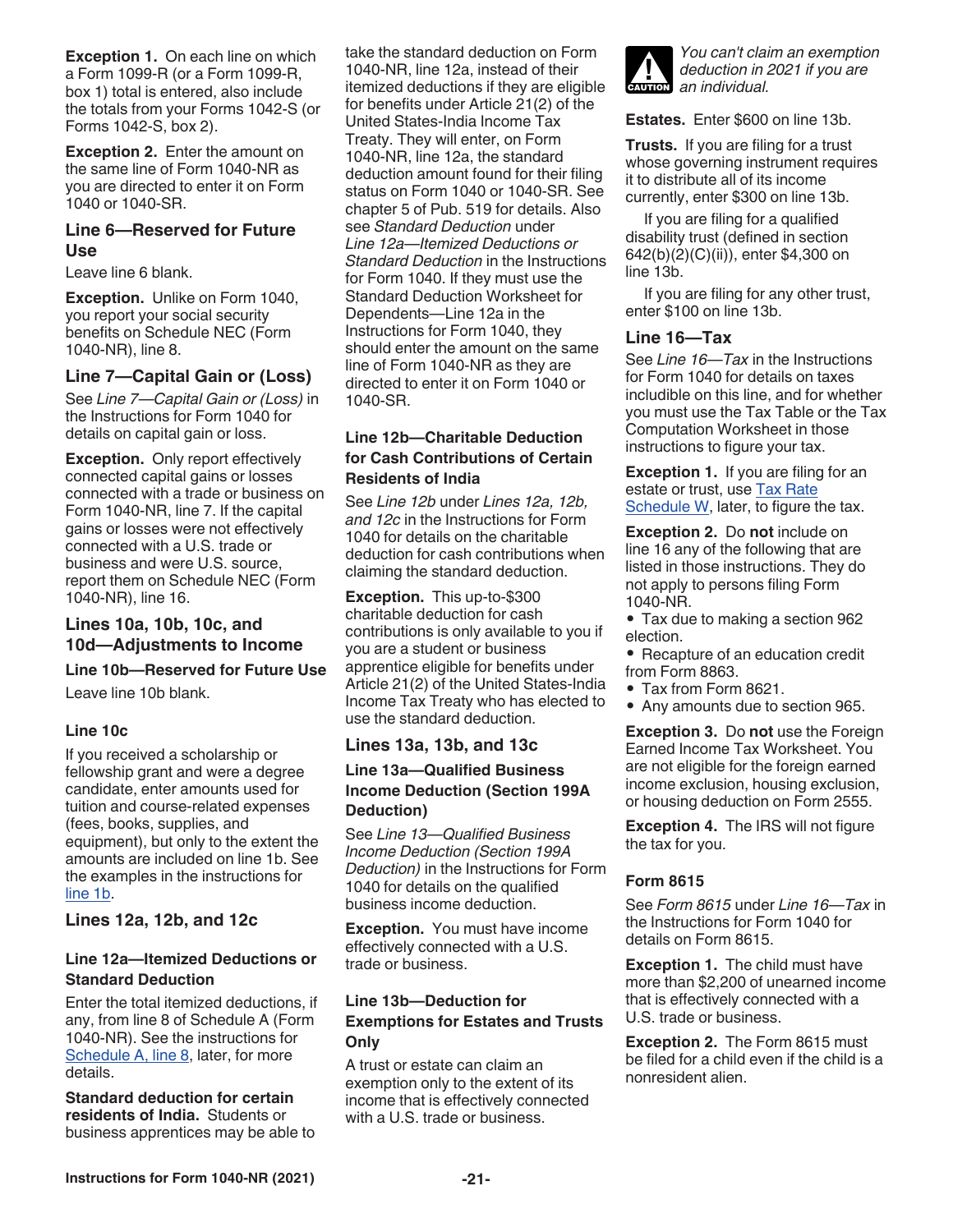### **Schedule D Tax Worksheet**

See *Schedule D Tax Worksheet*  under *Line 16—Tax* in the Instructions for Form 1040 for details on the worksheet.

### **Qualified Dividends and Capital Gain Tax Worksheet**

See *Qualified Dividends and Capital Gain Tax Worksheet* under *Line 16—Tax* in the Instructions for Form 1040 for details on the worksheet.

**Exception 1.** When applying the discussion, including the Qualified Dividends and Capital Gain Tax Worksheet, to Form 1040-NR, you will use the same lines of Form 1040-NR that are used for Form 1040 or 1040-SR.

**Exception 2.** The Form 2555 and its Foreign Earned Income Tax Worksheet discussions, including those in the Qualified Dividends and Capital Gain Tax Worksheet, do not apply to you. That form is not filed by persons filing Form 1040-NR.

**Exception 3.** Estates and trusts, when completing the Qualified Dividends and Capital Gain Tax Worksheet, must use Tax Rate Schedule W, later, instead of the Tax Table or the Tax Computation Worksheet in the Instructions for Form 1040.

### **Schedule J (Form 1040)**

See *Schedule J* under *Line 16—Tax*  in the Instructions for Form 1040.

### **Foreign Earned Income Tax Worksheet—Line 16**

Do not use the *Foreign Earned Income Tax Worksheet—I ine 16* section under *Line 16* in the Instructions for Form 1040. That worksheet is for persons filing Form 2555. Form 2555 is not filed by persons filing Form 1040-NR.

### **Line 19—Nonrefundable Child Tax Credit and Credit for Other Dependent**

See *Line 19—Nonrefundable Child Tax Credit and Credit for Other Dependents* in the Instructions for Form 1040 for details on the nonrefundable child tax credit and the credit for other dependents. Also, see the Instructions for Schedule 8812 (Form 1040).

**Exception.** To claim the nonrefundable child tax credit or the credit for other dependents on Form 1040-NR in full, you must be a U.S. national or a resident of Canada or Mexico. Residents of South Korea and India can claim the credits on Form 1040-NR to the extent described in Pub. 519. No other persons filing Form 1040-NR can claim the nonrefundable child tax credit or the credit for other dependents.

### **Lines 23a Through 23d—Other Taxes**

### **Line 23c—Transportation Tax**

Nonresident alien individuals are subject to a 4% tax on U.S. source gross transportation income that is not effectively connected with a U.S. trade or business. However, the term "U.S. source gross transportation income" does not include any such income that is taxable in a possession of the United States under the provisions of the Internal Revenue Code as applied to that possession.

For purposes of this tax, transportation income will be treated as not effectively connected with the conduct of a trade or business in the United States unless:

1. You had a fixed place of business in the United States involved in the earning of transportation income, and

2. At least 90% of your U.S. source gross transportation income was attributable to regularly scheduled transportation. Or, in the case of income from the leasing of a vessel or aircraft, it was attributable to a fixed place of business in the United States. See chapter 4 of Pub. 519 for rules, definitions, and exceptions.

You may be exempt from this tax because of a treaty or an exchange of notes between the United States and the country of which you are a resident. If the country of which you are a resident does not impose tax on the shipping or aircraft income of U.S. persons, you may also be exempt from this tax. If you are exempt from the tax by treaty or exchange of notes, complete Form 8833 and attach it to this return. Also, complete item L of

Schedule OI (Form 1040-NR) and include the amount on line 1c of Form 1040-NR. If you are exempt from the tax for any other reason, you must attach a statement to Form 1040-NR identifying your country of residence and the law and provisions under which you claim exemption from the tax.

If you owe this tax, you must attach a statement to your return that includes the information described in chapter 4 of Pub. 519.

### **Payments**

### **Line 25—Federal Income Tax Withheld**

### **Line 25a—Form(s) W-2**

See *Line 25a—Form(s) W-2* in the Instructions for Form 1040 for details.

### **Line 25b—Form(s) 1099**

See *Line 25b—Form(s) 1099* in the Instructions for Form 1040 for details.

### **Line 25c—Other Forms**

See *Line 25c—Other Forms* in the Instructions for Form 1040 for details.

**Exception.** Do not include tax withheld on Form 8805, Form 8288-A, and 1042-S on Form 1040-NR, line 25c. The taxes withheld on those forms are reported on Form 1040-NR, lines 25e, 25f, and 25g, respectively.

### **Line 25e—Form(s) 8805**

Enter on line 25e any tax withheld by a partnership and shown on Form(s) 8805. Attach a copy of all Form(s) 8805 to the back of your return.

### **Line 25f—Form(s) 8288-A**

Enter on line 25f any tax withheld under section 1445 (related to dispositions of U.S. real property interests) or under section 1446(f)(1) (related to dispositions of interests in partnerships engaged in the conduct of a trade or business in the United States) and shown on Form(s) 8288-A. Attach a copy of all Form(s) 8288-A to the front of your return.

### **Line 25g—Form(s) 1042-S**

Enter on line 25g the total amount shown as federal income tax withheld under chapter 3 or 4 on your Form(s)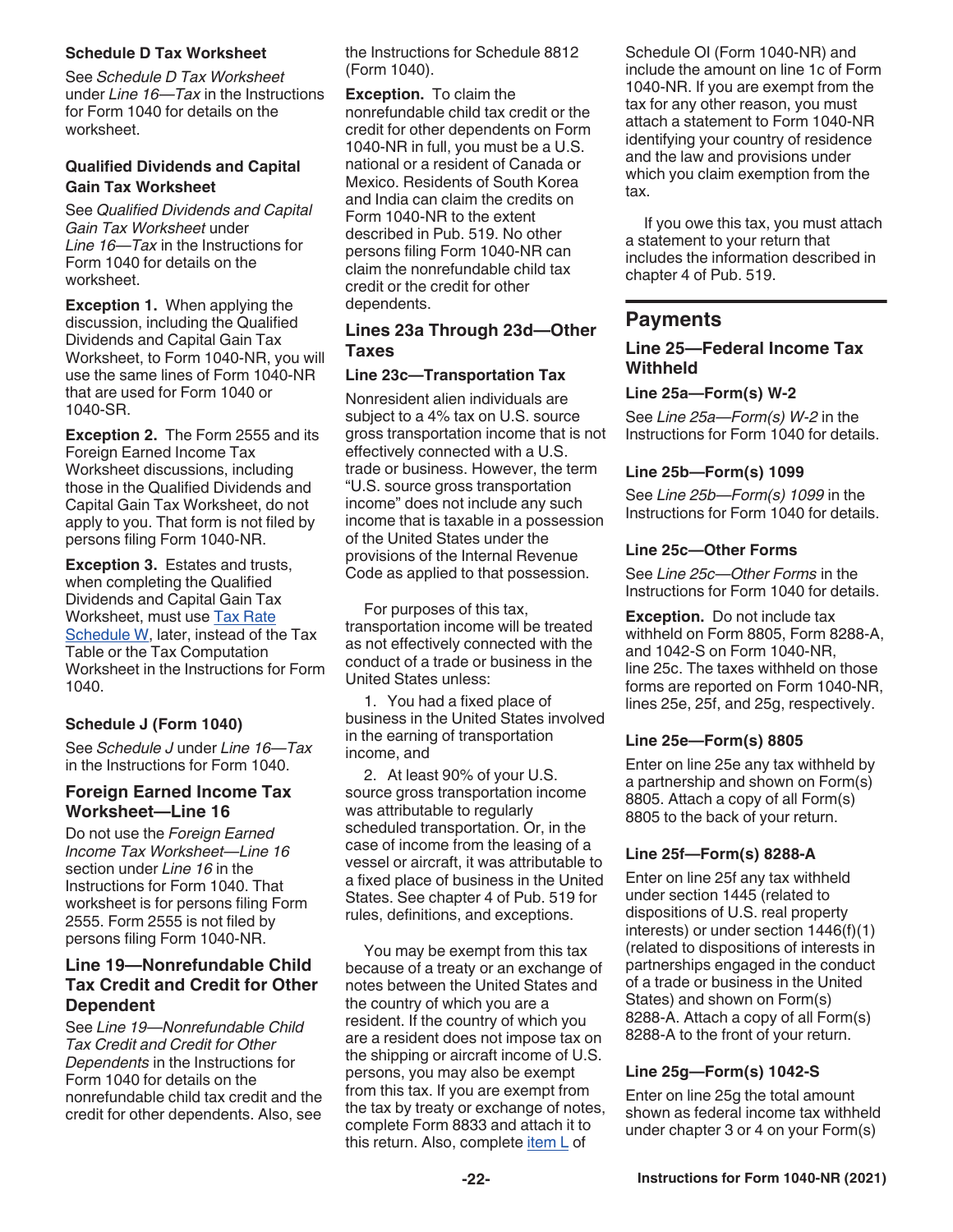1042-S. The withholding credit should be shown in box 10 of your Form(s) 1042-S. Attach Form(s) 1042-S to the front of your return.

*Be sure to attach to the front of your return a copy of all Form(s) W-2, 1042-S, SSA-1042S, RRB-1042S, and 8288-A. Attach to the front of your return Form(s) 1099-R if tax was withheld. Be sure to attach to the back of your return Form(s) 8805. A foreign trust or estate must also attach to the back of Form 1040-NR copies of the Form(s) 8805 it must furnish to its beneficiaries with the Schedule(s) T completed.* **TIP**

*Refunds of taxes shown on Forms 8805, 8288-A, or 1042-S may be delayed for up example to 6 months. See* Refund Information*, later.*

### **Line 26—2021 Estimated Tax Payments**

See *Line 26—2021 Estimated Tax Payments* in the Instructions for Form 1040 for details on 2021 estimated tax payments.

**Exception.** Substitute "ITIN or SSN" every place SSN is mentioned. For the discussion in this section, you can use an ITIN as well as an SSN.

### **Line 27—Reserved for Future Use**

Leave line 27 blank. Do not follow the instructions in *Lines 27a, 27b, and 27c—Earned Income Credit (EIC)* in the Instructions for Form 1040. The earned income credit (EIC) cannot be claimed by persons filing Form 1040-NR.

### **Line 28—Refundable Child Tax Credit or Additional Child Tax Credit**

See *Line 28—Refundable Child Tax Credit or Additional Child Tax Credit* in the Instructions for Form 1040 for details on the refundable child tax credit and the additional child tax credit.

**Exception 1.** The **refundable child tax credit** is only available to nonresident aliens whose principal place of abode was within the United States for more than one half of 2021. Such individuals include teachers and trainees present in the United States under non-student "J"-visas and "Q"-

visas, and members of their immediate families, as well as most foreign students on "F"-visas, "J" visas, "M"-visas, and "Q"-visas. (**In each case, the individual must comply with the terms of their visa to avoid having days of presence counted for purposes of meeting the substantial presence test.**) The days of presence in the United States of foreign government-related individuals (a term which includes employees of international organizations such as the United Nations) and members of their immediate families are similarly excluded from counting towards the substantial presence test for the duration of their qualifying appointments. Further, under section 7701(b)(6), an individual who is a resident of a foreign country having an income tax treaty with the United States and who elects for 2021 to be treated as a nonresident of the United States under the so-called treaty "tie-breaker rule" may file as a nonresident alien on Form 1040-NR, even though they may have a permanent abode within the United States throughout 2021 and reside here for more than 183 days during the year. The individual does so by filing Form 8833 with their Form 1040-NR for that year in the time and manner provided in regulations. (The tie-breaker rule allows an alien who otherwise would be treated as a resident of the United States for all or part of tax year to be treated for such year, for most purposes, as a nonresident alien.)

**Exception 2.** To claim the refundable child tax credit or the additional child tax credit in full, you must be a U.S. national or a resident of Canada or Mexico. Residents of South Korea and India can claim the credits to the extent described in Pub. 519. No other persons filing Form 1040-NR can claim the refundable child tax credit or the additional child tax credit even if they otherwise meet the criteria for taking those credits.

### **Line 29—Credit for Amount Paid With Form 1040-C**

Enter any amount you paid with Form 1040-C for 2021. Do not follow the instructions in *Line 29—American Opportunity Credit*, in the Instructions for Form 1040. The American

opportunity credit cannot be claimed by persons filing Form 1040-NR.

### **Line 30—Reserved for Future Use**

Leave line 30 blank. Do not follow the instructions in *Line 30—Recovery Rebate Credit* in the Instructions for Form 1040. The recovery rebate credit cannot be claimed by persons filing Form 1040-NR.

### **Refund**

### **Line 34—Amount Overpaid**

See *Line 34—Amount Overpaid* in the Instructions for Form 1040 for details on the amount overpaid.

**Exception.** The *Injured Spouse*  discussion does not apply to you. A person filing Form 1040-NR cannot file a joint return.

### **Lines 35a Through 35e—Amount Refunded to You**

See *Lines 35a Through 35d—Amount Refunded to You* in the Instructions for Form 1040 for details on what to report on lines 35a through 35d.

**Exception 1.** If you are having your refund (or part of it) directly deposited to a traditional IRA, Roth IRA, or SEP-IRA, you must establish the IRA at a **U.S.** bank or other financial institution in the United States before you request direct deposit.

**Exception 2.** If you request a refund of tax withheld on a Form 1042-S, Form 8805, or Form 8288-A, we may need additional time to process the refund. Allow up to 6 months for these refunds to be issued.

### **Line 35e**

If you want your refund mailed outside the United States to an address not listed on page 1 of Form 1040-NR, enter that address on line 35e. See *Foreign Address*, earlier, for information on entering a foreign address.

**Note.** If the address on page 1 of Form 1040-NR is not in the United States, you can enter an address in the United States on line 35e. However, if the address on page 1 of Form 1040-NR is in the United States, the IRS cannot mail a refund to a different address in the United States.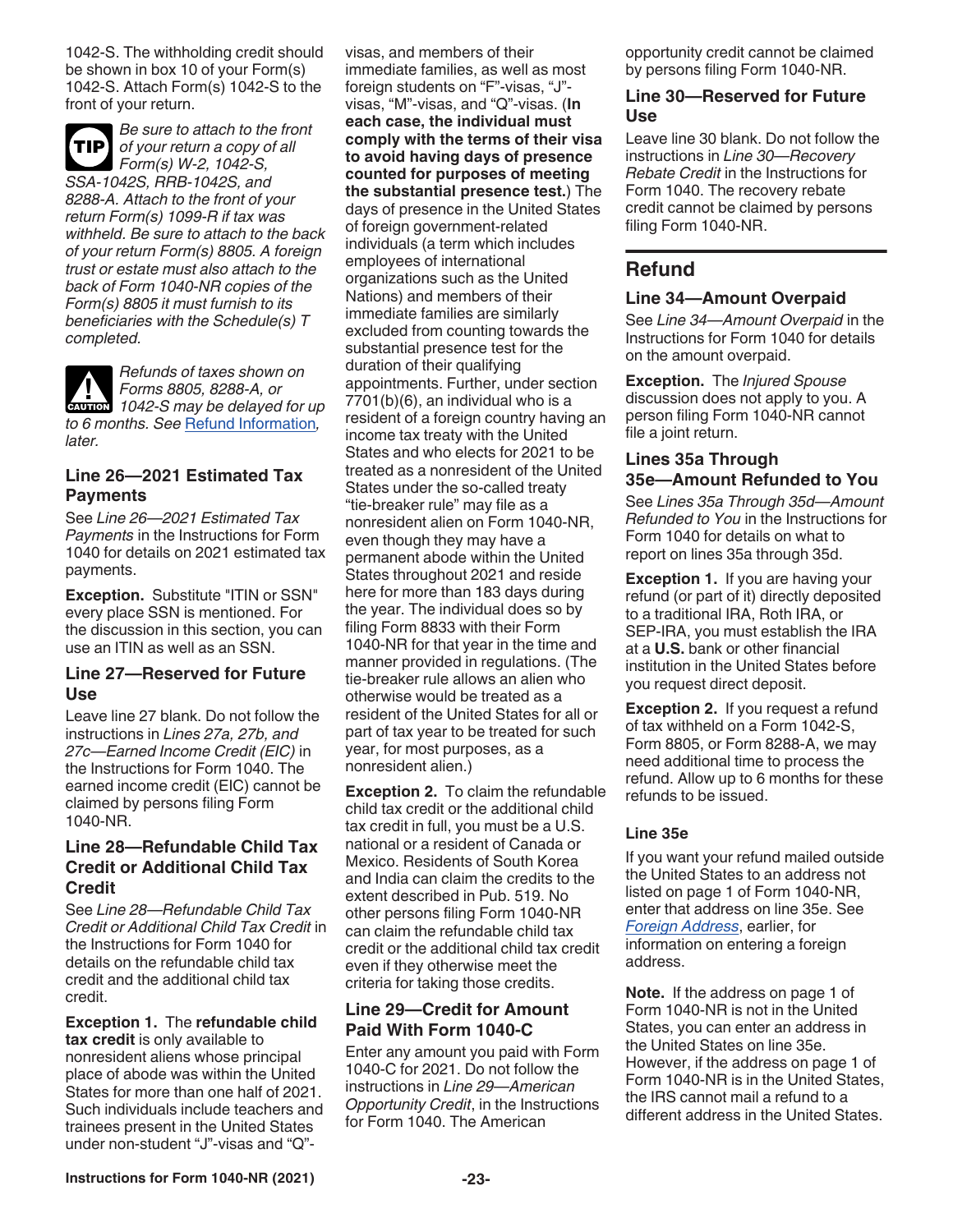### **Line 36—Applied to Your 2022 Estimated Tax**

See *Line 36—Applied to Your 2022 Estimated Tax* in the Instructions for Form 1040 for details.

### **Amount You Owe**

See *Amount You Owe* in the Instructions for Form 1040 for details.

### **Line 37—Amount You Owe**

See *Line 37—Amount You Owe* in the Instructions for Form 1040 for details on what to report on Form 1040-NR, line 37.

**Exception 1.** If you want to pay electronically but do not have a U.S. bank account, go to *[IRS.gov/](https://www.irs.gov/individuals/international-taxpayers/foreign-electronic-payments) [Individuals/International-Taxpayers/](https://www.irs.gov/individuals/international-taxpayers/foreign-electronic-payments) [Foreign-Electronic-Payments](https://www.irs.gov/individuals/international-taxpayers/foreign-electronic-payments)* for more information.

**Exception 2.** If you are paying by check or money order, the check or money order must be drawn on a U.S. financial institution.

### **Line 38—Estimated Tax Penalty**

See *Line 38—Estimated Tax Penalty*  in the Instructions for Form 1040 for details on the estimated tax penalty.

**Exception.** When computing the tax shown on your return for the current and prior year, use the same lines on Form 1040-NR as are referred to for Form 1040 or 1040-SR, except:

• Substitute "lines 25d through 25g" for "line 25d" throughout, and

• Ignore the references to lines 27a and 29.

**Figuring the penalty.** See *Figuring the Penalty* under *Line 38—Estimated Tax Penalty* in the Instructions for Form 1040 for details on the estimated tax penalty.

# **Third Party Designee**

See *Third Party Designee* in the Instructions for Form 1040 for details on the third party designee.

**Exception.** The phone number you enter for the designee must be a **U.S.**  phone number.

# **Sign Your Return**

See *Sign Your Return* in the Instructions for Form 1040 for details on signing your return.

**Exception 1.** You can have an agent in the United States prepare and sign your return if you could not do so for one of the following reasons.

• You were ill.

• You were not in the United States at any time during the 60 days before the return was due.

• Other reasons approved by the IRS, which you explain in writing to:

> Department of the Treasury Internal Revenue Service Austin, TX 73301-0215 U.S.A.

**Exception 2.** The discussion of joint returns does not apply to you. A person filing Form 1040-NR cannot file a joint return.

# **Identity Protection PIN**

See *Identity Protection PIN* in the Instructions for Form 1040 for details on Identity Protection Personal Identification Numbers (IP PINs).

### **Phone Number and Email Address**

See *Phone Number* and *Email Address* under *Identity Protection PIN*  in the Instructions for Form 1040 for details on phone numbers and email addresses.

### **Paid Preparer Must Sign Your Return**

See *Paid Preparer Must Sign Your Return* in the Instructions for Form 1040 for details on paid preparers.

### **Assemble Your Return**

See *Assemble Your Return* in the Instructions for Form 1040 for details on assembling your return.

**Exception.** Attach a copy of Forms W-2, 1042-S, SSA-1042S, RRB-1042S, 2439, and 8288-A to the front of Form 1040-NR. If you received a Form W-2c (a corrected Form W-2), attach a copy of your original Forms W-2 and any Forms W-2c. Also attach Form(s) 1099-R to the front of Form 1040-NR if tax was withheld. Attach Form 8805 to the back of your return. Enclose, but do not attach, any payment.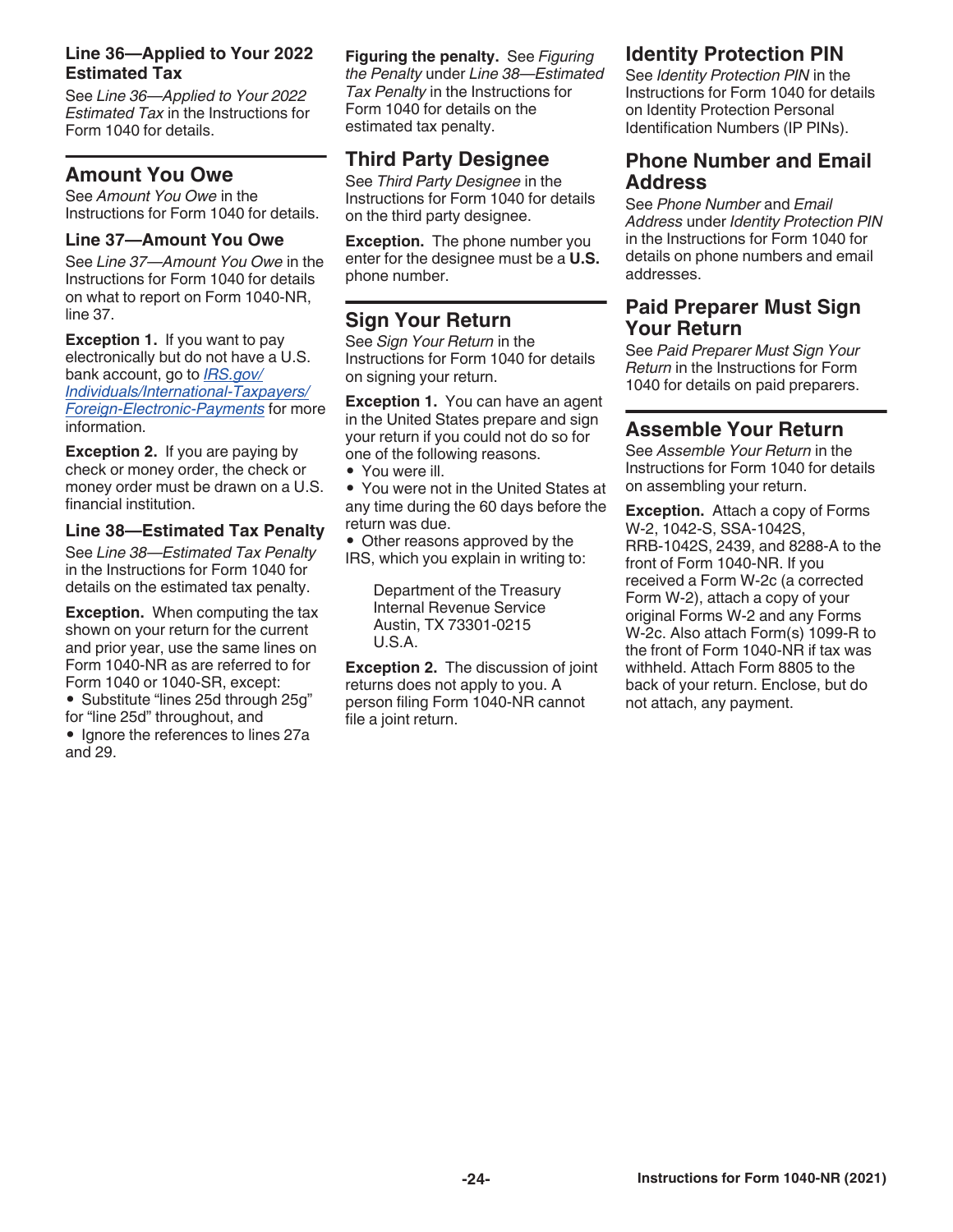### **2021 Tax Table**

See the 2021 Tax Table in the Instructions for Form 1040 to determine your tax. For an example of how to locate your tax for the Form 1040-NR, see the 2021 Form 1040-NR Sample Table below.

**Exception 1. Because you are filing** Form 1040-NR, you have only three filing statuses: Single, Married filing separately, or Qualified widow(er). Do not use the amounts in the column for Head of a household. Use the amounts in the Married filing jointly column only if you are a Qualified widow(er).

**Exception 2.** If you are filing for an estate or trust, you must use Tax Rate Schedule W, later, to figure your tax.

**Exception 3.** Because you cannot file a joint return, use the 2021 Form 1040-NR Sample Table below instead of the one under the 2021 Tax Table in the Instructions for Form 1040.

### **2021 Tax Computation Worksheet—Line 16**

See the 2021 Tax Computation Worksheet—Line 16 in the Instructions for Form 1040.

**Exception 1.** If you must use the tax computation worksheets based on the line 16 instructions, use the Section A Worksheet for Single, the Section B Worksheet for Qualifying widow(er), or the Section C Worksheet for Married filing separately, as applicable, and enter the amount on Form 1040-NR, line 16.

**Exception 2.** As noted earlier, if you are filing for an estate or trust, you must use Tax Rate Schedule W, later, to figure your tax.

### **2021 Form 1040-NR Sample Table**

*Example.* Mr. Brown's filing status is married filing separately. His taxable income on Form 1040-NR, line 15, is \$25,300. First, he finds the \$25,300–25,350 taxable income line. Next, he finds the column for married filing separately and reads down the column. The amount shown where the taxable income line and filing status column meet is \$2,840. This is the tax amount he should enter in the entry space on Form 1040-NR, line 16.

| At<br>But<br>Less<br>Least<br>Than                               | Single                           | filing<br>jointly* sepa- | Married   Married   Head<br>filing<br>rately | of a<br>house-<br>hold           |  |  |  |
|------------------------------------------------------------------|----------------------------------|--------------------------|----------------------------------------------|----------------------------------|--|--|--|
|                                                                  | Your tax is—                     |                          |                                              |                                  |  |  |  |
| 25,200 25,250<br>25,250 25,300<br>25,300 25,350<br>25.350 25.400 | 2.828<br>2.834<br>2,840<br>2.846 | 2.629<br>2.635<br>2.647  | 2.828<br>2.834<br>2,641(2,840)<br>2.846      | 2.743<br>2,749<br>2,755<br>2.761 |  |  |  |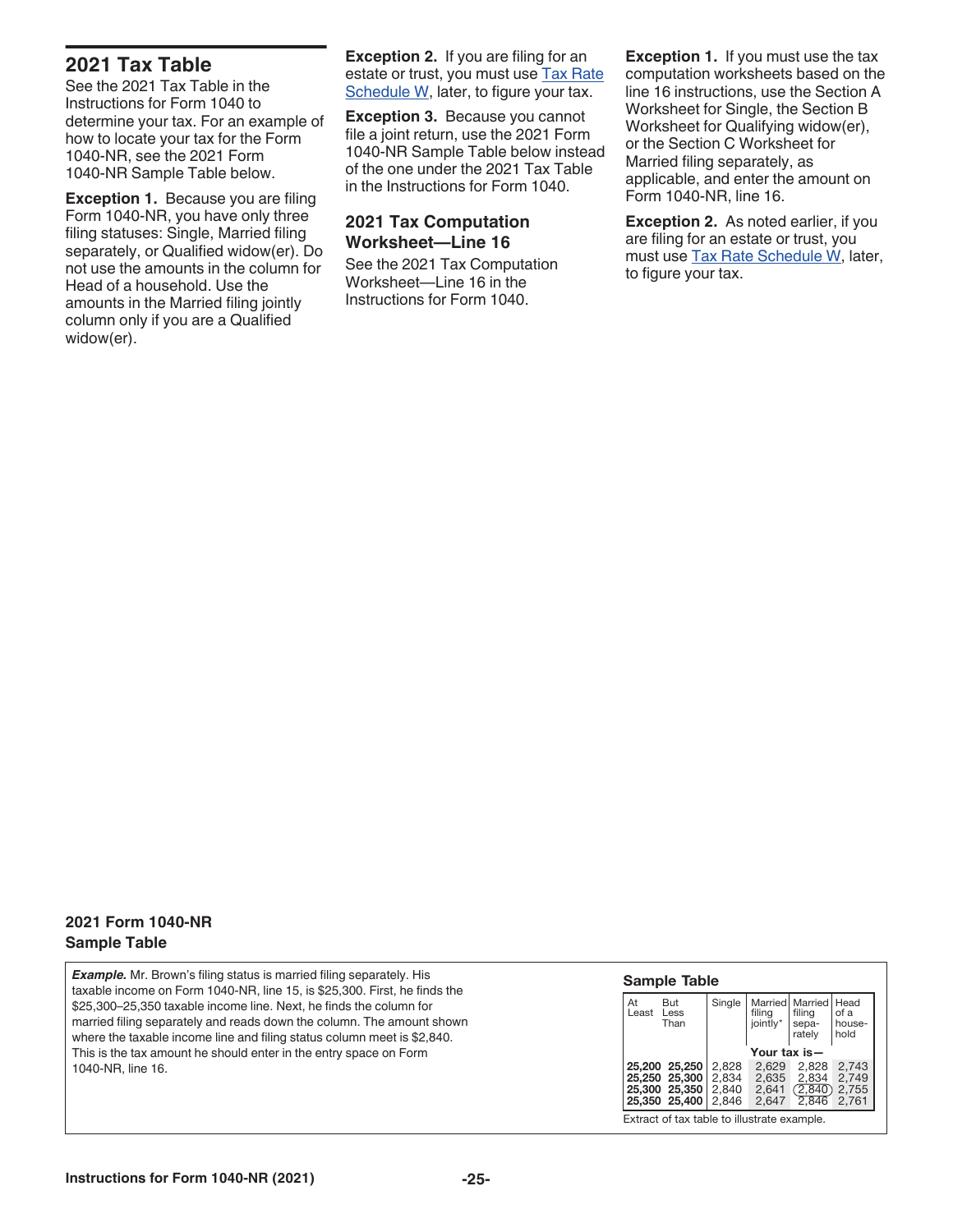# **General Information**

### **The IRS Mission**

Provide America's taxpayers top-quality service by helping them understand and meet their tax responsibilities and enforce the law with integrity and fairness to all.

### **How To Avoid Common Mistakes**

See *How To Avoid Common Mistakes*  in the Instructions for Form 1040.

**Exception 1.** Be sure to enter your identifying number (SSN or ITIN) on page 1 of Form 1040-NR. Be sure to enter the SSN, ITIN, or ATIN of your dependents under Dependents on page 1 of Form 1040-NR.

**Exception 2.** Information about standard deductions only applies to students and business apprentices eligible for the benefits of Article 21(2) of the United States-India Income Tax Treaty.

**Exception 3.** You are not eligible to claim an earned income credit as a Form 1040-NR filer.

**Exception 4.** You can claim the premium tax credit for dependents only if you are a U.S. national; resident of Canada, Mexico, or South Korea; or a student or business apprentice eligible for the benefits of Article 21(2) of the United States-India Income Tax Treaty. If your filing status at the top of page 1 on Form 1040-NR is Married filing separately, you cannot take the premium tax credit unless you meet the criteria of one of the exceptions under *Married taxpayers* in the Instructions for Form 8962.

### **Innocent Spouse Relief**

*Innocent Spouse Relief* in the Instructions for Form 1040 does not apply to Form 1040-NR filers. Form 1040-NR filers can't file a joint return.

### **Income Tax Withholding and Estimated Tax Payments for 2022**

See *Income Tax Withholding and Estimated Tax Payments for 2022* in the Instructions for Form 1040 for more details.



### **Secure Your Tax Records From Identity Theft**

See *Secure Your Tax Records From Identity Theft* in the Instructions for Form 1040 for more details.

### **How Do You Make a Gift To Reduce Debt Held By the Public?**

See *How Do You Make a Gift To Reduce Debt Held By the Public?* in the Instructions for Form 1040 for more details.

### **How Long Should Records Be Kept?**

See *How Long Should Records Be Kept?* in the Instructions for Form 1040 for more details.

### **How Do You Amend Your Tax Return?**

See *Amended Return* in the Instructions for Form 1040 for more details.

### **Need a Copy of Your Tax Return?**

See *Need a Copy of Your Tax Return Information?* in the Instructions for Form 1040 for more details.

**Exception.** If you are calling to get a free transcript and you are outside the United States, call 267-941-1000 (English-speaking only). This number is not toll free.

### **Death of a Taxpayer**

See *Death of a Taxpayer* in the Instructions for Form 1040 for more details.

### **Past Due Returns**

See *Past Due Returns* in the Instructions for Form 1040 for more details.

# **How To Get Tax Help**

If you have questions about a tax issue; need help preparing your tax return; or want to download free publications, forms, or instructions, go to *[IRS.gov](https://www.irs.gov)* to find resources that can help you right away.

**Preparing and filing your tax re-**

**turn.** After receiving all your wage and earnings statements (Forms W-2, W-2G, 1099-R, 1099-MISC, 1099-NEC, etc.); unemployment compensation statements (by mail or in a digital format) or other government payment statements (Form 1099-G); and interest, dividend, and retirement statements from banks and investment firms (Forms 1099), you have several options to choose from to prepare and file your tax return. You can prepare the tax return yourself, see if you qualify for free tax preparation, or hire a tax professional to prepare your return.



*For 2021, if you received Advance Child Tax Credit Advance Child Tax Credit*<br> **EAUTION** payments, refer to your Letter

### **Free options for tax preparation.**

Go to *[IRS.gov](https://www.irs.gov)* to see your options for preparing and filing your return online or in your local community, if you qualify, which include the following.

• **VITA.** The Volunteer Income Tax Assistance (VITA) program offers free tax help to people with low-to-moderate incomes, persons with disabilities, and limited-English-speaking taxpayers who need help preparing their own tax returns. Go to *[IRS.gov/VITA](https://www.IRS.gov/vita)*, download the free IRS2Go app, or call 800-906-9887 for information on free

tax return preparation. • **TCE.** The Tax Counseling for the Elderly (TCE) program offers free tax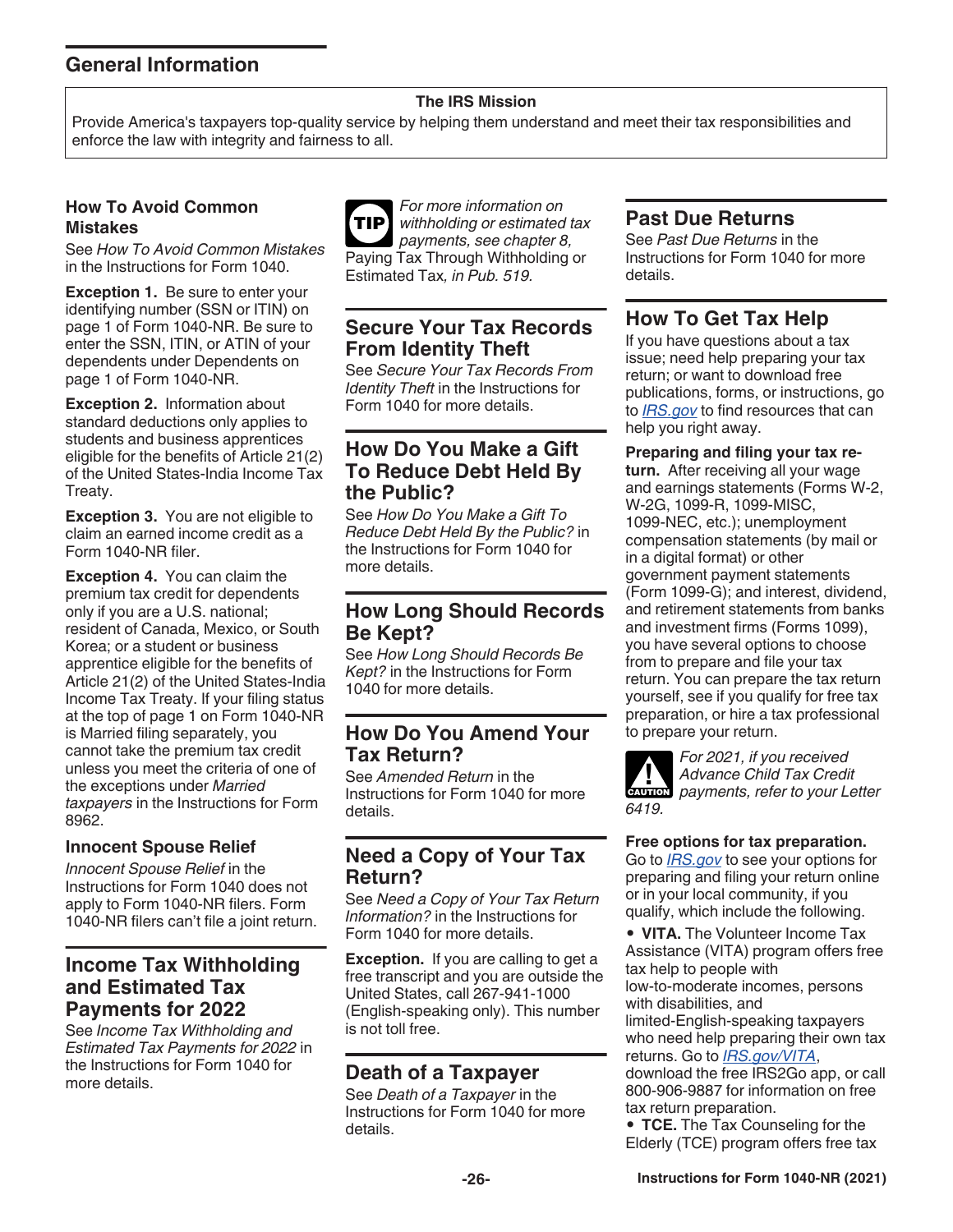help for all taxpayers, particularly those who are 60 years of age and older. TCE volunteers specialize in answering questions about pensions and retirement-related issues unique to seniors. Go to *[IRS.gov/TCE](https://www.IRS.gov/tce)*, download the free IRS2Go app, or call 888-227-7669 for information on free tax return preparation.

#### **Using online tools to help prepare your return.** Go to *[IRS.gov/Tools](https://www.IRS.gov/tools)* for the following.

• The *[Online EIN Application](https://www.irs.gov/ein)*  (*[IRS.gov/EIN](https://www.irs.gov/ein)*) helps you get an employer identification number (EIN) at no cost.

• The *[Tax Withholding Estimator](https://www.irs.gov/individuals/tax-withholding-estimator)* 

(*[IRS.gov/W4App](https://www.IRS.gov/w4app)*) makes it easier for everyone to pay the correct amount of tax during the year. The tool is a convenient, online way to check and tailor your withholding. It's more user-friendly for taxpayers, including retirees and self-employed individuals. The features include the following.

 $\blacktriangleright$  Easy to understand language.

 $\blacktriangleright$  The ability to switch between screens, correct previous entries, and skip screens that do not apply.

▶ Tips and links to help you determine if you qualify for tax credits and deductions.

▶ A progress tracker.

▶ A self-employment tax feature.

▶ Automatic calculation of taxable social security benefits.

• The *[First-Time Homebuyer Credit](https://www.irs.gov/homebuyer)  [Account Look-up](https://www.irs.gov/homebuyer)* (*[IRS.gov/](https://www.irs.gov/homebuyer) [HomeBuyer](https://www.irs.gov/homebuyer)*) tool provides information on your repayments and account balance.



**Getting answers to your tax** 

**law questions.** On IRS.gov, you can get up-to-date information on current events and changes in tax law.

• *[IRS.gov/Help](https://www.irs.gov/help)*: A variety of tools to help you get answers to some of the most common tax questions.

• *[IRS.gov/ITA](https://www.irs.gov/ita)*: The Interactive Tax Assistant, a tool that will ask you questions and, based on your input, provide answers on a number of tax law topics.

• *[IRS.gov/Forms](https://www.irs.gov/forms-instructions)*: Find forms, instructions, and publications. You will find details on 2021 tax changes and hundreds of interactive links to help you find answers to your questions.

• You may also be able to access tax law information in your electronic filing software.

#### **Need someone to prepare your tax**

**return?** There are various types of tax return preparers, including tax preparers, enrolled agents, certified public accountants (CPAs), attorneys, and many others who don't have professional credentials. If you choose to have someone prepare your tax return, choose that preparer wisely. A paid tax preparer is:

• Primarily responsible for the overall substantive accuracy of your return,

- Required to sign the return, and
- Required to include their preparer tax identification number (PTIN).

Although the tax preparer always signs the return, you're ultimately responsible for providing all the information required for the preparer to accurately prepare your return. Anyone paid to prepare tax returns for others should have a thorough understanding of tax matters. For more information on how to choose a tax preparer, go to *[Tips for Choosing](https://www.irs.gov/tax-professionals/choosing-a-tax-professional)  [a Tax Preparer](https://www.irs.gov/tax-professionals/choosing-a-tax-professional)* on IRS.gov.

**Advance child tax credit payments.** From July through December 2021, advance payments were sent automatically to taxpayers with qualifying children who met certain criteria. The advance child tax credit payments were early payments of up to 50% of the estimated child tax credit that taxpayers may properly claim on their 2021 returns. Go to *[IRS.gov/AdvCTC](https://www.irs.gov/advctc)* for more information about these payments and how they can affect your taxes.

**Coronavirus.** Go to *[IRS.gov/](https://www.irs.gov/coronavirus) [Coronavirus](https://www.irs.gov/coronavirus)* for links to information on the impact of the coronavirus, as well as tax relief available for individuals and families, small and large businesses, and tax-exempt organizations.

**Employers can register to use Business Services Online.** The Social Security Administration (SSA) offers online service at *[SSA.gov/](https://www.ssa.gov/employer/) [employer](https://www.ssa.gov/employer/)* for fast, free, and secure online W-2 filing options to CPAs, accountants, enrolled agents, and individuals who process Form W-2, Wage and Tax Statement, and Form W-2c, Corrected Wage and Tax Statement.

#### **IRS social media.** Go to *[IRS.gov/](https://www.irs.gov/newsroom/irs-new-media-1) [SocialMedia](https://www.irs.gov/newsroom/irs-new-media-1)* to see the various social media tools the IRS uses to share the latest information on tax changes, scam alerts, initiatives, products, and services. At the IRS, privacy and security are our highest priority. We use these tools to share public information with you. **Don't** post your

social security number (SSN) or other confidential information on social media sites. Always protect your identity when using any social networking site.

The following IRS YouTube channels provide short, informative videos on various tax-related topics in English, Spanish, and ASL.

- *[Youtube.com/irsvideos](https://www.youtube.com/user/irsvideos)*.
- *[Youtube.com/irsvideosmultilingua](https://www.youtube.com/user/IRSvideosmultilingua)*.
- *[Youtube.com/irsvideosASL](https://www.youtube.com/user/IRSvideosASL)*.

**Watching IRS videos.** The IRS Video portal (*[IRSVideos.gov](http://www.irsvideos.gov/)*) contains video and audio presentations for individuals, small businesses, and tax professionals.

**Online tax information in other languages.** You can find information on *[IRS.gov/MyLanguage](https://www.irs.gov/mylanguage)* if English isn't your native language.

**Free Over-the-Phone Interpreter (OPI) Service.** The IRS is committed to serving our multilingual customers by offering OPI services. The OPI service is a federally funded program and is available at Taxpayer Assistance Centers (TACs), other IRS offices, and every VITA/TCE return site. OPI service is accessible in more than 350 languages.

**Accessibility Helpline available for taxpayers with disabilities.** 

Taxpayers who need information about accessibility services can call 833-690-0598. The Accessibility Helpline can answer questions related to current and future accessibility products and services available in alternative media formats (for example, braille, large print, audio, etc.).

**Getting tax forms and publications.** Go to *[IRS.gov/Forms](https://www.IRS.gov/forms)* to view, download, or print all of the forms, instructions, and publications you may need. Or, you can go to *[IRS.gov/](https://www.IRS.gov/orderforms) [OrderForms](https://www.IRS.gov/orderforms)* to place an order.

**Getting tax publications and instructions in eBook format.** You can also download and view popular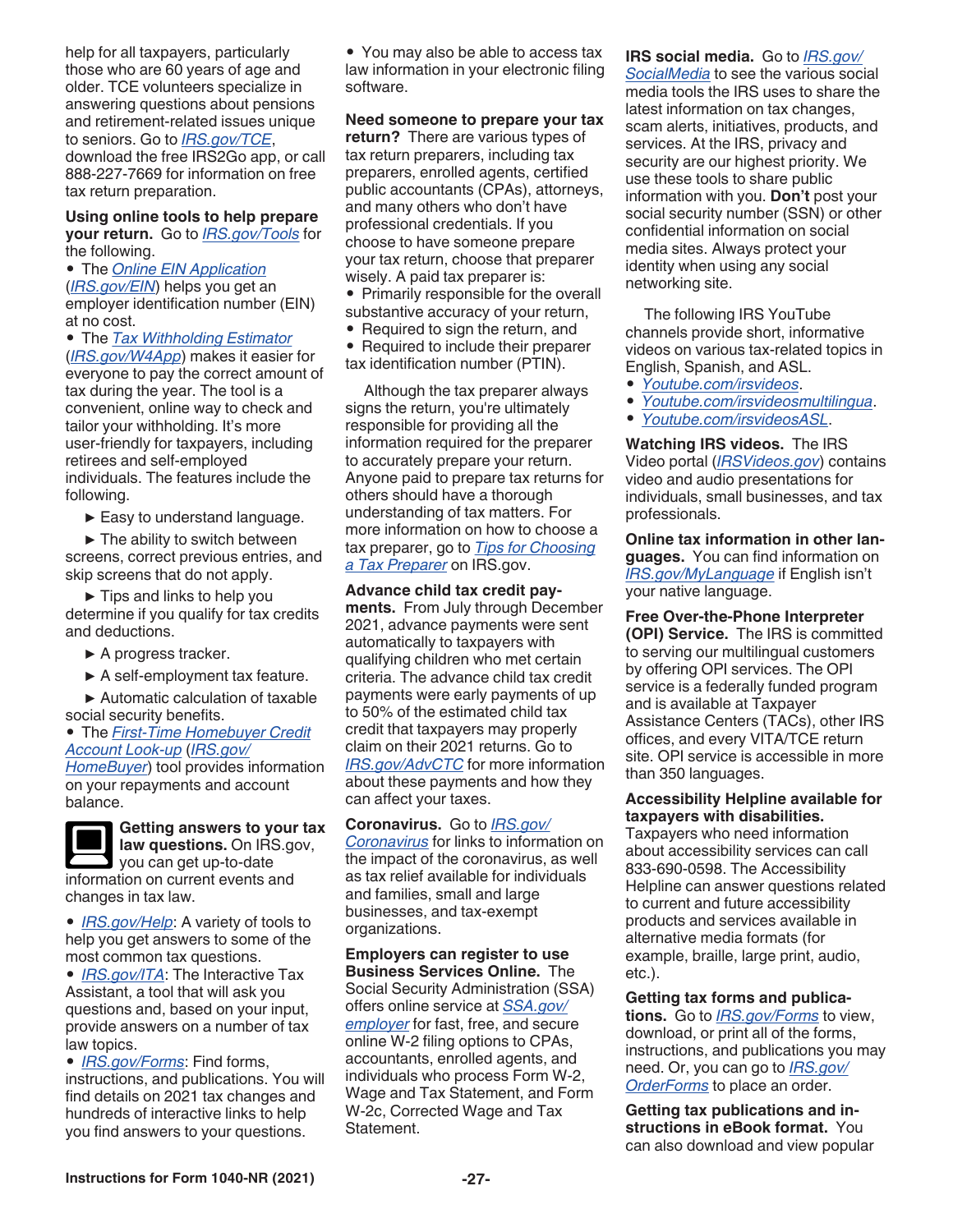tax publications and instructions (including the Instructions for Form 1040) on mobile devices as eBooks at *[IRS.gov/eBooks](https://www.irs.gov/ebooks)*.

**Note.** IRS eBooks have been tested using Apple's iBooks for iPad. Our eBooks haven't been tested on other dedicated eBook readers, and eBook functionality may not operate as intended.

**Access your online account (individual taxpayers only).** Go to *[IRS.gov/Account](https://www.irs.gov/account)* to securely access information about your federal tax account.

• View the amount you owe and a breakdown by tax year.

• See payment plan details or apply for a new payment plan.

• Make a payment or view 5 years of payment history and any pending or scheduled payments.

• Access your tax records, including key data from your most recent tax return, your EIP amounts, and transcripts.

• View digital copies of select notices from the IRS.

• Approve or reject authorization requests from tax professionals.

• View your address on file or manage your communication preferences.

**Tax Pro Account.** This tool lets your tax professional submit an authorization request to access your individual taxpayer *[IRS.gov/](https://www.irs.gov/account) [TaxProAccount](https://www.irs.gov/account)*.

**Using direct deposit.** The fastest way to receive a tax refund is to file electronically and choose direct deposit, which securely and electronically transfers your refund directly into your financial account. Direct deposit also avoids the possibility that your check could be lost, stolen, or returned undeliverable to the IRS. Eight in 10 taxpayers use direct deposit to receive their refunds. If you don't have a bank account, go to *[IRS.gov/DirectDeposit](https://www.irs.gov/directdeposit)* for more information on where to find a bank or credit union that can open an account online.

**Getting a transcript or copy of a return.** The quickest way to get a copy of your tax transcript is to go to *[IRS.gov/Transcripts](https://www.IRS.gov/transcripts)*. Click on either "Get Transcript Online" or "Get Transcript by Mail" to order a free copy of your transcript. If you prefer, you can order your transcript by calling 800-908-9946.

### **Reporting and resolving tax-related identity theft issues.**

• Tax-related identity theft happens when someone steals your personal information to commit tax fraud. Your taxes can be affected if your SSN is used to file a fraudulent return or to claim a refund or credit.

• The IRS doesn't initiate contact with taxpayers by email, text messages, telephone calls, or social media channels to request personal or financial information. This includes requests for personal identification numbers (PINs), passwords, or similar information for credit cards, banks, or other financial accounts.

• Go to *[IRS.gov/IdentityTheft](https://www.irs.gov/idprotection)*, the IRS Identity Theft Central webpage, for information on identity theft and data security protection for taxpayers, tax professionals, and businesses. If your SSN has been lost or stolen or you suspect you're a victim of tax-related identity theft, you can learn what steps you should take.

• Get an Identity Protection PIN (IP PIN). IP PINs are six-digit numbers assigned to taxpayers to help prevent the misuse of their SSNs on fraudulent federal income tax returns. When you have an IP PIN, it prevents someone else from filing a tax return with your SSN. To learn more, go to *[IRS.gov/IPPIN](https://www.irs.gov/ippin)*.

#### **Ways to check on the status of your refund.**

• Go to *[IRS.gov/Refunds](https://www.irs.gov/Refunds)*.

• Download the official IRS2Go app to your mobile device to check your refund status.

• Call the automated refund hotline at 800-829-1954.

**Note.** The IRS can't issue refunds before mid-February 2022 for returns that claimed the additional child tax credit (ACTC). This applies to the entire refund, not just the portion associated with this credit.

**Making a tax payment.** Go to *[IRS.gov/Payments](https://www.irs.gov/payments)* for information on how to make a payment using any of the following options.

• *[IRS Direct Pay](https://www.irs.gov/Payments/Direct-Pay)*: Pay your individual tax bill or estimated tax payment directly from your checking or savings account at no cost to you.

• *[Debit or Credit Card](https://www.irs.gov/payments/pay-taxes-by-credit-or-debit-card)*: Choose an approved payment processor to pay online or by phone.

• *[Electronic Funds Withdrawal](https://www.irs.gov/payments/pay-taxes-by-electronic-funds-withdrawal)*: Schedule a payment when filing your federal taxes using tax return preparation software or through a tax professional.

• *[Electronic Federal Tax Payment](https://www.irs.gov/payments/eftps-the-electronic-federal-tax-payment-system)  [System](https://www.irs.gov/payments/eftps-the-electronic-federal-tax-payment-system)*: Best option for businesses. Enrollment is required.

• *[Check or Money Order](https://www.irs.gov/payments/pay-by-check-or-money-order)*: Mail your payment to the address listed on the notice or instructions.

• *[Cash](https://www.irs.gov/payments/pay-with-cash-at-a-retail-partner)*: You may be able to pay your taxes with cash at a participating retail store.

• *[Same-Day Wire](https://www.irs.gov/payments/same-day-wire-federal-tax-payments)*: You may be able to do same-day wire from your financial institution. Contact your financial institution for availability, cost, and time frames.

**Note.** The IRS uses the latest encryption technology to ensure that the electronic payments you make online, by phone, or from a mobile device using the IRS2Go app are safe and secure. Paying electronically is quick, easy, and faster than mailing in a check or money order.

**What if I can't pay now?** Go to *[IRS.gov/Payments](https://www.irs.gov/payments)* for more

information about your options.

• Apply for an *[online payment](https://www.irs.gov/opa)  [agreement](https://www.irs.gov/opa)* (*[IRS.gov/OPA](https://www.irs.gov/opa)*) to meet your tax obligation in monthly installments if you can't pay your taxes in full today. Once you complete the online process, you will receive immediate notification of whether your agreement has been approved.

• Use the *[Offer in Compromise Pre-](https://irs.treasury.gov/oic_pre_qualifier/)[Qualifier](https://irs.treasury.gov/oic_pre_qualifier/)* to see if you can settle your tax debt for less than the full amount you owe. For more information on the Offer in Compromise program, go to *[IRS.gov/OIC](https://www.irs.gov/oic)*.

**Filing an amended return.** You can now file Form 1040-X electronically with tax filing software to amend 2019 or 2020 Forms 1040 and 1040-SR. To do so, you must have e-filed your original 2019 or 2020 return. Amended returns for all prior years must be mailed. Go to *[IRS.gov/](https://www.irs.gov/form1040X) [Form1040X](https://www.irs.gov/form1040X)* for information and updates.

**Checking the status of an amended return.** Go to *[IRS.gov/WMAR](https://www.irs.gov/wmar)* to track the status of Form 1040-X amended returns.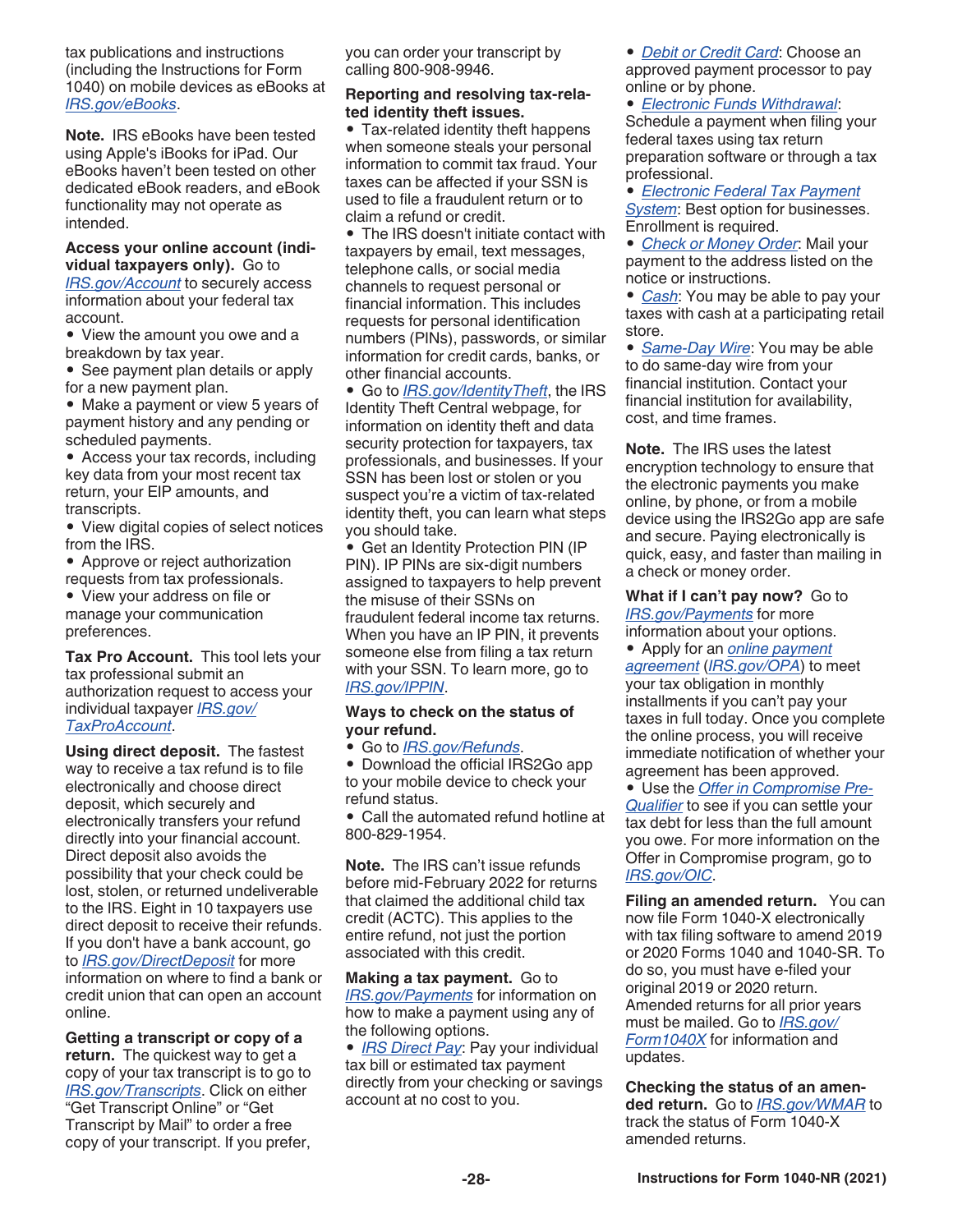**Note.** It can take up to 3 weeks from the date you filed your amended return for it to show up in our system, and processing it can take up to 16 weeks.

**Understanding an IRS notice or letter you have received.** Go to *[IRS.gov/Notices](https://www.IRS.gov/notices)* to find additional information about responding to an IRS notice or letter.

You can use Schedule LEP, Request for Change in Language Preference, to state a preference to receive notices, letters, or other written communications from the IRS in an alternative language, when these are available. Once your Schedule LEP is processed, the IRS will determine your translation needs and provide you translations when available. If you have a disability requiring notices in an accessible format, see Form 9000.

### **Contacting your local IRS office.**

Keep in mind, many questions can be answered on IRS.gov without visiting an IRS TAC. Go to *[IRS.gov/](https://www.irs.gov/letushelp) [LetUsHelp](https://www.irs.gov/letushelp)* for the topics people ask about most. If you still need help, IRS TACs provide tax help when a tax issue can't be handled online or by phone. All TACs now provide service by appointment, so you'll know in advance that you can get the service you need without long wait times. Before you visit, go to *[IRS.gov/](https://www.irs.gov/taclocator) [TACLocator](https://www.irs.gov/taclocator)* to find the nearest TAC and to check hours, available services, and appointment options. Or, on the IRS2Go app, under the Stay Connected tab, choose the Contact Us option and click on "Local Offices."

### **Taxpayer assistance outside the**

**United States.** If you are outside the United States and have tax questions: • Go to IRS.gov and type

"nonresident alien" in the search box, or

• Call 267-941-1000 (English-speaking only). This number is not toll free.

### **Interest and Penalties**

See *Interest and Penalties* in the Instructions for Form 1040 for more details.

### **Refund Information**

See *Refund Information* in the Instructions for Form 1040 for more details.

**Exception.** The processing of refund requests of tax withheld and reported on a Form 1042-S, Form 8805, or Form 8288-A may require additional time. Allow up to 6 months for these refunds to be issued.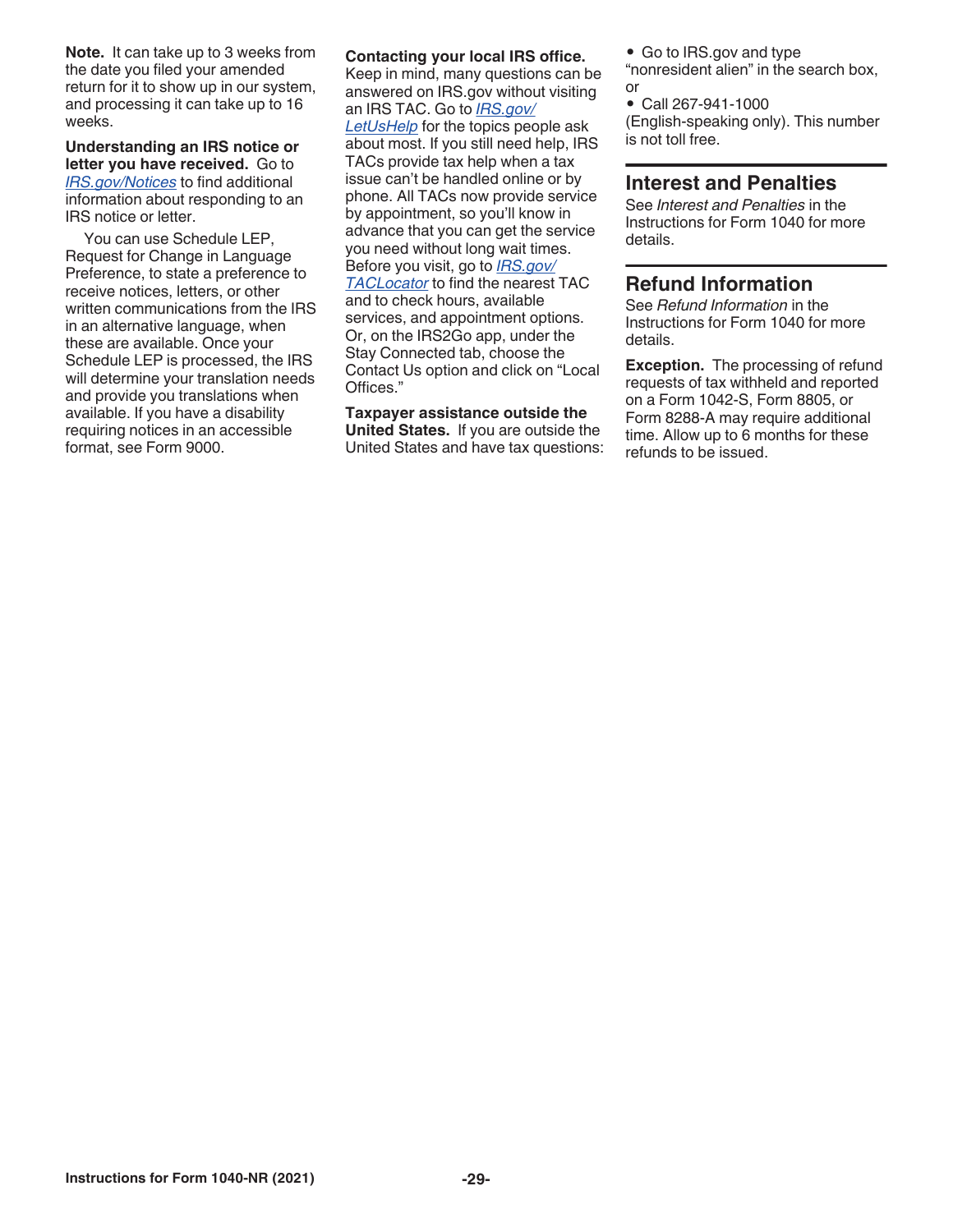### **Instructions for Schedule 1 (Form 1040)—Additional Income and Adjustments to Income**

### **General Instructions**

As noted in *Form 1040-NR Helpful Hints*, earlier, you may need to use Schedule 1 (Form 1040) if you have additional income, such as business or farm income or loss, unemployment compensation, prize or award money, or gambling winnings or any deductions to claim, such as the student loan interest deduction, self-employment tax, or educator expenses.

When completing a line on Schedule 1 (Form 1040), look to the instructions below for that line, which may direct you to the **Schedule 1 instructions found in the Instructions for Form 1040** for guidance.



*See the specific line instructions below for any*  **Exceptions** *Exceptions*. For example,

*see* Line 1 *below, which has three exceptions. Also, only use the guidance for the filing status you checked at the top of page 1 of Form 1040-NR. No other guidance under*  Instructions for Schedule 1 *in the Instructions for Form 1040 will apply to you.*

### **Additional Income**

### **Line 1—Taxable Refunds, Credits, or Offsets of State and Local Income Taxes**

See *Line 1* under *Instructions for Schedule 1* in the Instructions for Form 1040 for details.

**Exception 1.** The state or local income tax must be of a U.S. state or local government.

**Exception 2.** Ignore the TIP. The only reason none of your refund would be taxable is, if in the year you paid the state or local income tax, you did not itemize deductions on Schedule A (Form 1040-NR); or you were a student or business apprentice eligible for the benefits of the United States-India Income Tax Treaty, Article 21(2), and you elected to use the standard deduction.

**Exception 3.** Use *Itemized Deduction Recoveries* in Pub. 525 instead of the State and Local Income Tax Refund Worksheet—Schedule 1, Line 1 in the Instructions for Form 1040.

### **Lines 2a and 2b—Alimony Received**

Leave lines 2a and 2b of Schedule 1 (Form 1040) blank. Do not follow the instructions in *Lines 2a and 2b—Alimony Received* under *Instructions for Schedule 1* in the Instructions for Form 1040. A person filing Form 1040-NR does not report alimony on lines 2a and 2b. You will report any alimony received on Schedule NEC (Form 1040-NR).

### **Line 3—Business Income or (Loss)**

See *Line 3* under *Instructions for Schedule 1* in the Instructions for Form 1040 for details on business income or (loss).

**Exception 1. Report only your** effectively connected income and expenses from Schedule C (Form 1040).

**Exception 2.** Include any income you received as a dealer in stocks, securities, and commodities through your U.S. office or dependent agent. If you dealt in these items through an independent agent, such as a U.S. broker, custodian, or commissioned agent, your income may not be considered effectively connected with a U.S. business.

### **Line 4—Other Gains or (Losses)**

See *Line 4* under *Instructions for Schedule 1* in the Instructions for Form 1040 for details on other gains or (losses).

**Exception.** The assets must have been used in a U.S. trade or business.

### **Line 5—Rental Real Estate, Royalties, Partnerships, S Corporations, Trusts, etc.**

Form 1040-NR filers can't be shareholders in S corporations. Even though the text for line 5 on Schedule 1 (Form 1040) mentions S corporation, the reference to S corporations doesn't apply to Form 1040-NR filers.

Report income or loss from rental real estate, royalties, partnerships, estates, trusts, and residual interests in real estate mortgage investment conduits (REMICs) on Schedule 1 (Form 1040), line 5. Use Schedule E (Form 1040) to figure the amount to enter on Schedule 1 (Form 1040), line 5, and attach Schedule E (Form 1040) to your return. For more information, see the Instructions for Schedule E (Form 1040).

*If you are electing to treat income from real property*  **TIP** *located in the United States as effectively connected with a U.S. trade or business, report the rental income or loss on Schedule 1 (Form 1040), line 5. See* Income You Can Elect To Treat as Effectively Connected With a U.S. Trade or Business*, earlier, for more details on how to make the election. If you have not made or do not make the election, report the rental income on Schedule NEC (Form 1040-NR), line 6. See* Income From Real Property *in chapter 4 of Pub. 519 for more details.*

### **Line 6—Farm Income or (Loss)**

Report farm income and expenses on line 6. Use Schedule F (Form 1040) to figure the amount to enter on line 6 and attach Schedule F (Form 1040) to your return. For more information, see the Instructions for Schedule F (Form 1040). Also see Pub. 225, Farmer's Tax Guide, for a list of important dates that apply to farmers.

### **Line 7—Unemployment Compensation**

See *Line 7* under *Instructions for Schedule 1* in the Instructions for Form 1040 for details on unemployment compensation.

### **Lines 8a Through 8z—Other Income**

See *Lines 8a Through 8z* under *Instructions for Schedule 1* in the Instructions for Form 1040 for details on other income, but see *Line 8a*  through *Line 8z* below for exceptions.

### **Line 8a—Net operating loss (NOL) deduction**

See *Line 8a* under *Instructions for Schedule 1* in the Instructions for Form 1040 for details on net operating losses.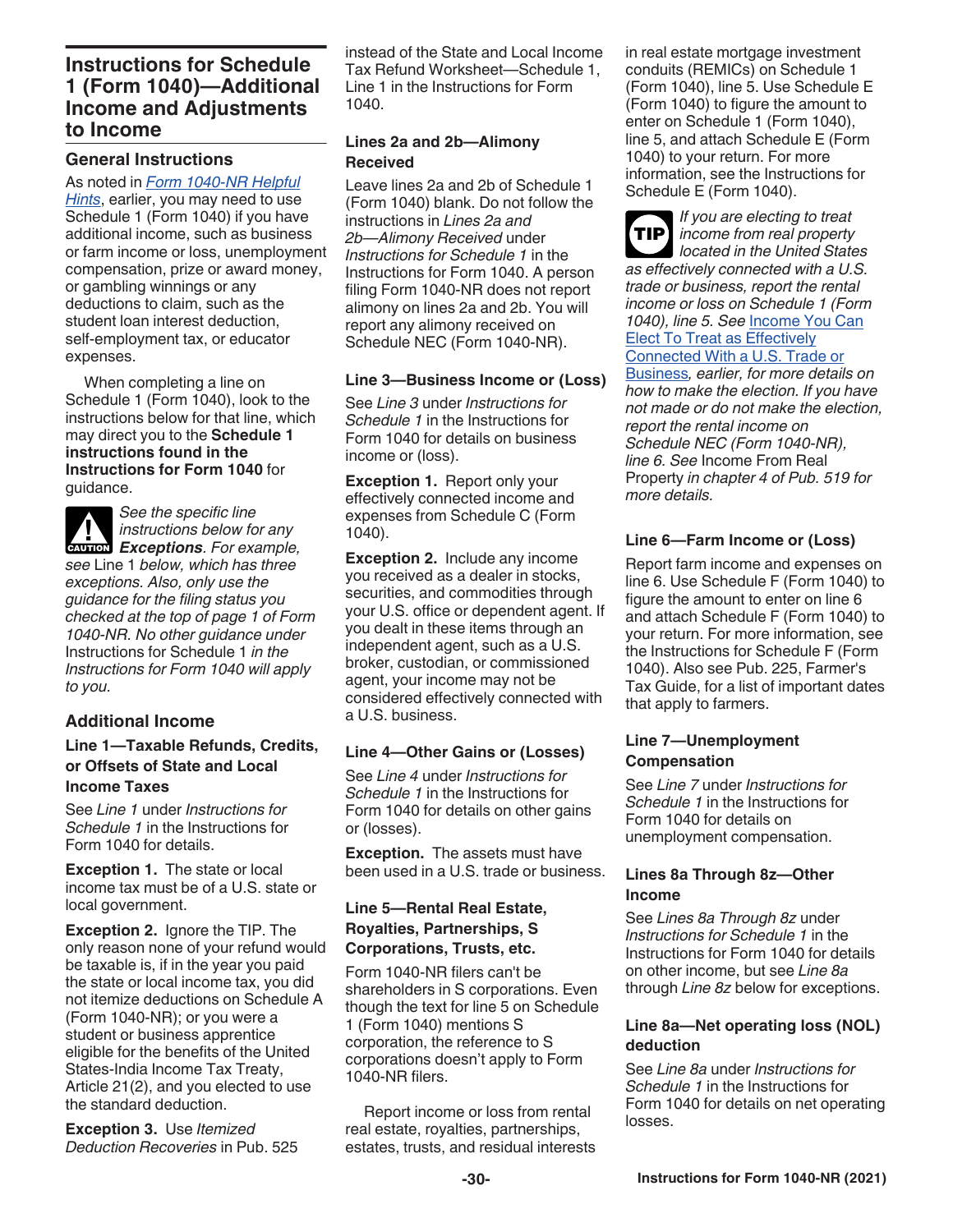### **Line 8b—Gambling income**

See *Line 8b* under *Instructions for Schedule 1* in the Instructions for Form 1040 for details on gambling income.

**Exception.** Income from gambling entered on line 8b must be from an effectively connected U.S. trade or business. If it is not from an effectively connected U.S. trade or business, but is U.S. sourced, enter the income on Schedule NEC (Form 1040-NR).

### **Line 8c—Cancellation of debt**

See *Line 8c* under *Instructions for Schedule 1* in the Instructions for Form 1040 for details on cancellation of debt.

**Exception.** For Form 1040-NR filers, canceled debts in box 2 of Form 1042-S should be included on Schedule 1 (Form 1040), line 8c.

### **Line 8d—Foreign earned income exclusion and housing exclusion from Form 2555**

Leave Schedule 1 (Form 1040), line 8d, blank. The foreign earned income exclusion and housing exclusion from Form 2555 do not apply to Form 1040-NR filers.

### **Line 8e—Taxable Health Savings Account distribution**

See *Line 8e* under *Instructions for Schedule 1* in the Instructions for Form 1040 for details on taxable HSA distributions.

### **Line 8f—Alaska Permanent Fund dividends**

Leave Schedule 1 (Form 1040), line 8f, blank. Alaska Permanent Fund dividends do not apply to Form 1040-NR filers.

### **Line 8g—Jury duty pay**

Leave Schedule 1 (Form 1040), line 8g, blank. Jury duty pay does not apply to Form 1040-NR filers.

### **Line 8h—Prizes and awards**

See *Line 8h* under *Instructions for Schedule 1* in the Instructions for Form 1040 for details on prizes and awards.

**Exception.** The prizes and awards must be from your trade or business.

### **Line 8i—Activity not engaged in for profit income**

Leave Schedule 1 (Form 1040), line 8i, blank. Form 1040-NR filers do not include income on this line because this income is not from a trade of business. Include this income on Schedule NEC (Form 1040-NR) on the applicable line.

### **Line 8j—Stock options**

See *Line 8j* under *Instructions for Schedule 1* in the Instructions for Form 1040 for details on stock options.

### **Line 8k—Income from the rental of personal property if you engaged in the rental for profit but were not in the business of renting such property**

Leave line 8k blank. Include this income on Schedule NEC (Form 1040-NR), line 6.

### **Line 8l—Olympic and Paralympic medals and USOC prize money**

See *Line 8l* under *Instructions for Schedule 1* in the Instructions for Form 1040 for details on Olympic and Paralympic medals and USOC prize money.

**Exception.** The medals and prize money must be from your U.S. trade or business.

### **Line 8m—Section 951(a) inclusion**

Leave Schedule 1 (Form 1040), line 8m, blank. The section 951(a) inclusion does not apply to Form 1040-NR filers.

### **Line 8n—Section 951A(a) inclusion**

Leave Schedule 1 (Form 1040), line 8n, blank. The section 951A(a) inclusion does not apply to Form 1040-NR filers.

### **Line 8o—Section 461(l) excess business loss adjustment**

See *Line 8o* under *Instructions for Schedule 1* in the Instructions for Form 1040 for details on section 461(l).

### **Line 8p—Taxable distributions from an ABLE account**

See *Line 8p* under *Instructions for Schedule 1* in the Instructions for Form 1040 for details on taxable distributions from an ABLE account.

### **Line 8z—Other income**

See *Line 8z* under *Instructions for Schedule 1* in the Instructions for Form 1040 for details on other income.

**Exception 1.** The bullet discussing "reimbursements or other amounts received for items deducted in an earlier year" only applies to items deducted on a Schedule A (Form 1040-NR). The items listed as examples in the bullet in the *Instructions for Schedule 1* are only deductible on Schedule A (Form 1040).

**Exception 2.** You will not have Medicaid waiver payments that you chose to include in earned income unless you are a student or business apprentice eligible for the benefits in Article 21(2) of the United States-India Income Tax Treaty.

**Exception 3.** Gifts or bequests you receive from a foreign person are not taxable regardless of the amount.

### **Adjustments to Income**

### **Line 11—Educator Expenses**

See *Line 11* under *Instructions for Schedule 1* in the Instructions for Form 1040 for details on educator expenses.

### **Line 12—Certain Business Expenses of Reservists, Performing Artists, and Fee-Basis Government Officials**

See *Line 12* under *Instructions for Schedule 1* in the Instructions for Form 1040 for details on these business expenses.

**Exception 1.** The expenses must be related to your effectively connected income.

**Exception 2.** Do not include performing-arts-related expenses as a write-in on line 8z of Schedule 1 (Form 1040). In 2019, these expenses were a write-in on the line that is now line 8z of Schedule 1 (Form 1040).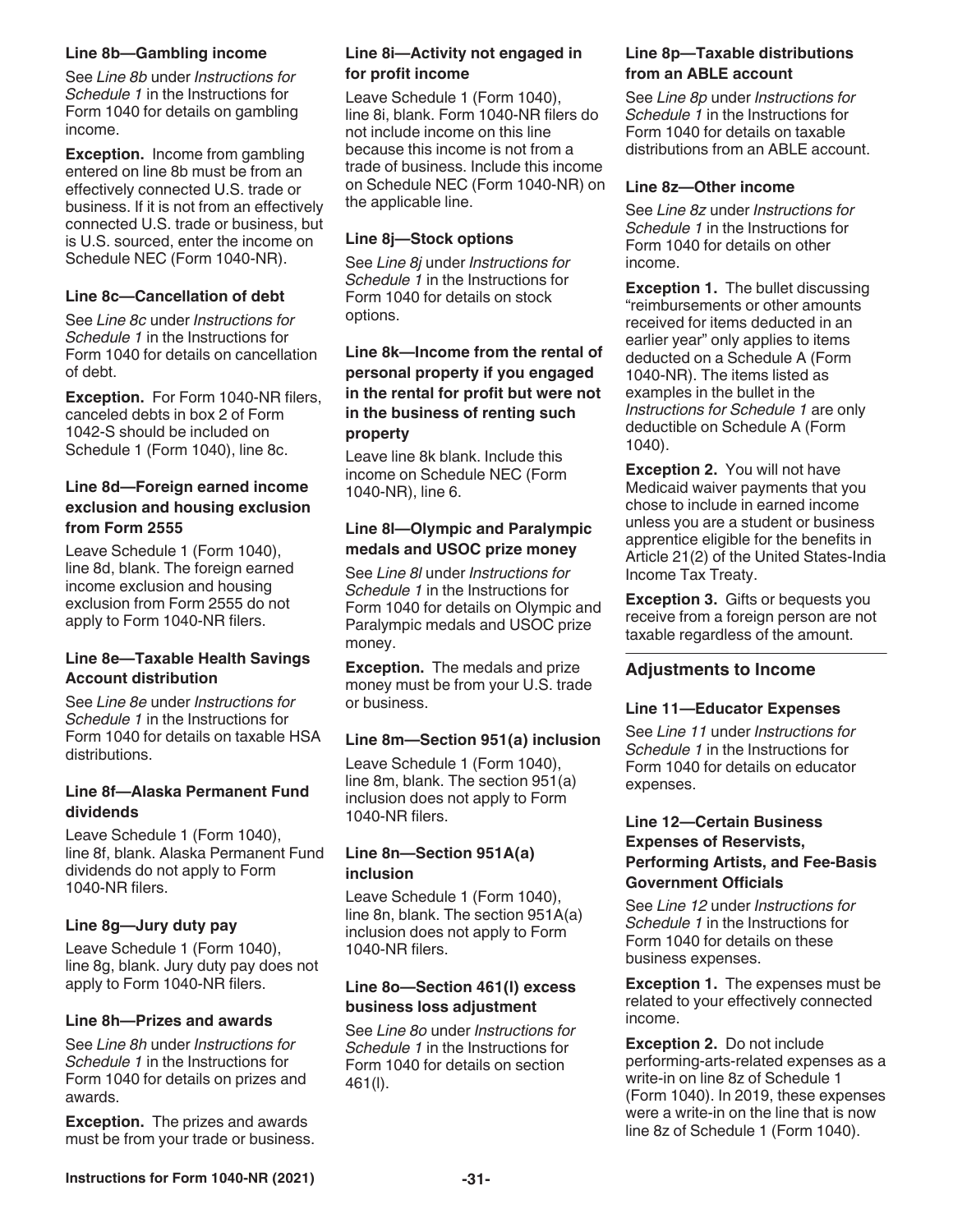### **Line 13—Health Savings Account (HSA) Deduction**

See *Line 13* under *Instructions for Schedule 1* in the Instructions for Form 1040 for details on the HSA deduction.

### **Line 14—Moving Expenses of Members of the Armed Forces**

See *Line 14* under *Instructions for Schedule 1* in the Instructions for Form 1040 for details on these moving expenses.

### **Line 15—Deductible Part of Self-Employment Tax**

See *Line 15* under *Instructions for Schedule 1* in the Instructions for Form 1040 for details on the deductible part of self-employment tax.

### **Line 16—Self-Employed SEP, SIMPLE, and Qualified Plans**

See *Line 16* under *Instructions for Schedule 1* in the Instructions for Form 1040 for details on self-employed SEP, SIMPLE, and qualified plans.

### **Line 17—Self-Employed Health Insurance Deduction**

See *Line 17* under *Instructions for Schedule 1* in the Instructions for Form 1040 for details on the self-employed health insurance deduction.

**Exception 1.** The rules for a shareholder in an S corporation do not apply to you. Nonresident aliens cannot be shareholders in an S corporation.

**Exception 2.** The discussion of the Schedule A medical expense deduction on line 3 of the Self-Employed Health Insurance Deduction Worksheet does not apply to you. Your Schedule A (which is called Schedule A (Form 1040-NR)) does not have a line for medical expense deductions.

**Exception 3.** Form 2555 discussions do not apply to you. You are not eligible for the foreign earned income and foreign housing benefits on Form 2555.

**Exception 4.** You can claim the premium tax credit for dependents only if you are a U.S. national; resident of Canada, Mexico, or South Korea; or a student or a business apprentice eligible for the benefits of Article 21(2) of the United States-India Income Tax Treaty. If your filing status at the top of page 1 on Form 1040-NR is Married filing separately, you cannot claim the premium tax credit unless you also meet the criteria of one of the exceptions under *Married taxpayers* in the Instructions for Form 8962.

### **Line 18—Penalty on Early Withdrawal of Savings**

See *Line 18* under *Instructions for Schedule 1* in the Instructions for Form 1040 for details on the penalty on early withdrawal of savings.

### **Lines 19a, 19b, and 19c—Alimony Paid**

Leave lines 19a, 19b, and 19c blank on Schedule 1 (Form 1040). You are not eligible for an alimony deduction if you are filing Form 1040-NR.

### **Line 20—IRA Deduction**

See *Line 20* under *Instructions for Schedule 1* in the Instructions for Form 1040 for details on the IRA deduction.

**Exception 1.** When reading that section, including when completing the IRA Deduction Worksheet, follow only the guidance for the filing status you checked at the top of page 1 of Form 1040-NR.

**Exception 2.** Do not use your spouse's earned income, or your or your spouse's alimony and separate maintenance payments, when determining whether you can take the IRA deduction.

**Exception 3.** Do not apply Form 2555, Foreign Earned Income, discussions to your situation. You cannot file that form.

**Exception 4.** You must have taxable compensation effectively connected with a U.S. trade or business.

### **Line 21—Student Loan Interest Deduction**

See *Line 21* under *Instructions for Schedule 1* in the Instructions for Form 1040 for details on the student loan interest deduction.

**Exception 1.** When reading that section including when completing the Student Loan Interest Deduction Worksheet in that section, follow only the guidance for the filing status you checked at the top of page 1 of Form 1040-NR.

**Exception 2.** If you checked the Married filing separately box at the top of page 1 of Form 1040-NR, you cannot take the student loan interest deduction.

### **Line 22—Reserved for future use.**

Leave line 22 blank.

### **Line 23—Archer MSA Deduction**

See *Line 23* under *Instructions for Schedule 1* in the Instructions for Form 1040 for details on the Archer MSA deduction.

### **Line 24**

See *Line 24a* through *Line 24z* below for details and exceptions.

### **Line 24a—Jury duty pay**

Leave Schedule 1 (Form 1040), line 24a, blank. Jury duty pay does not apply to Form 1040-NR filers.

### **Line 24b—Personal property rental expenses**

Leave Schedule 1 (Form 1040), line 24b, blank unless the expenses arise from a U.S. trade or business. Form 1040-NR filers cannot deduct expenses from the rental of personal property engaged in for profit, but not as part of a U.S. trade or business.

### **Line 24c—Nontaxable amount of the value of Olympic and Paralympic medals and USOC prize money reported on line 8l**

See *Line 24c* under *Instructions for Schedule 1* in the Instructions for Form 1040 for details on the nontaxable amount of the value of Olympic and Paralympic medals and USOC prize money.

### **Line 24d—Reforestation amortization and expenses**

See *Line 24d* under *Instructions for Schedule 1* in the Instructions for Form 1040 for details on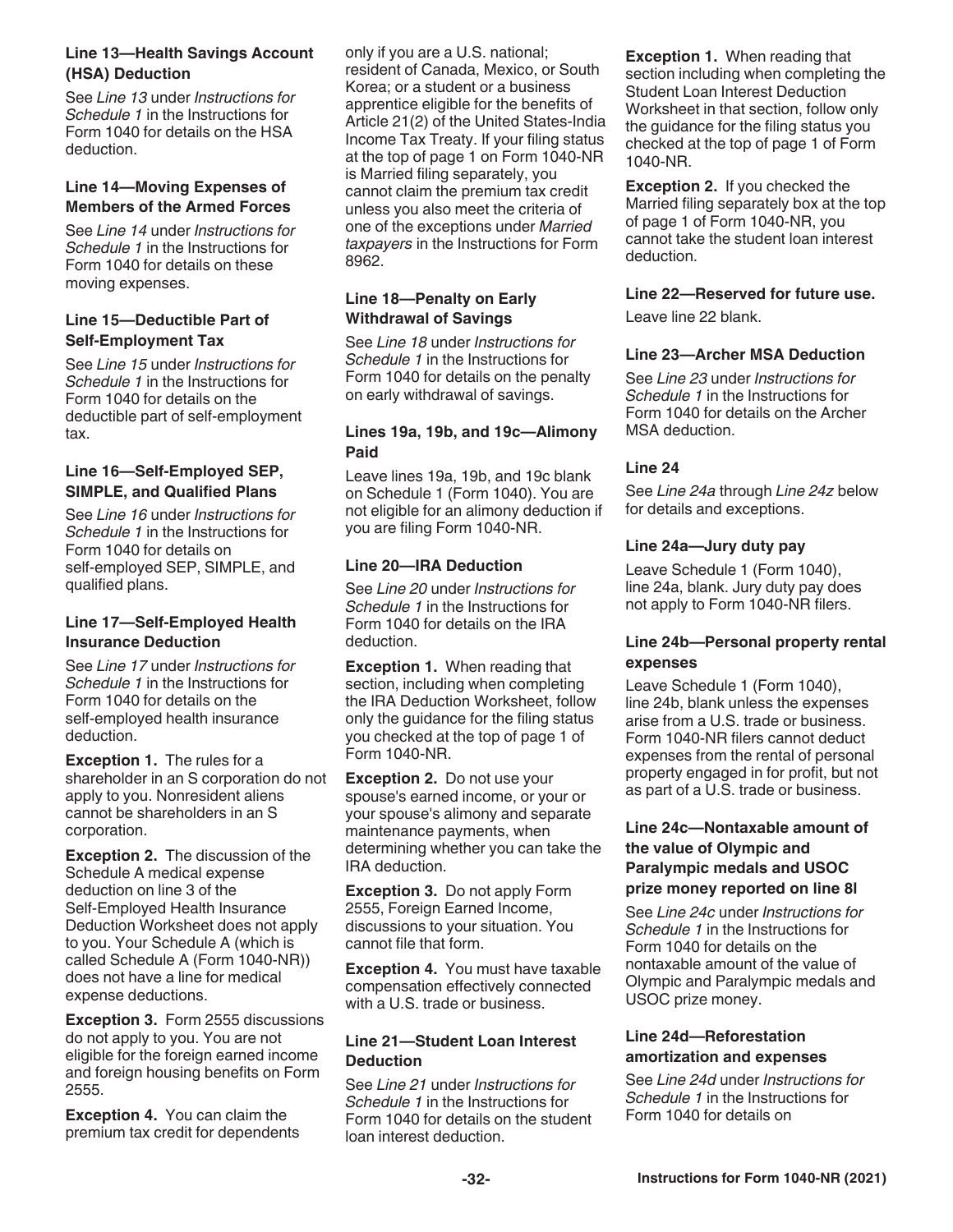resforestation amortization and expenses.

### **Line 24e—Repayment of supplemental unemployment benefits under the Trade Act of 1974**

See *Line 24e* under *Instructions for Schedule 1* in the Instructions for Form 1040 for details on repayment of supplemental unemployment benefits under the Trade Act of 1974.

### **Line 24f—Contributions to section 501(c)(18)(D) pension plans**

See *Line 24f* under *Instructions for Schedule 1* in the Instructions for Form 1040 for details on contributions to section 501(c)(18)(D) pension plans.

### **Line 24g—Contributions by certain chaplains to section 403(b) plans**

See *Line 24g* under *Instructions for Schedule 1* in the Instructions for Form 1040 for details on contributions by certain chaplains to section 403(b) plans.

### **Line 24h—Attorney fees and court costs for actions involving certain unlawful discrimination claims**

See *Line 24h* under *Instructions for Schedule 1* in the Instructions for Form 1040 for details on attorney fees and court costs for actions involving certain unlawful discrimination claims.

**Exception.** Do not include on line 24h attorney fees and court costs for actions involving certain unlawful discrimination claims to the extent the gross income from such actions is not effectively connected.

**Line 24i—Attorney fees and court costs you paid in connection with an award from the IRS for information you provided that helped the IRS detect tax law violations**

See *Line 24i* under *Instructions for Schedule 1* in the Instructions for Form 1040 for details on attorney fees and court costs you paid in connection with an award from the IRS for information you provided that helped the IRS detect tax law violations.

### **Line 24j—Housing deduction from Form 2555**

Leave Schedule 1 (Form 1040), line 24j, blank. Housing deduction from Form 2555 does not apply to Form 1040-NR filers.

### **Line 24k—Excess deductions of section 67(e) expenses from Schedule K-1 (Form 1041)**

See *Line 24k* under *Instructions for Schedule 1* in the Instructions for Form 1040 for details on excess deductions of section 67(e) expenses from Schedule K-1 (Form 1041).

### **Line 24z—Other Adjustments. List type and amount**

See *Line 24z* under *Instructions for Schedule 1* in the Instructions for Form 1040 for details on other adjustments.

## **Instructions for Schedule 2 (Form 1040)—Additional Taxes**

### **General Instructions**

As noted in *Form 1040-NR Helpful Hints*, earlier, you may need to use Schedule 2 (Form 1040) if you owe the alternative minimum tax (AMT) or need to make an excess advance premium tax credit repayment, or you owe other taxes, such as self-employment tax, household employment taxes, or additional tax on IRAs or other qualified retirement plans and tax-favored accounts.

For guidance when completing a line on Schedule 2 (Form 1040), look to the instructions below for that line, which may direct you to the **Schedule 2 instructions found in the Instructions for Form 1040 for guidance**. Also see *General Instructions* under *Instructions for Schedule 2* in the Instructions for Form 1040 for an overview.

*See the specific line instructions below for any*  **Exceptions** *Exceptions For example, see* Line 1 *below, which has four exceptions. Also, only use the guidance for the filing status you checked at the top of page 1 of Form 1040-NR. No other guidance under*  Instructions for Schedule 2 *in the* 

*Instructions for Form 1040 will apply to you.*

### **Specific Instructions**

### **Line 1—Alternative Minimum Tax (AMT)**

See *Line 1* under *Instructions for Schedule 2* in the Instructions for Form 1040 for details on the alternative minimum tax.

**Exception 1. For estates and trusts only.** If you are filing for an estate or trust, do the following.

• Use Schedule I (Form 1041) and its instructions to find out if you owe the alternative minimum tax. Do not use the Instructions for Form 1040 to figure whether you owe the alternative minimum tax.

• If you disposed of a U.S. real property interest at a gain, you must make a special computation to see if you owe this tax. For details, see *Nonresident Aliens* in the Instructions for Form 6251.

**Exception 2.** Only use the guidance for the filing status you checked at the top of page 1 of Form 1040-NR. No other guidance in *Line 1, Alternative Minimum Tax*, in the *Instructions for Schedule 2* found in the Instructions for Form 1040 will apply to you.

**Exception 3.** The following in the list under *Exception* in *Line 1* under *Instructions for Schedule 2* in the Instructions for Form 1040 do not apply to you.

• The reference to income (or loss) from S corporations. Nonresident aliens cannot be shareholders in an S corporation.

• Investment interest expense reported on Form 4952 cannot apply to you. Nonresident aliens do not file Form 4952.

• Net qualified disaster loss **unless**  you are a student or business apprentice eligible for benefits under Article 21(2) of the United States-India Income Tax Treaty and you reported a standard deduction on Schedule A (Form 1040-NR), line 7.

**Exception 4.** On line 2 of the Worksheet To See if You Should Fill in Form 6251—Schedule 2, Line 1, enter the amount from Schedule A (Form 1040-NR), line 1b. Do **not** enter the amount from line 7.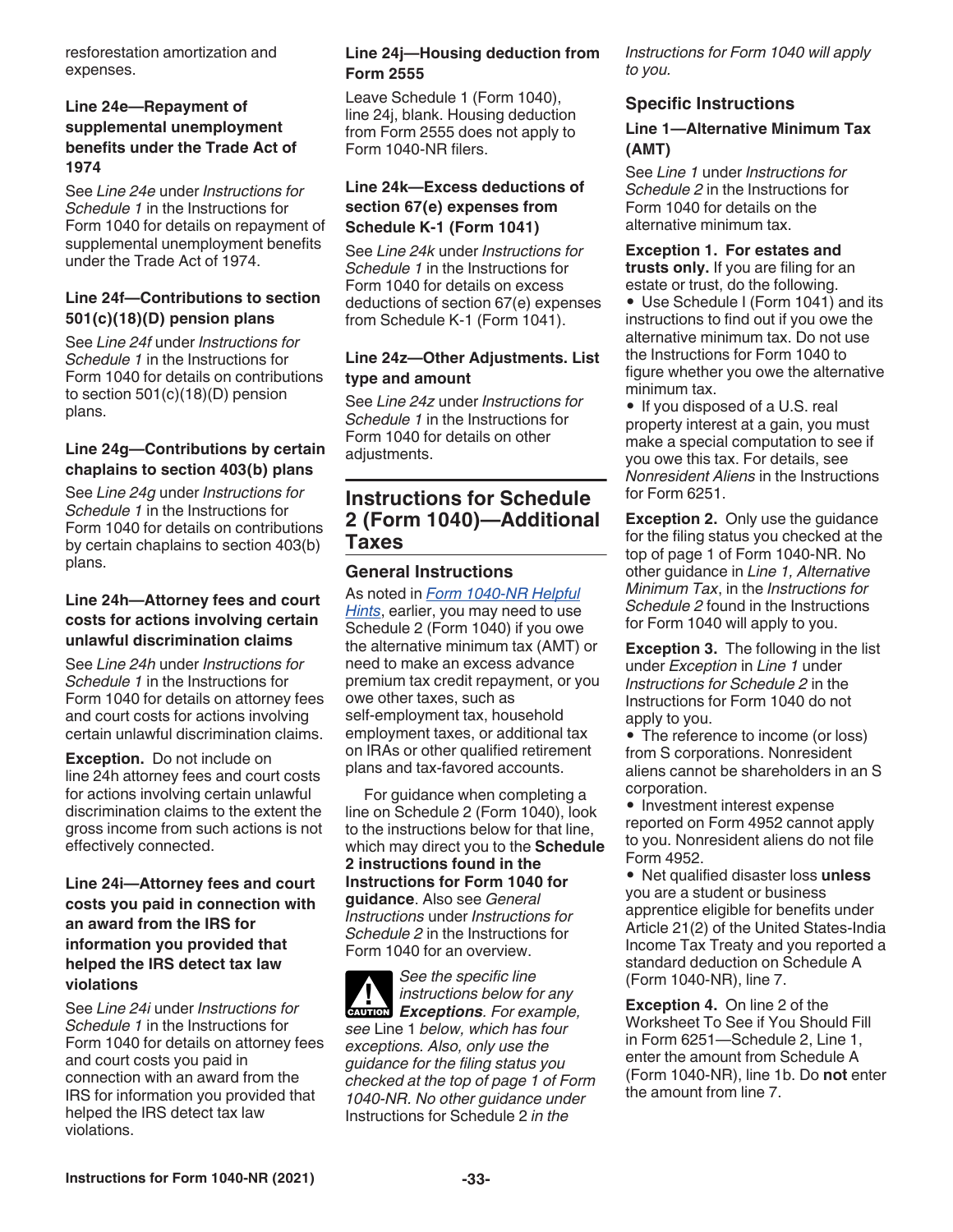### **Line 2—Excess Advance Premium Tax Credit Repayment**

See *Line 2* under *Instructions for Schedule 2* in the Instructions for Form 1040 for details on the excess advance premium tax credit repayment.

**Exception.** You can claim the premium tax credit for dependents only if you are a U.S. national; resident of Canada, Mexico, or South Korea; or a student or a business apprentice eligible for the benefits of Article 21(2) of the United States-India Income Tax Treaty. If your filing status at the top of page 1 on Form 1040-NR is Married filing separately, you cannot claim the premium tax credit unless you meet the criteria of one of the exceptions under *Married taxpayers* in the Instructions for Form 8962.

### **Line 4—Self-Employment Tax**

Enter the amount of any taxes from Schedule SE (Form 1040). See the Instructions for Schedule SE (Form 1040) for more information.

If you are a self-employed nonresident alien, you must pay self-employment tax only if an international social security agreement (often called a totalization agreement) in effect determines that you are covered under the U.S. social security system. See the Instructions for Schedule SE (Form 1040) for information about international social security agreements. Information about totalization agreements is available at IRS.gov. Enter "totalization agreement" in the search box there. You can also find information at *[SSA.gov/international](https://www.ssa.gov/international/)*  under "International Agreements."



*If you are not required to pay self-employment tax but do so*  **A** *anyway, you will not be anyway, you will not be eligible to receive social security benefits.*

### **Line 5—Social Security and Medicare Tax From Form 4137**

See *Line 5* under *Instructions for Schedule 2* in the Instructions for Form 1040 for details on social security and Medicare tax on unreported tip income from Form 4137.

### **Line 6—Uncollected Social Security and Medicare Tax From Form 8919**

See *Line 6* under *Instructions for Schedule 2* in the Instructions for Form 1040 for details on uncollected social security and Medicare tax on wages from Form 8919.

**Exception.** Enter the amount from line 6 of Form 8919 on Form 1040-NR, line 1a, as Form 8919, line 6, says.

### **Line 8—Additional Tax on IRAs, Other Qualified Retirement Plans, etc.**

See *Line 8* under *Instructions for Schedule 2* in the Instructions for Form 1040 for details on additional tax on IRAs, other qualified retirement plans, etc.

### **Line 9—Household Employment Taxes**

See *Line 9* under *Instructions for Schedule 2* in the Instructions for Form 1040 for details on household employment taxes.

### **Line 10—First-Time Homebuyer Credit Repayment**

See *Line 10* under *Instructions for Schedule 2* in the Instructions for Form 1040 for details on first-time homebuyer credit repayment.

### **Line 11—Additional Medicare Tax**

See *Line 11* under *Instructions for Schedule 2* in the Instructions for Form 1040 for details on the Additional Medicare Tax from Form 8959.

### **Line 12—Net Investment Income Tax**

See *Line 12* under *Instructions for Schedule 2* in the Instructions for Form 1040 for details on the net investment income tax from Form 8960.

**Exception.** You are only liable for the net investment income tax if you are a dual-status taxpayer (see *Dual-Status Taxpayers*, earlier). You may owe this tax for the part of the year you were a U.S. resident (see Form 8960 and its instructions).

### **Line 13—Uncollected Social Security and Medicare or RRTA Tax on Tips or Group-Term Life Insurance**

See *Line 13* under *Instructions for Schedule 2* in the Instructions for Form 1040 for details on uncollected social security and Medicare or RRTA tax on tips or group-term life insurance from Form W-2, box 12.

### **Line 14—Interest on Tax Due on Installment Income From the Sale of Certain Residential Lots and Timeshares**

See *Line 14* under *Instructions for Schedule 2* in the Instructions for Form 1040 for details on interest on tax due on installment income from the sale of certain residential lots and timeshares.

### **Line 15—Interest on The Deferred Tax on Gain From Certain installment Sales With a Sales Price Over \$150,000**

See *Line 15* under *Instructions for Schedule 2* in the Instructions for Form 1040 for details on interest on the deferred tax on gain from certain installment sales with a sales price over \$150,000.

### **Line 16—Recapture of Low-Income Housing Credit From Form 8611**

See *Line 16* under *Instructions for Schedule 2* in the Instructions for Form 1040 for details on recapture of low-income housing credit from Form 8611.

### **Lines 17a Through 17z—Other Additional Taxes**

See *Line 17a* through *Line 17z* below for details and exceptions.

### **Line 17a—Recapture of other credits**

See *Line 17a* under *Instructions for Schedule 2* in the Instructions for Form 1040 for details on recapture of other credits.

### **Line 17b—Recapture of federal mortgage subsidy**

See *Line 17b* under *Instructions for Schedule 2* in the Instructions for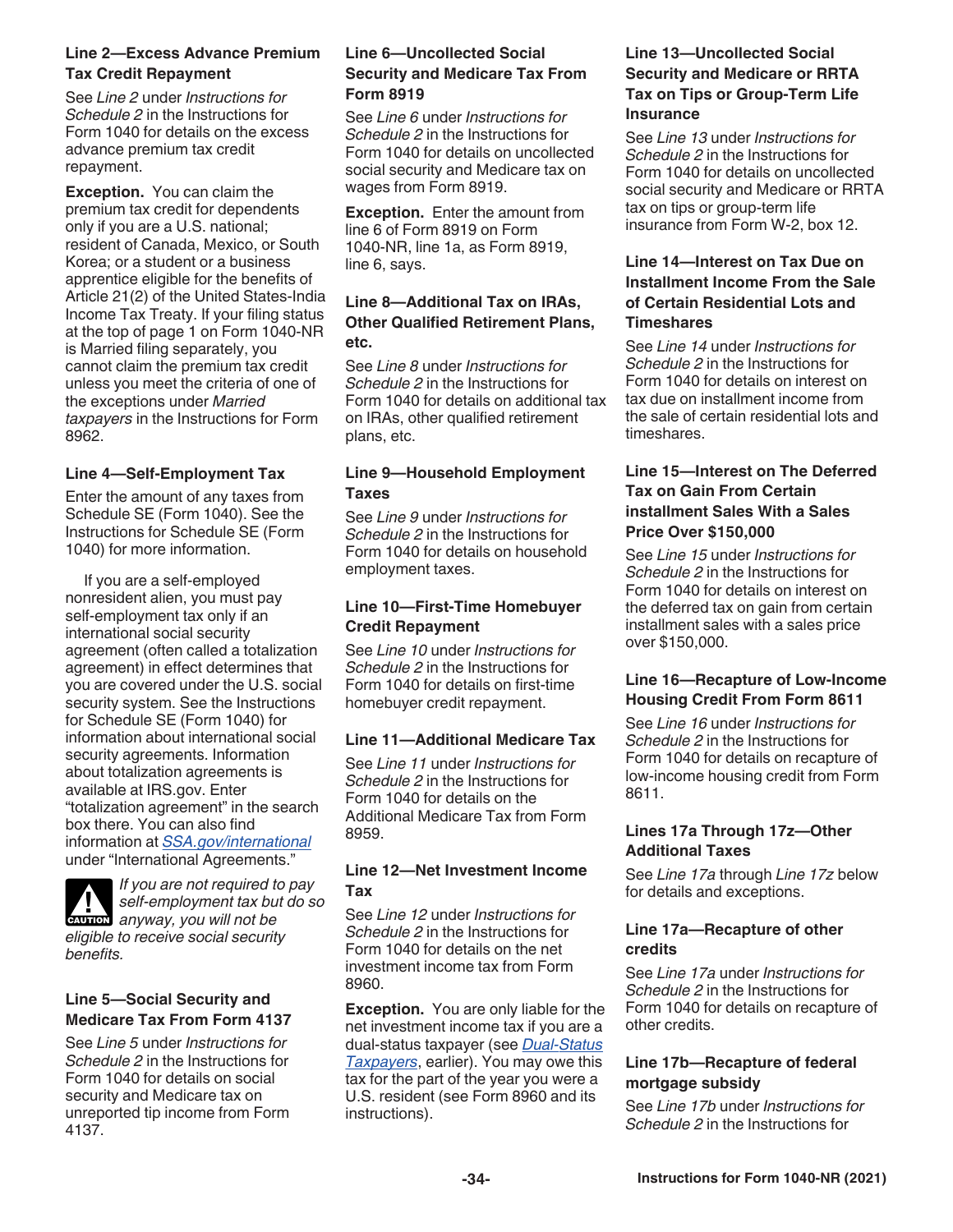Form 1040 for details on recapture of federal mortgage subsidy.

### **Line 17c—Additional tax on HSA distributions**

See *Line 17c* under *Instructions for Schedule 2* in the Instructions for Form 1040 for details on additional tax on HSA distributions.

### **Line 17d—Additional tax on an HSA**

See *Line 17d* under *Instructions for Schedule 2* in the Instructions for Form 1040 for details on additional tax on an HSA.

### **Line 17e—Additional tax on Archer MSA distributions from Form 8853**

See *Line 17e* under *Instructions for Schedule 2* in the Instructions for Form 1040 for details on additional tax on Archer MSA distributions from Form 8853.

### **Line 17f—Additional tax on Medicare Advantage MSA distributions from Form 8853**

See *Line 17f* under *Instructions for Schedule 2* in the Instructions for Form 1040 for details on additional tax on Medicare Advantage MSA distributions from Form 8853.

### **Line 17g—Recapture of a charitable contribution deduction related to a fractional interest in tangible personal property**

See *Line 17g* under *Instructions for Schedule 2* in the Instructions for Form 1040 for details on recapture of a charitable contribution deduction related to a fractional interest in tangible personal property.

### **Line 17h—Income you received from a nonqualified deferred compensation plan that fails to meet the requirements of section 409A**

See *Line 17h* under *Instructions for Schedule 2* in the Instructions for Form 1040 for details on income you received from a nonqualified deferred compensation plan that fails to meet the requirements of section 409A.

### **Line 17i—Compensation you received from a nonqualified deferred compensation plan described in section 457A**

See *Line 17i* under *Instructions for Schedule 2* in the Instructions for Form 1040 for details on compensation you received from a nonqualified deferred compensation plan described in section 457A.

### **Line 17j—Section 72(m)(5) excess benefits tax**

See *Line 17j* under *Instructions for Schedule 2* in the Instructions for Form 1040 for details on the section 72(m)(5) excess benefits tax.

### **Line 17k—Golden parachute payments**

See *Line 17k* under *Instructions for Schedule 2* in the Instructions for Form 1040 for details on golden parachute payments.

### **Line 17l—Tax on accumulation distribution of trusts**

See *Line 17l* under *Instructions for Schedule 2* in the Instructions for Form 1040 for details on tax on accumulation distribution of trusts.

### **Line 17m—Excise tax on insider stock compensation from an expatriated corporation**

See *Line 17m* under *Instructions for Schedule 2* in the Instructions for Form 1040 for details on excise tax on insider stock compensation from an expatriated corporation.

### **Line 17n—Look-back interest under section 167(g) or 460(b) from Form 8697 or 8866**

See *Line 17n* under *Instructions for Schedule 2* in the Instructions for Form 1040 for details on look-back interest under section 167(g) or 460(b) from Form 8697 or 8866.

### **Line 17o—Tax on non-effectively connected income for any part of the year you were a nonresident alien from Form 1040-NR**

Leave Schedule 2, line 17o, blank, unless you are a dual-status taxpayer. If you are not a dual-status taxpayer, enter the tax on your noneffectively

connected income (that is, your income not effectively connected with a U.S. trade or business) on Form 1040-NR, line 23a. See *Instructions for Schedule NEC (Form 1040-NR)*, later.

### **Line 17p—Any interest from Form 8621, line 16f, relating to distributions from, and dispositions of, stock of a section 1291 fund**

Leave Schedule 2, line 17p, blank. Persons filing Form 1040-NR do not file Form 8621.

### **Line 17q—Any interest from Form 8621, line 24**

Leave Schedule 2, line 17q, blank. Persons filing Form 1040-NR do not file Form 8621.

### **Line 17z—Any other taxes**

See *Line 17z* under *Instructions for Schedule 2* in the Instructions for Form 1040 for details on other taxes.

### **Line 19—Additional Tax From Schedule 8812 (Form 1040)**

See the Instructions for Schedule 8812 (Form 1040).

**Exception.** Schedule 8812 (Form 1040) can only be filed by residents of Canada, Mexico, and South Korea, and business apprentices and students who are eligible for the benefits of Article 21(2) of the United States-India income Tax Treaty.

### **Line 20—Section 965 Net Tax Liability Installment From Form 965-A**

Leave Schedule 2 (Form 1040), line 20, blank. Persons filing Form 1040-NR cannot have a section 965 net tax liability installment from Form 965-A.

# **Instructions for Schedule 3 (Form 1040)—Additional Credits and Payments**

### **General Instructions**

As noted in *Form 1040-NR Helpful Hints*, earlier, you may need to use Schedule 3 (Form 1040) if you can claim a nonrefundable credit (other than the nonrefundable child tax credit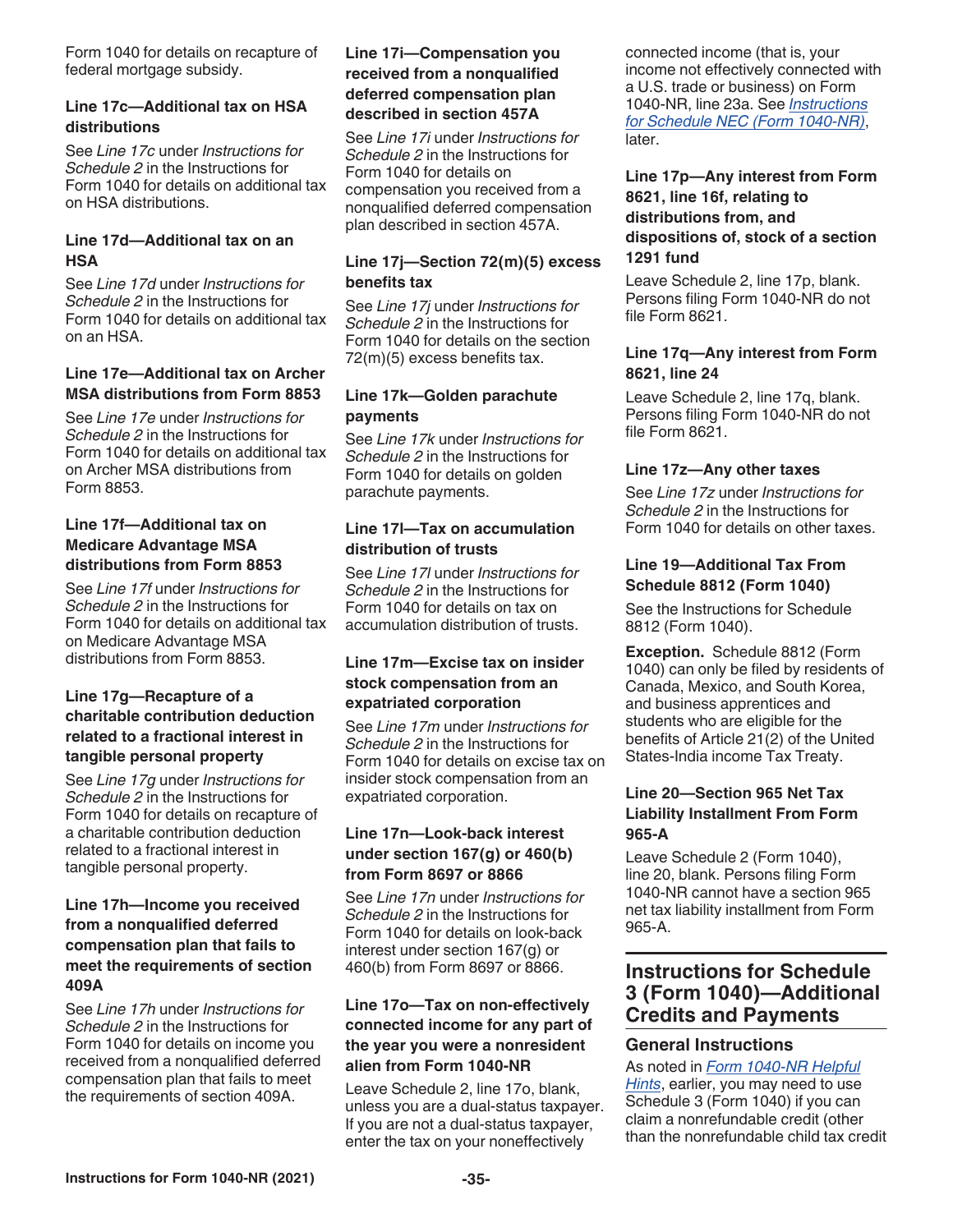or the credit for other dependents), such as the foreign tax credit or general business credit; or a refundable credit (other than the refundable child tax credit or the additional child tax credit), such as the net premium tax credit, health coverage tax credit, or qualified sick and family leave credits from Schedule H or Schedule SE. You may also need Schedule 3 (Form 1040) if you have other payments, such as an amount paid with a request for an extension to file, excess social security tax withheld, or have a deferral of payments of tax (for certain Schedule H and Schedule SE filers).

When completing a line of Schedule 3 (Form 1040), look to the instructions below for that line, which may direct you to the **Schedule 3 instructions found in the Instructions for Form 1040** for guidance. Also see *General Instructions* under *Instructions for Schedule 3* in the Instructions for Form 1040 for an overview.

*See the specific line instructions below for any*  **EXCEPTIONS**<br> **EXCEPTIONS**<br> **EXCEPTIONS**<br> **EXCEPTIONS** 

*see* Line 1 *below, which has five exceptions. Also, only use the guidance for the filing status you checked at the top of page 1 of Form 1040-NR. No other guidance under*  Instructions for Schedule 3 *in the Instructions for Form 1040 will apply to you.*

### **Specific Instructions**

### **Line 1—Foreign Tax Credit**

See *Line 1* under *Instructions for Schedule 3* in the Instructions for Form 1040 for details on the foreign tax credit.

**Exception 1.** The TIP, requiring you to see the instructions for Schedule 3 (Form 1040), line 3, does not apply to you. You cannot make a section 962 election.

**Exception 2.** If you meet all five requirements in *Line 1* under *Instructions for Schedule 3* in the Instructions for Form 1040 and the income for which you are taking the foreign tax credit is income taxed by the United States, enter on Schedule 3 (Form 1040), line 1, the smaller of (a) your total foreign taxes, or (b) the total of the amounts on Form 1040-NR, line 16, and Schedule 2

(Form 1040), line 2. Otherwise, see Form 1116 to see whether you can take the credit. For details on foreign income taxed by the United States, see *Foreign Income Taxed by the United States*, earlier.

**Exception 3.** If you are an estate or trust taking the foreign tax credit, you must complete Form 1116. *Exception 2* above is only for individual taxpayers.

**Exception 4.** Only use the guidance for the filing status you checked at the top of page 1 of Form 1040-NR. No other guidance in *Line 1* under *Instructions for Schedule 3* in the Instructions for Form 1040 will apply to you.

**Exception 5.** The discussion of Form 4563 and Puerto Rico sourced income does not apply to you.

### **Line 2—Credit for Child and Dependent Care Expenses**

See *Line 2* under *Instructions for Schedule 3* in the Instructions for Form 1040 for details on the credit for child and dependent care expenses.

### **Line 3—Education Credits**

Leave Schedule 3 (Form 1040), line 3, blank. Persons filing Form 1040-NR cannot claim education credits.

### **Line 4—Retirement Savings Contributions Credit (Saver's Credit)**

See *Line 4* under *Instructions for Schedule 3* in the Instructions for Form 1040 for details on the retirement savings contributions credit (saver's credit).

**Exception.** Only use the quidance for the filing status you checked at the top of page 1 of Form 1040-NR. No other guidance in *Line 4* under *Instructions for Schedule 3* in the Instructions for Form 1040 will apply to you.

### **Line 5—Residential Energy Credits**

See *Line 5* under *Instructions for Schedule 3* in the Instructions for Form 1040 for details on the residential energy credits: the nonbusiness energy property credit and the residential energy efficient property credit.

### **Lines 6a Through 6z—Other Nonrefundable Credits**

See *Line 6a* through *Line 6z* below for details and exceptions.

### **Line 6a—General business credit from Form 3800**

See *Line 6a* under *Instructions for Schedule 3* in the Instructions for Form 1040 for details on the general business credit.

### **Line 6b—Credit for prior year minimum tax from Form 8801**

See *Line 6b* under *Instructions for Schedule 3* in the Instructions for Form 1040 for details on the credit prior year minimum tax from Form 8801.

### **Line 6c—Adoption credit from Form 8839**

See *Line 6c* under *Instructions for Schedule 3* in the Instructions for Form 1040 for details on the adoption credit from Form 8839.

### **Line 6d—Credit for the elderly or disabled from Schedule R (Form 1040)**

Leave Schedule 3 (Form 1040), line 6d, blank. The credit for the elderly or disabled from Schedule R does not apply to Form 1040-NR filers.

### **Line 6e—Alternative motor vehicle credit from Form 8910**

See *Line 6e* under *Instructions for Schedule 3* in the Instructions for Form 1040 for details on the alternative motor vehicle credit from Form 8910.

### **Line 6f—Qualified plug-in motor vehicle credit from Form 8936**

See *Line 6f* under *Instructions for Schedule 3* in the Instructions for Form 1040 for details on the qualified plug-in motor vehicle credit from Form 8936.

### **Line 6g—Mortgage interest credit from Form 8396**

See *Line 6g* under *Instructions for Schedule 3* in the Instructions for Form 1040 for details on the mortgage interest credit from Form 8396.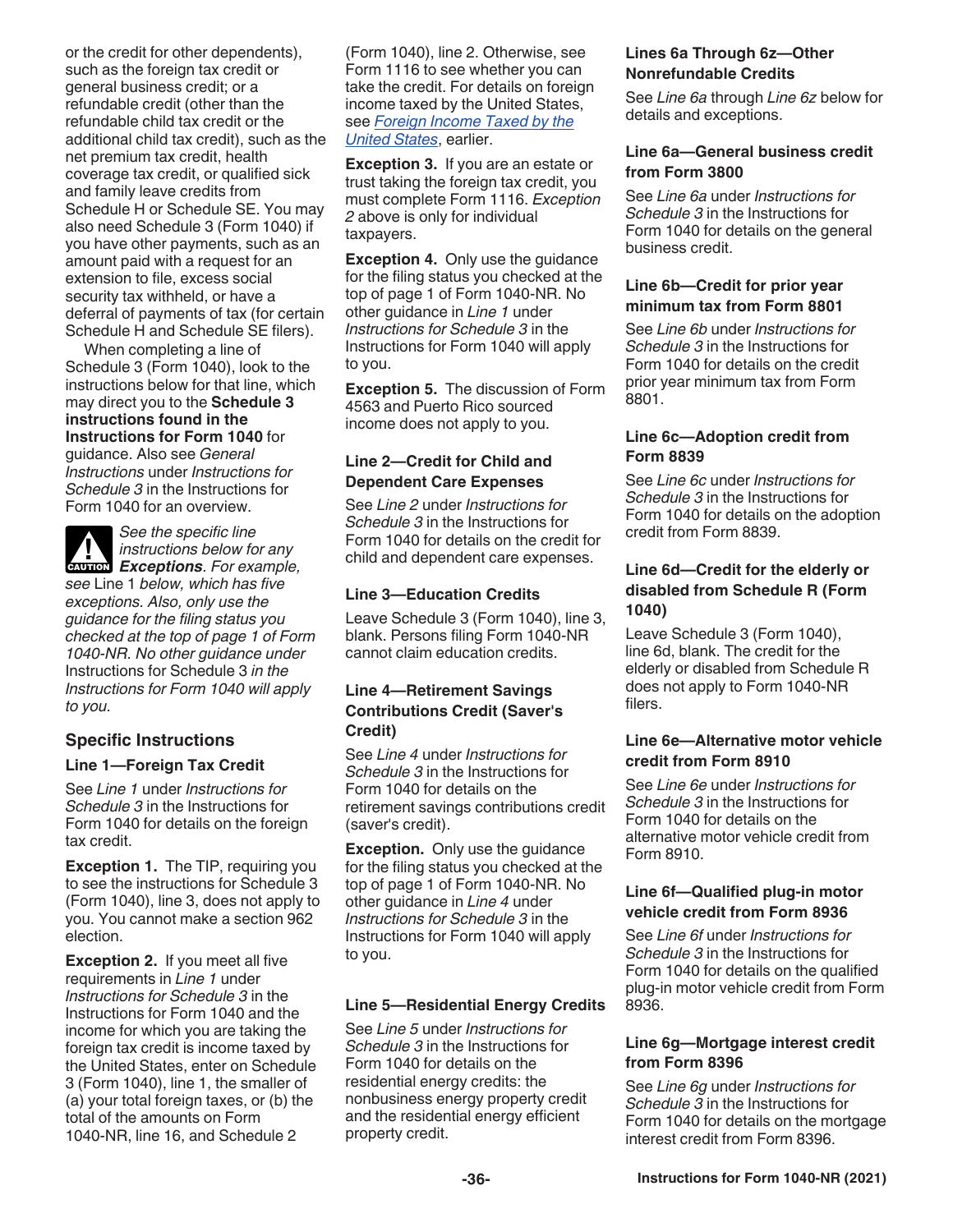### **Line 6h—District of Columbia first-time homebuyer credit from Form 8859**

See *Line 6h* under *Instructions for Schedule 3* in the Instructions for Form 1040 for details on the District of Columbia first-time homebuyer credit from Form 8859.

### **Line 6i—Qualified electric vehicle credit from Form 8834**

See *Line 6i* under *Instructions for Schedule 3* in the Instructions for Form 1040 for details on the qualified electric vehicle credit from Form 8834.

### **Line 6j—Alternative fuel vehicle refueling property credit from Form 8911**

See *Line 6j* under *Instructions for Schedule 3* in the Instructions for Form 1040 for details on alternative fuel vehicle refueling property credit from Form 8911.

### **Line 6k—Credit to holders of tax credit bonds from Form 8912**

See *Line 6k* under *Instructions for Schedule 3* in the Instructions for Form 1040 for details on credit to holders of tax credit bonds from Form 8912.

### **Line 6l—Amount on Form 8978, line 14**

See *Line 6l* under *Instructions for Schedule 3* in the Instructions for Form 1040 for details on the amount from Form 8978.

**Exception.** If you use the Negative Form 8978 Adjustment Worksheet—Schedule 3 (Line 6l), you will use the same line of Form 1040-NR that is used for Form 1040 or 1040-SR.

### **Line 6z—Other nonrefundable credits**

See *Line 6z* under *Instructions for Schedule 3* in the Instructions for Form 1040 for details on other nonrefundable credits.

**Exception.** The discussion of the section 962 election does not apply to you. You cannot make that election.

### **Line 9—Net Premium Tax Credit**

See *Line 9* under *Instructions for Schedule 3* in the Instructions for Form 1040 for details on the net premium tax credit.

**Exception.** You can claim the premium tax credit for dependents only if you are a U.S. national; resident of Canada, Mexico, or South Korea; or a student or a business apprentice eligible for the benefits of Article 21(2) of the United States-India Income Tax Treaty.

If your filing status at the top of page 1 on Form 1040-NR is Married filing separately, you cannot claim the net premium tax credit unless you meet the criteria of one of the exceptions under *Married taxpayers* in the Instructions for Form 8962.

### **Line 10—Amount Paid With Request for Extension To File**

See *Line 10* under *Instructions for Schedule 3* in the Instructions for Form 1040 for details on the amount paid with a request for extension to file.

**Exception.** The discussion of Form 2350 does not apply to you. That form is for U.S citizens and resident aliens abroad.

### **Line 11—Excess Social Security and Tier 1 RRTA Tax Withheld**

See *Line 11* under *Instructions for Schedule 3* in the Instructions for Form 1040 for details on excess social security and tier 1 RRTA tax withheld.

**Exception.** Only use the guidance for the filing status you checked at the top of page 1 of Form 1040-NR. No other guidance in *Line 11* under *Instructions for Schedule 3* in the Instructions for Form 1040 will apply to you. You cannot claim excess social security or tier 1 RRTA tax withheld for your spouse.

### **Line 12—Credit for Federal Tax on Fuels**

See *Line 12* under *Instructions for Schedule 3* in the Instructions for Form 1040 for details on the credit for federal tax on fuels.

### **Lines 13a Through 13z—Other Payments and Refundable Credits**

See *Line 13b* through *Line 13z* below for details and exceptions.

### **Line 13b—Qualified sick and family leave credits from Schedule(s) H and Form(s) 7202 for leave taken before April 1, 2021**

See *Line 13b* under *Instructions for Schedule 3* in the Instructions for Form 1040 for details on qualified sick and family leave credits from Schedule(s) H and Form(s) 7202 for leave taken before April 1, 2021.

### **Line 13d—Credit for repayment of amounts included in income from earlier years**

See *Line 13d* under *Instructions for Schedule 3* in the Instructions for Form 1040 for details on the credit for repayment of amounts included in income from earlier years.

### **Line 13e—Reserved for future use**

Leave Schedule 3 (Form 1040), line 13e, blank.

### **Line 13f—Net section 965 inclusions**

Leave Schedule 3 (Form 1040), line 13f, blank. Net section 965 inclusions do not apply to Form 1040-NR filers.

### **Line 13g—Credit for child and dependent care expenses from Form 2441, line 10**

See *Line 13g* under *Instructions for Schedule 3* in the Instructions for Form 1040 for details on the credit for child and dependent care expenses from Form 2441, line 10.

**Exception 1.** The discussion regarding Married filing jointly doesn't apply to Form 1040-NR filers. Form 1040-NR filers don't have a Married filing jointly filing status.

**Exception 2.** The credit for child and dependent care expenses from Form 2441, line 10, is only available to nonresident aliens whose principal place of abode was within the United States for more than one half of 2021. Such individuals include teachers and trainees present in the United States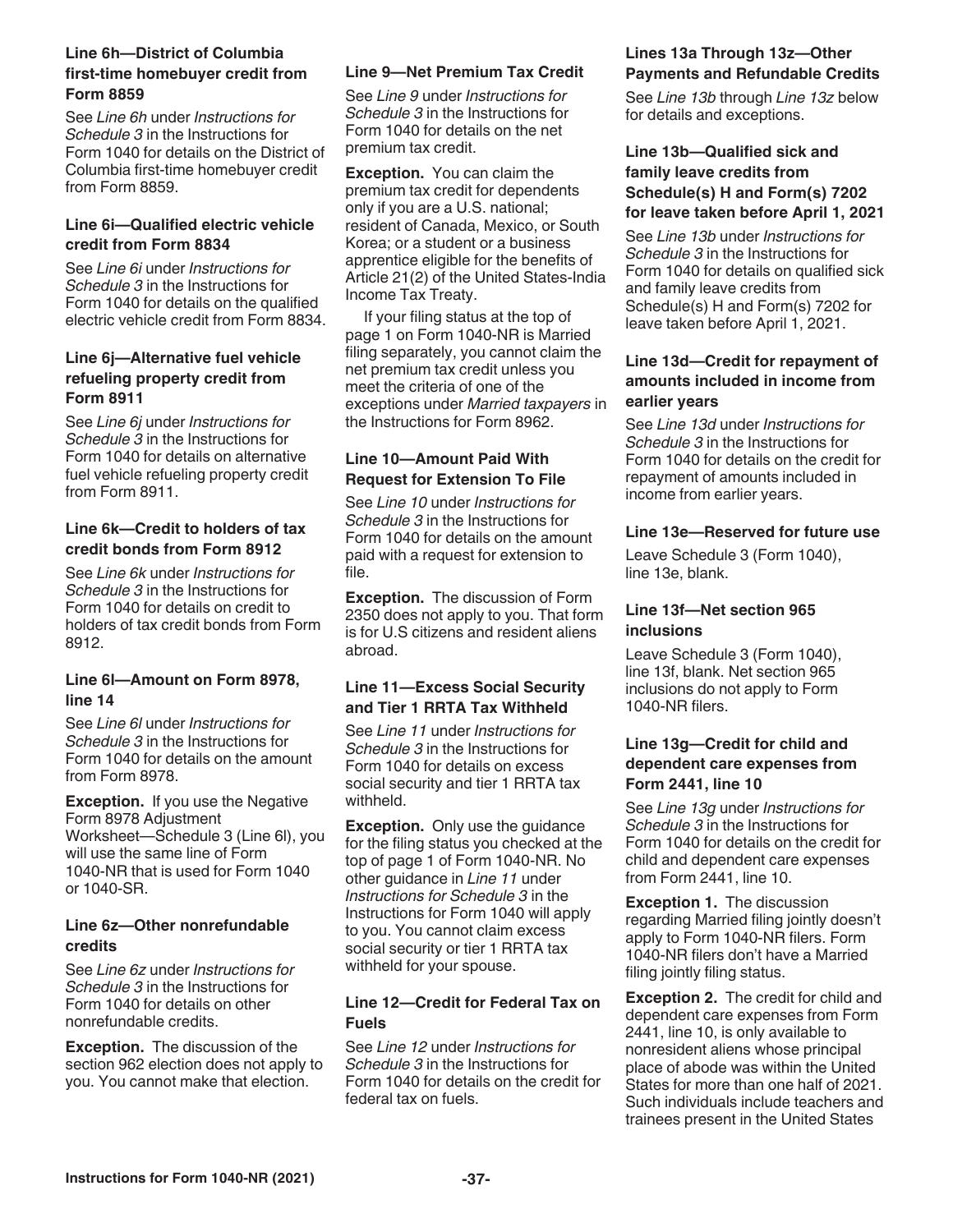under non-student "J"-visas and "Q" visas, and members of their immediate families, as well as most foreign students on "F"-visas, "J" visas, "M"-visas, and "Q"-visas. (**In each case, the individual must comply with the terms of their visa to avoid having days of presence counted for purposes of meeting the substantial presence test.**) The days of presence in the United States of foreign government-related individuals (a term which includes employees of international organizations such as the United Nations) and members of their immediate families are similarly excluded from counting towards the substantial presence test for the duration of their qualifying appointments. Further, under section 7701(b)(6), an individual who is a resident of a foreign country having an income tax treaty with the United States and who elects for 2021 to be treated as a nonresident of the United States under the so-called treaty "tie-breaker rule" may file as a nonresident alien on Form 1040-NR, even though they may have a permanent abode within the United States throughout 2021 and reside here for more than 183 days during the year. The individual does so by filing Form 8833 with their Form 1040-NR for that year in the time and manner provided in regulations. (The tie-breaker rule allows an alien who otherwise would be treated as a resident of the United States for all or part of the tax year to be treated for such year, for most purposes, as a nonresident alien.)

### **Line 13h—Qualified sick and family leave credits from Schedule(s) H and Form(s) 7202 for leave taken after March 31, 2021**

See *Line 13h* under *Instructions for Schedule 3* in the Instructions for Form 1040 for details on qualified sick and family leave credits from Schedule(s) H and Form(s) 7202 for leave taken after March 31, 2021.

### **Line 13z—Other payments and refundable credits**

See *Line 13z* under *Instructions for Schedule 3* in the Instructions for Form 1040 for details on other payments and refundable credits.

**Exception.** In *Line 13z* under *Instructions for Schedule 3* in the Instructions for Form 1040, the discussion of section 960 does not apply to you. Persons filing Form 1040-NR cannot claim that credit.

### **Instructions for Schedule A (Form 1040-NR)—Itemized Deductions**



*• Do not use Schedule A (Form 1040-NR) with Form 1040 or Form 1040-SR. Use Schedule A (Form 1040-NR) only with Form 1040-NR. Use Schedule A (Form 1040) with Form 1040 or 1040-SR.*

*• Use only these instructions when completing Schedule A (Form 1040-NR). Do not use the instructions for any other Schedule A.*

*• Do not include on Schedule A (Form 1040-NR) items deducted elsewhere, such as on Form 1040-NR or Schedule C, E, or F (Form 1040).*

**Note.** Except as provided in *Exception* next, include only deductions and losses properly allocated and apportioned to income effectively connected with a U.S. trade or business. Do not include deductions and/or losses that relate to exempt income or to income that is not effectively connected with a U.S. trade or business. See section 861(b).

*Exception.* You can deduct certain charitable contributions and casualty and theft losses even if they do not relate to your effectively connected income. See *Gifts to U.S. Charities* and *Casualty and Theft Losses*, later.

### **State and Local Income Taxes**

**Line 1a.** You can deduct state and local income taxes you paid or that were withheld from your salary during 2021 on income connected with a U.S. trade or business. If, during 2021, you received any refunds of, or credits for, income tax paid in earlier years, do not subtract them from the amount you deduct here. Also, do not reduce your deduction by any state or local income tax refund or credit you expect to receive for 2021. Instead,

see the instructions for Schedule 1, line 1, earlier, in these instructions.

**Safe harbor for certain charitable contributions made in exchange for a state or local income tax credit.** If you made a charitable contribution in exchange for a state or local income tax credit and your charitable contribution deduction must be reduced as a result of receiving or expecting to receive the tax credit, you may qualify for a safe harbor that allows you to treat some or all of the disallowed charitable contribution as a payment of state and local income taxes.

The safe harbor applies if you meet the following conditions.

1. You made a cash contribution to an entity described in section 170(c).

2. In return for the cash contribution, you received a state or local income tax credit.

3. You must reduce your charitable contribution amount by the amount of the state or local income tax credit you receive.

If you meet these conditions, and to the extent you apply the state or local income tax credit to this or a prior year's state or local income tax liability, you may include this amount on line 1a. To the extent you apply a portion of the credit to offset your state or local income tax liability in a subsequent year (as permitted by law), you may treat this amount as state or local income tax paid in the year the credit is applied.

For more information about this safe harbor and examples, see Notice 2019-12 at *[IRS.gov/pub/irs-drop/](https://www.irs.gov/pub/irs-drop/n-19-12.pdf) [n-19-12.pdf](https://www.irs.gov/pub/irs-drop/n-19-12.pdf)*.

**Line 1b.** The deduction for state and local taxes is generally limited to \$10,000 (\$5,000 if you checked Married filing separately under Filing Status on page 1 of Form 1040-NR). On Schedule A (Form 1040-NR), line 1b, enter the amount which is the smaller of state and local income taxes from line 1a and \$10,000 (\$5,000 if you checked Married filing separately under Filing Status on page 1 of Form 1040-NR).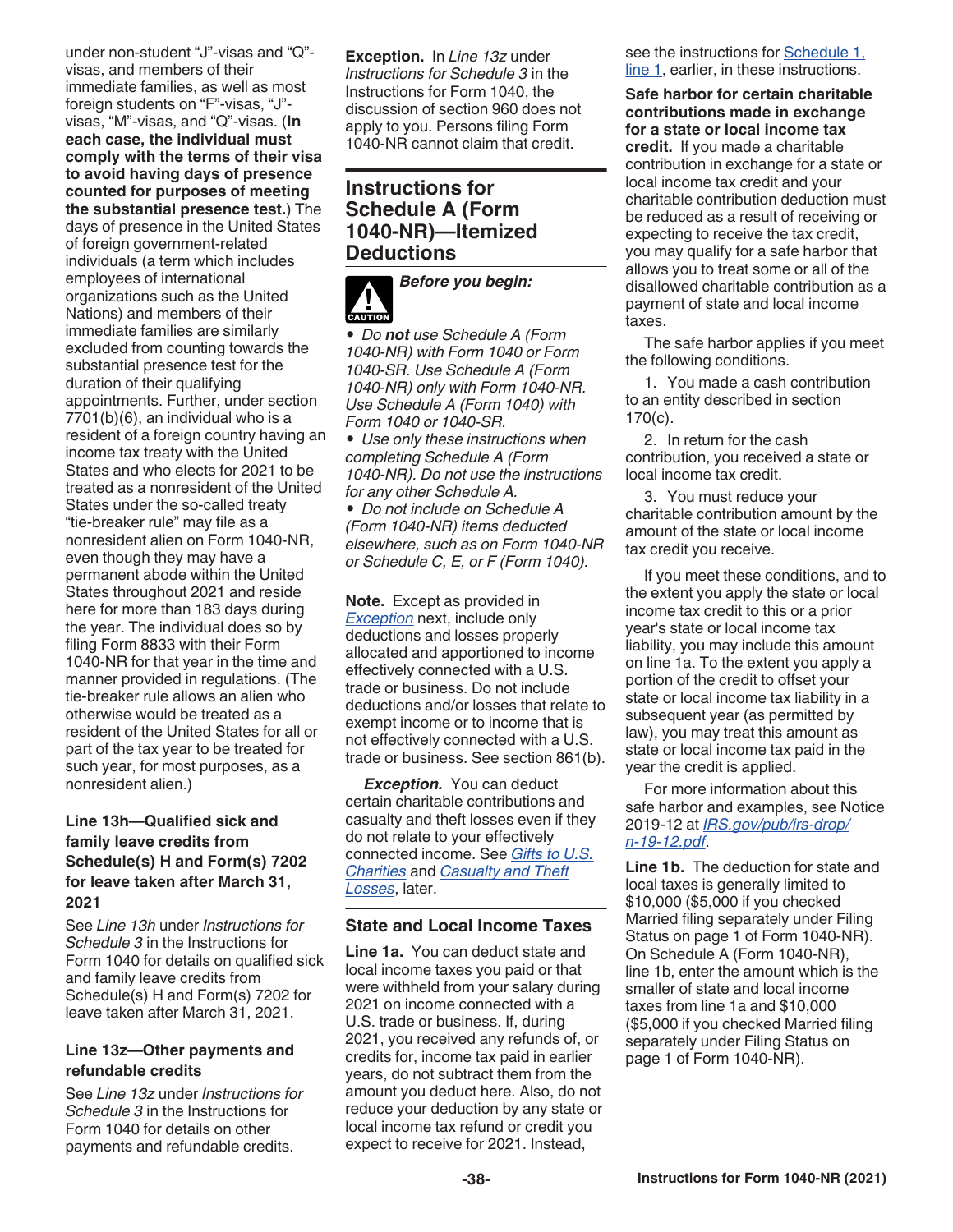### **Gifts to U.S. Charities**

*For 2021, you may be able to elect a temporary suspension of certain limitations that apply to cash contributions made during the year. See Pub. 526 for more information.* **TIP**

### **Lines 2 Through 4**

You can deduct contributions or gifts you gave to U.S. organizations that are religious, charitable, educational, scientific, or literary in purpose. You can also deduct what you gave to U.S. organizations that work to prevent cruelty to children or animals. Certain whaling captains may be able to deduct expenses paid in 2021 for Native Alaskan subsistence bowhead whale hunting activities. See Pub. 526 for details.

If you itemize your deductions, you cannot claim the charitable deduction for cash contributions of certain residents of India on Form 1040-NR, line 12b, for a gift to a charity. Claim your charitable deduction on Schedule A (Form 1040-NR).

To verify an organization's charitable status, you can do the following.

• Check with the organization to which you made the donation. The organization should be able to provide you with verification of its charitable status.

• Use our online search tool at *[IRS.gov/TEOS](https://www.irs.gov/charities-non-profits/tax-exempt-organization-search)* to see if an organization is eligible to receive tax-deductible contributions (Pub. 78 data). Click on *[Tax Exempt](https://www.irs.gov/charities-non-profits/tax-exempt-organization-search)  [Organization Search](https://www.irs.gov/charities-non-profits/tax-exempt-organization-search)*.

**Examples of U.S. qualified charitable organizations.** Examples of U.S. qualified charitable organizations include the following.

• Churches, mosques, synagogues, temples, and other religious organizations.

• Boy Scouts, Boys and Girls Clubs of America, CARE, Girl Scouts, Goodwill Industries, Red Cross, Salvation Army, United Way.

• Fraternal orders, if the gifts will be used for the purposes listed under *Lines 2 Through 4* above.

• Veterans' and certain cultural groups.

• Nonprofit hospitals and medical research organizations.

• Most nonprofit educational organizations, such as colleges, but only if your contribution is not a substitute for tuition or other enrollment fees.

• Federal, state, and local governments if the gifts are solely for public purposes.

#### **Amounts you can deduct.**

Contributions can be in cash, property, or out-of-pocket expenses you paid to do volunteer work for the kinds of organizations described earlier. If you drove to and from the volunteer work, you can take the actual cost of gas and oil or 14 cents a mile. Add parking and tolls to the amount you claim under either method. But do not deduct any amounts that were repaid to you.

**Gifts from which you benefit.** If you made a gift and received a benefit in return, such as food, entertainment, or merchandise, you can generally deduct only the amount that is more than the value of the benefit. But this rule does not apply to certain membership benefits provided in return for an annual payment of \$75 or less or to certain items or benefits of token value. For details, see Pub. 526.

*Example.* You paid \$70 to a charitable organization to attend a fund-raising dinner and the value of the dinner was \$40. You can deduct only \$30.

**Gifts of \$250 or more.** You can deduct a gift of \$250 or more only if you have a contemporaneous written acknowledgment from the charitable organization showing the information in (1) and (2) next.

1. The amount of any money contributed and a description (but not value) of any property donated.

2. Whether the organization did or did not give you any goods or services in return for your contribution. If you did receive any goods or services, a description and estimate of the value must be included. If you received only intangible religious benefits (such as admission to a religious ceremony), the organization must state this, but it does not have to describe or value the benefit.

In figuring whether a gift is \$250 or more, do not combine separate donations. For example, if you gave your church \$25 each week for a total of \$1,300, treat each \$25 payment as

a separate gift. If you made donations through payroll deductions, treat each deduction from each paycheck as a separate gift. See Pub. 526 if you made a separate gift of \$250 or more through payroll deduction.

To be contemporaneous, you must get the written acknowledgment from the charitable organization by the date you file your return or the due date (including extensions) for filing your return, whichever is earlier. Do not attach the contemporaneous written acknowledgment to your return. Instead, keep it for your records.

#### **Limit on the amount you can deduct.** See Pub. 526 to figure the amount of your deduction if any of the following applies.

1. Your cash contributions or contributions of ordinary income property are more than 30% of the amount on Form 1040-NR, line 11.

2. Your gifts of capital gain property are more than 20% of the amount on Form 1040-NR, line 11.

3. You gave gifts of property that increased in value or gave gifts of the use of property.

#### **Amounts you cannot deduct.**

• Certain contributions to charitable organizations, to the extent that you receive a state or local income tax credit in return for your contribution. See Pub. 526 for more details and exceptions.

*See* Safe harbor for certain charitable contributions made in exchange for a state or local income tax credit*, earlier, under*  Line 1a*, if your cash contribution is disallowed because you received or expected to receive a credit.* **TIP**

• An amount paid to or for the benefit of a college or university in exchange for the right to purchase tickets to an athletic event in the college's or university's stadium.

• Travel expenses (including meals and lodging) while away from home performing donated services, unless there was no significant element of personal pleasure, recreation, or vacation in the travel.

• Political contributions.

• Dues, fees, or bills paid to country clubs, lodges, fraternal orders, or similar groups.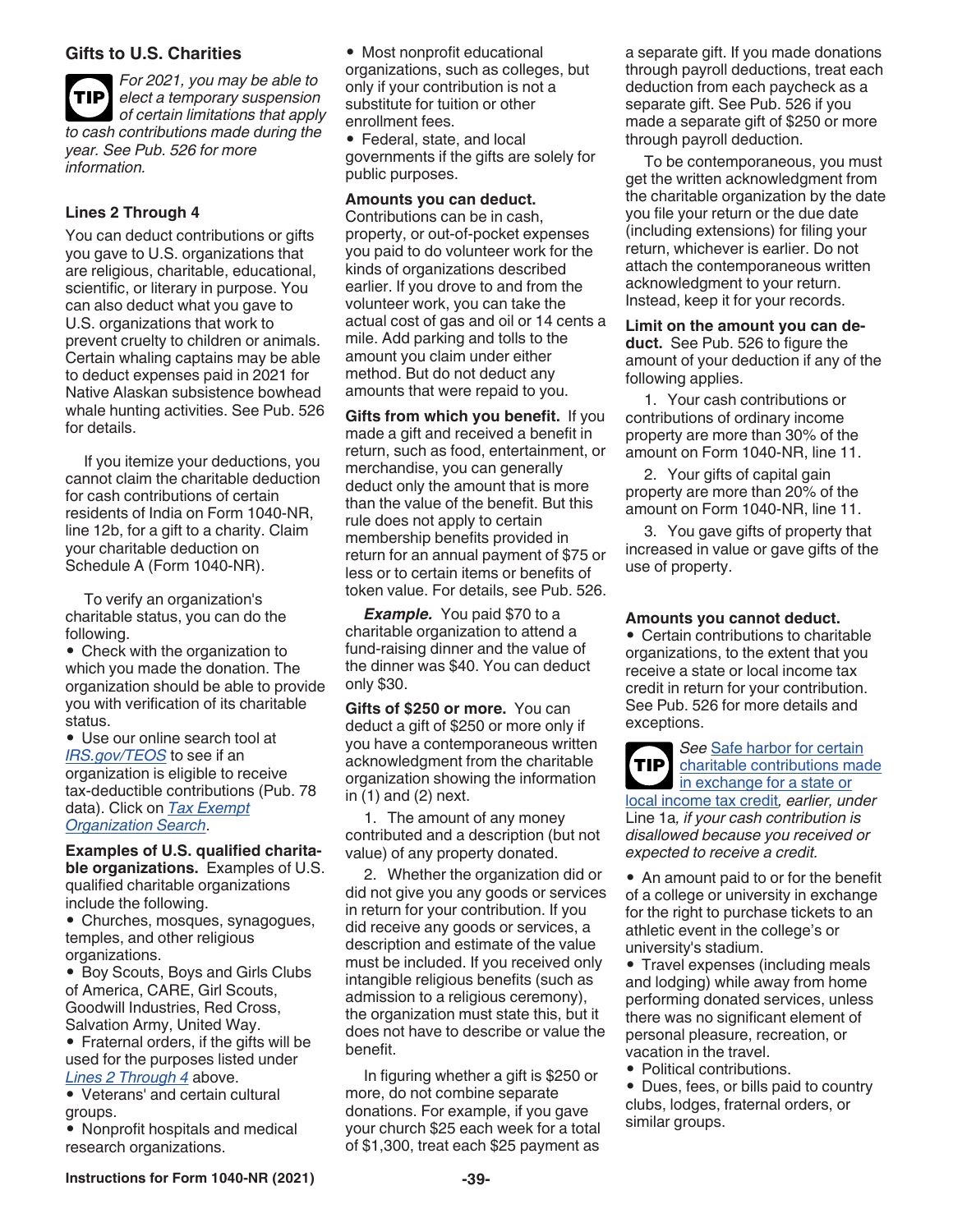• Cost of raffle, bingo, or lottery tickets. But you may be able to deduct these expenses on line 7. See *Line 7*, later, for more information on gambling losses.

• Value of your time or services.

• Value of blood given to a blood bank.

• The transfer of a future interest in tangible personal property. Generally, no deduction is allowed until the entire interest has been transferred.

• Gifts to individuals and groups that are operated for personal profit.

• Gifts to foreign organizations. But you may be able to deduct gifts to certain U.S. organizations that transfer funds to foreign charities and certain Canadian, Israeli, and Mexican charities. For details and exceptions, see Pub. 526.

• Gifts to organizations engaged in certain political activities that are of direct financial interest to your trade or business. See section 170(f)(9).

• Gifts to groups whose purpose is to lobby for changes in the laws.

• Gifts to civic leagues, social and sports clubs, labor unions, and chambers of commerce.

• Value of benefits received in connection with a contribution to a charitable organization. See Pub. 526 for exceptions.

• Cost of tuition.

### **Line 2—Gifts by Cash or Check**

Enter on line 2 the total value of gifts you made in cash or by check (including out-of-pocket expenses) unless a limit on deducting gifts applies to you. For more information about the limits on deducting gifts, see *Limit on amount you can deduct*, earlier. If your deduction is limited, you may have a carryover to next year. See Pub. 526 for more information.

**Deduction for gifts by cash or check limited.** If your deduction for the gifts you made in cash or by check is limited, see Pub. 526 to figure the amount you can deduct. Only enter on line 2 the deductible value of gifts you made in cash or by check.

**Recordkeeping.** For any contribution made in cash, regardless of the amount, you must maintain as a record of the contribution a bank record (such as a canceled check or credit card statement) or a written record from the charity. The written

record must include the name of the charity, date, and amount of the contribution. If you made contributions through payroll deduction, see Pub. 526 for information on the records you must keep. Do not attach the record to your tax return. Instead, keep it with your other tax records.

For contributions of \$250 or more, you must also have a contemporaneous written acknowledgment from the charitable organization. See *Gifts of \$250 or more*, earlier, for more information. You will still need to keep a record of when you made the cash contribution if the contemporaneous written acknowledgment does not include that information.

### **Qualified Contributions**

In general, you can elect to treat gifts by cash or check as qualified contributions if the gift was paid in 2021 to a qualified charitable organization. This election isn't available for contributions to an organization described in section 509(a)(3) or for the establishment of a new, or maintenance of an existing, donor advised fund. For details, see Pub. 526.

Qualified contributions are not subject to a limitation based on a percentage of adjusted gross income; however, certain limits may apply if your qualified contributions are more than the amount on Form 1040-NR, line 11, minus all other allowable contributions. For details, see Pub. 526.

Include any contributions that you elect to treat as qualified contributions in the total amount reported on Schedule A (Form 1040-NR), line 2. Indicate the election by also entering the amount of your qualified contributions on the dotted line next to the Schedule A (Form 1040-NR), line 2, entry space.

### **Line 3—Other Than by Cash or Check**

Enter on line 3 the total value of your contributions of property other than by cash or check unless a limit on deducting gifts applies to you. For more information about the limits on deducting gifts, see *Limit on amount you can deduct*, earlier. If your

deduction is limited, you may have a carryover to next year. See Pub. 526 for more information.

#### **Deduction for gifts other than by cash or check limited.** If your deduction for the contributions of property other than by cash or check is limited, see Pub. 526 to figure the amount you can deduct. Only enter on line 3 the deductible value of your contributions of property other than by cash or check.

### **Valuing contributions of used**

**items.** If you gave used items, such as clothing or furniture, deduct their fair market value at the time you gave them. Fair market value is what a willing buyer would pay a willing seller when neither has to buy or sell and both are aware of the conditions of the sale. For more details on determining the value of donated property, see Pub. 561.

**Deductions more than \$500.** If the amount of your deduction is more than \$500, you must complete and attach Form 8283. For this purpose, the "amount of your deduction" means your deduction before applying any income limits that could result in a carryover of contributions.

*Contribution of motor vehicle,*  **boat, or airplane.** If you deduct more than \$500 for a contribution of a motor vehicle, boat, or airplane, you must also attach a statement from the charitable organization to your paper return. The organization may use Form 1098-C to provide the required information.

If your total deduction is over \$5,000 (\$500 for certain contributions of clothing and household items (see below)), you may also have to get appraisals of the values of the donated property.

See Form 8283 and its instructions for details.

**Contributions of clothing and household items.** A deduction for these contributions will be allowed only if the items are in good used condition or better. However, this rule does not apply to a contribution of any single item for which a deduction of more than \$500 is claimed and for which you include a qualified appraisal and Form 8283 with your tax return.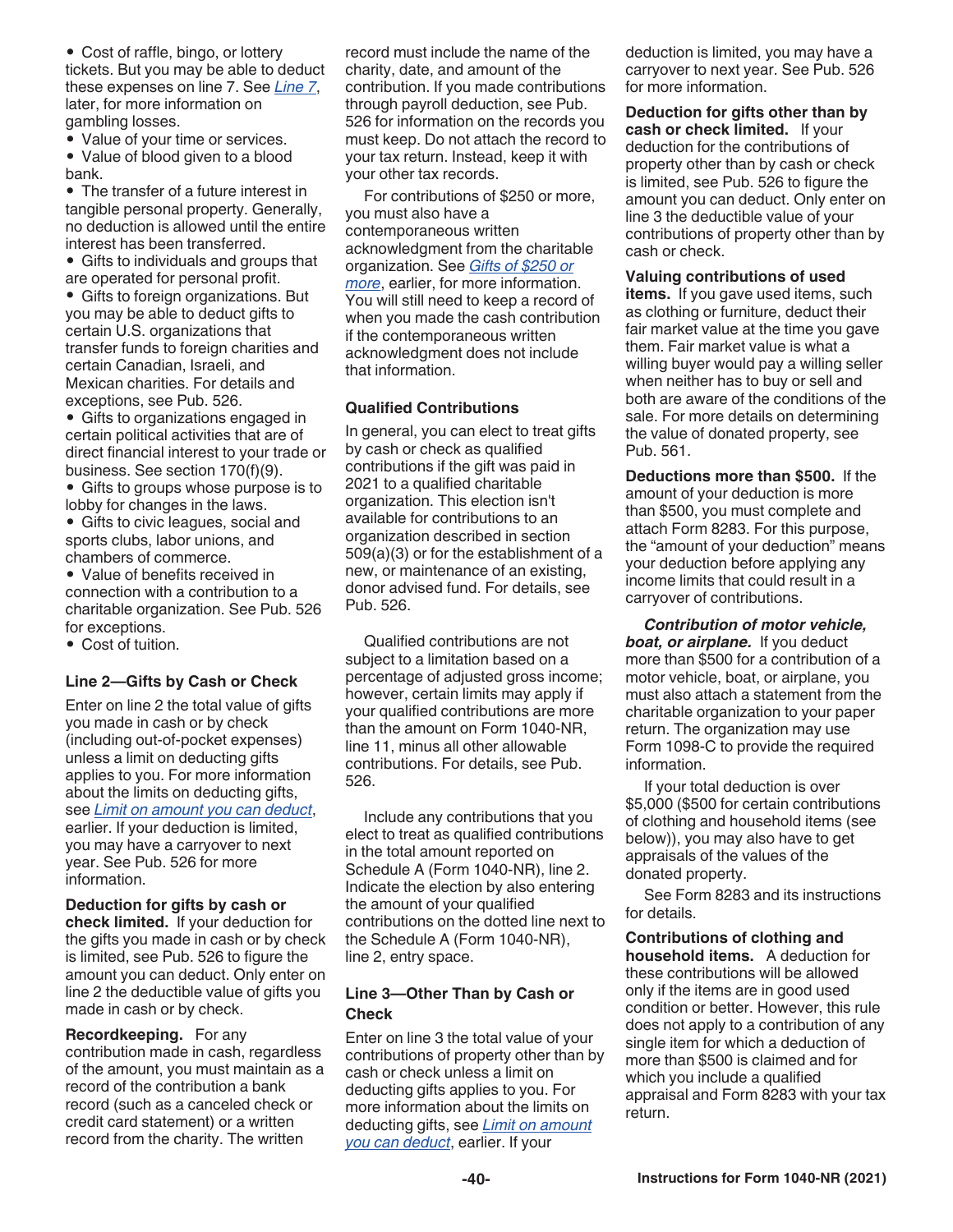#### **Recordkeeping.** If you gave property, you should keep a receipt or written statement from the organization you gave the property to, or a reliable written record, that shows the organization's name and address, the date and location of the gift, and a description of the property. For each gift of property, you should also keep reliable written records that include the following.

• How you figured the property's value at the time you gave it. If the value was determined by an appraisal, keep a signed copy of the appraisal.

• The cost or other basis of the property if you must reduce it by any ordinary income or capital gain that would have resulted if the property had been sold at its fair market value.

• How you figured your deduction if you chose to reduce your deduction for gifts of capital gain property.

• Any conditions attached to the gift.

If the gift of property is \$250 or more, you must also have a contemporaneous written acknowledgment from the charitable organization. See *Gifts of \$250 or more*, earlier, for more information. Form 8283 doesn't satisfy the contemporaneous written acknowledgment requirement, and a contemporaneous written acknowledgment is not a substitute for the other records you may need to keep if you gave property.

*If your total deduction for gifts of property is over \$500, you*  **g** of property is over \$500, your entire *interest in the property, or you made a qualified conservation contribution, your records should contain additional information. See Pub. 526 for details.*

### **Line 4—Carryover From Prior Year**

You may have contributions that you could not deduct in an earlier year because they exceeded the limits on the amount you could deduct. In most cases, you have 5 years to use contributions that were limited in an earlier year. The same limits apply this year to your carryover amounts as applied to those amounts in the earlier year. After applying those limits, enter the amount of your carryover that you are allowed to deduct this year. See Pub. 526 for details.

### **Casualty and Theft Losses**

### **Line 6—Casualty or Theft Loss(es)**

Complete and attach Form 4684 to figure the amount of your loss. Only enter the amount from Form 4684, line 18, on line 6.

*Do not enter a net qualified disaster loss from Form 4684,*  **disaster loss from Form 46**<br> **CAUTION** line 15, on line 6. Instead, *enter that amount, if any, on line 7. See* Line 7*, later, for information about reporting a net qualified disaster loss.*

You may be able to deduct part or all of each loss caused by theft, vandalism, fire, storm, or similar causes; car, boat, and other accidents; and corrosive drywall. You may also be able to deduct money you had in a financial institution but lost because of the insolvency or bankruptcy of the institution. See Pub. 547 for the limitations.

You can only deduct nonbusiness/ personal casualty or theft losses attributable to a federally declared disaster and only to the extent that:

1. The amount of each separate casualty or theft loss is more than \$100; and

2. The total amount of all losses during the year (reduced by the \$100 limit discussed in (1)) is more than 10% of the amount shown on Form 1040-NR, line 11.

*An exception to the rule limiting the deduction for personal casualty and theft losses to disaster losses applies where you have personal casualty gains not attributable to a federally declared disaster. In this case, you may deduct personal casualty losses that are not attributable to a federally declared disaster to the extent they don't exceed your personal casualty gains.*

*See the Instructions for Form 4684, Casualties and Thefts, and Pub. 547, Casualties, Disasters, and Thefts, for more information.*

### **Other Itemized Deductions**

**Line 7—Other**

**Increased standard deduction reporting for certain students and business associates from India.** If you are a student or business

apprentice from India who is eligible for the benefits of Article 21(2) of the United States-India Income Tax Treaty, if you are electing the standard deduction, and if you have a net qualified disaster loss on Form 4684, line 15, you can claim an increased standard deduction using Schedule A (Form 1040-NR) by doing the following.

1. List the amount from Form 4684, line 15, as "Net Qualified Disaster Loss" on the dotted line next to line 7 of your Schedule A (Form 1040-NR), and attach Form 4684 to your Schedule A (Form 1040-NR).

2. List your standard deduction amount as "Standard Deduction Claimed With Qualified Disaster Loss" on the dotted line next to line 7.

3. Combine the two amounts on line 7 of your Schedule A (Form 1040-NR) and enter the sum on Form 1040-NR, line 12a.

**Do not enter an amount on any other line of Schedule A (Form 1040-NR).** For more information on how to determine your increased standard deduction, see Pub. 976.

**Net qualified disaster loss report-**

**ing.** If you have a net qualified disaster loss on Form 4684, line 15, of property located in the United States, list the amount from Form 4684, line 15, on the dotted lines next to line 7 as "Net Qualified Disaster Loss" and include with your other miscellaneous deductions on line 7. Also be sure to attach Form 4684.



*Don't include your net qualified disaster loss on*  **discutes** dualities du dieu

Only certain expenses can be deducted on this line. List the type and amount of each such expense on the dotted lines next to line 7 and enter the total of these expenses on line 7. If you are filing a paper return and you cannot fit all your expenses on the dotted lines next to line 7, attach a statement instead showing the type and amount of each expense. Enter one total on line 7. Examples of these expenses follow.

• Gambling losses effectively connected with a U.S. trade or business (gambling losses include, but aren't limited to, the cost of non-winning bingo, lottery, and raffle tickets), but only to the extent of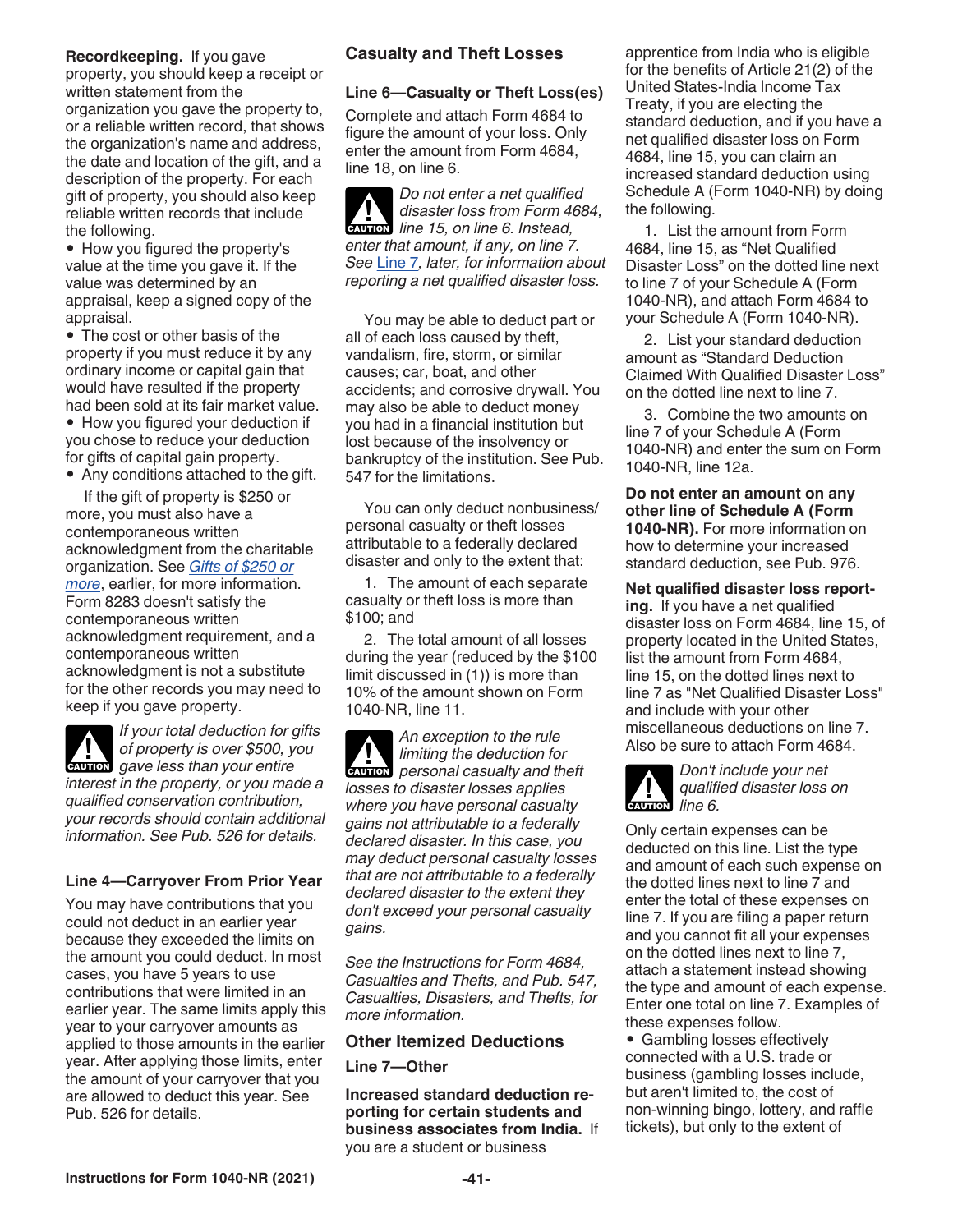gambling winnings reported on Schedule 1 (Form 1040), line 8b.

• Casualty and theft losses of income-producing property from Form 4684, lines 32 and 38b, or Form 4797, line 18a.

• Deduction for repayment of amounts under a claim of right if over \$3,000. See Pub. 525 for details.

• Certain unrecovered investment in a pension.

• Impairment-related work expenses of a disabled person.

For more details, see Pub. 529.

### **Total Itemized Deductions**

#### **Line 8**

Enter the total of lines 1b, 5, 6, and 7 on line 8. Also enter this amount on Form 1040-NR, line 12a.

### **Instructions for Schedule NEC (Form 1040-NR)—Tax on Income Not Effectively Connected With a U.S. Trade or Business**



*Do not use Schedule NEC (Form 1040-NR) with Form CAUTION* (Form 1040-NR) with Form<br>
1040 or Form 1040-SR. Use *Schedule NEC (Form 1040-NR) only with Form 1040-NR.*

Enter your income in the row that lists the correct category of income and in the column that lists the correct tax rate under a tax treaty or the general U.S. tax rules. Use column (d) if the income is subject to a 0% rate. Include income only to the extent it is U.S. source and not effectively connected with the conduct of a trade or business in the United States.

#### **Withholding of tax at the source.**

Tax must be withheld at the source on income not effectively connected with a U.S. trade or business that is paid to nonresident aliens. The withholding is generally at a 30% rate. The tax must be withheld by the person who pays the income. For details, see Pub. 519, Pub. 515, and section 1441 and its regulations.

Certain amounts paid for guarantees of indebtedness issued after September 27, 2010, are U.S. source income. If the payments are not made in connection with a U.S. trade or business, tax must be withheld.

*Exceptions.* There are exceptions to the general rule. The withholding tax rate may be lower or the income may be exempt if your country of tax residence and the United States have a treaty setting lower rates. See Treaty Table 1, Tax Rates on Income Other Than Personal Service Income Under Chapter 3, Internal Revenue Code, and Income Tax Treaties, available at *[IRS.gov/Individuals/International-](https://www.irs.gov/individuals/international-taxpayers/tax-treaty-tables)[Taxpayers/Tax-Treaty-Tables](https://www.irs.gov/individuals/international-taxpayers/tax-treaty-tables)*.

The 30% tax applies only to amounts included in gross income. For example, the tax applies only to the part of a periodic annuity or pension payment that is subject to tax. It does not apply to the part that is a return of your cost.

### **Categories of Noneffectively Connected Income**

The following list gives only a general idea of the types of income to include on Schedule NEC. The instructions for a specific line include more information and any exceptions to withholding. For more information, see Pub. 519 and Pub. 515.

1. Income that is fixed or periodic, such as interest (see below for original issue discount), dividends, rents, salaries, wages, premiums, annuities, other compensation, or certain alimony received (see the Caution below). Other items of income, such as royalties, may also be subject to the 30% tax.

2. Gains, other than capital gains, from the sale or exchange of patents, copyrights, and other intangible property.

*Alimony you received pursuant to a divorce or*  **z**<br>**CAUTION** separation agreement entered *into on or before December 31, 2018, is income on your 2021 Form 1040-NR unless that agreement was changed after December 31, 2018, to expressly provide that alimony you received isn't included in your income. Alimony you received is not included in your income if you entered into the divorce or separation agreement after December 31, 2018.*

3. Original issue discount (OID). If you sold or exchanged the obligation, include in income the OID that accrued while you held the obligation minus the amount previously included in income. If you received a payment on an OID obligation, see Pub. 519.

4. Capital gains in excess of capital losses from U.S. sources during 2021. Include these gains only if you were in the United States at least 183 days during 2021.

5. Prizes, awards, and certain gambling winnings. Proceeds from lotteries, raffles, etc., are gambling winnings (see Pub. 519 for exceptions). You must report the full amount of your winnings unless you are a resident of Canada.

*See* Lines 10a Through 10c—Gambling Winnings—Residents of Canada *and* Line 11—Gambling Winnings—Residents of Countries Other Than Canada*, later.* **TIP**

### **Lines 1a, 1b, and 1c—Dividends**

Except as provided next, include all dividends paid by U.S. corporations on line 1a. Include all U.S. source dividends paid by foreign corporations on line 1b. Include all dividend equivalent payments received with respect to section 871(m) transactions on line 1c. A dividend includes a substitute dividend payment made to the transferor of a security in a securities lending transaction or a sale-repurchase transaction that would be treated as a dividend if it were a distribution on the transferred security.

#### **Dividend equivalent payments.**

Dividends also include all dividend equivalent payments made after September 13, 2010. Currently, dividend equivalent payments include (1) substitute dividends, (2) payments made pursuant to a specified notional principal contract, and (3) payments made pursuant to a specified equity-linked instrument that are (directly or indirectly) contingent on, or determined by reference to, the payment of a dividend from U.S. sources.

A notional principal contract that is treated as a specified notional principal contract as of January 1, 2017, will remain a specified notional principal contract after January 1, 2017.

For payments made on or after January 1, 2017, a notional principal contract is a simple notional principal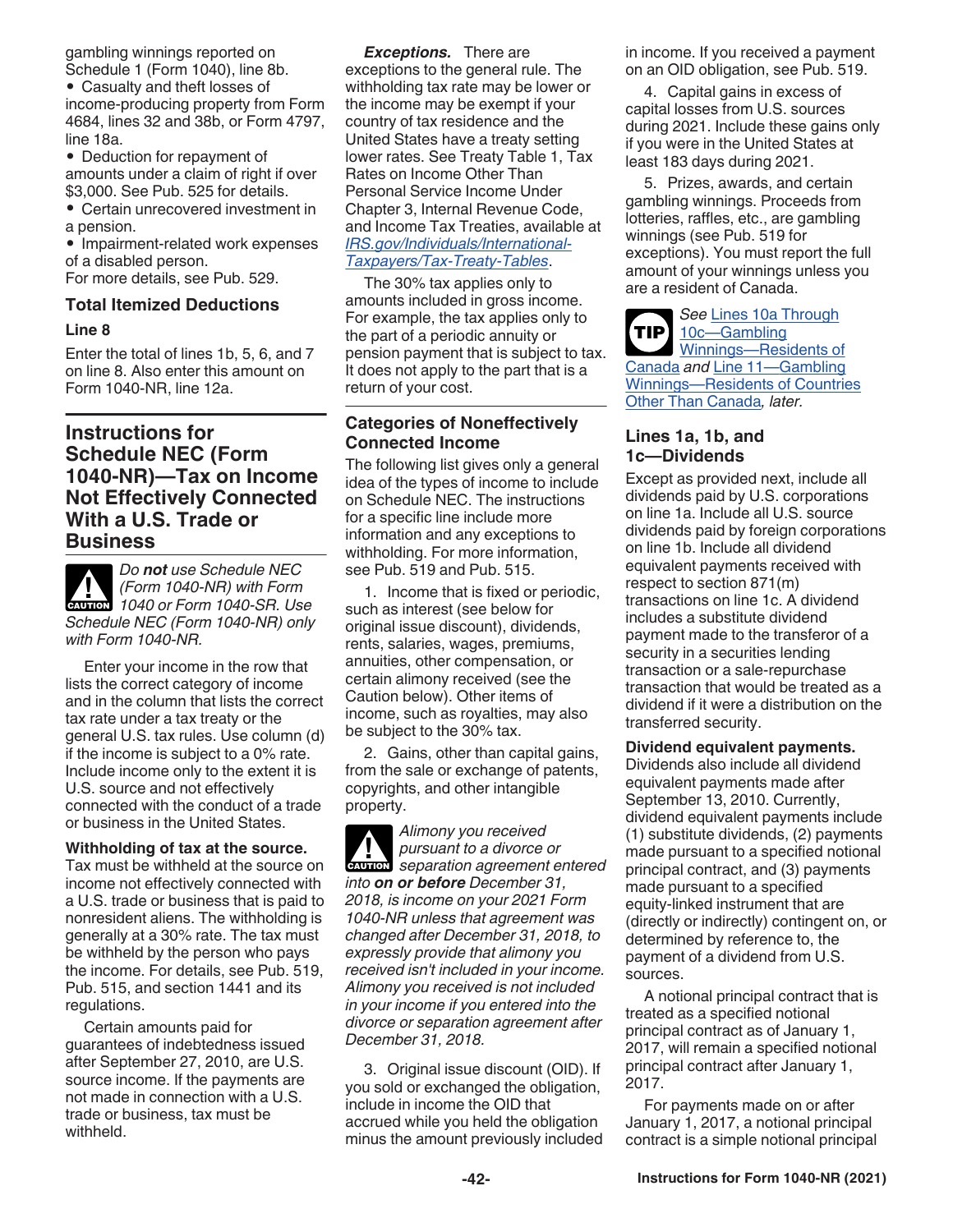contract under Regulations section 1.871-15(d)(2)(i) or a complex notional principal contract under Regulations section 1.871-15(d)(2)(ii). In 2017 and 2018, a simple notional principal contract that has a delta of one with respect to an underlying security when the notional principal contract is issued is a specified notional principal contract. Beginning in 2019, these rules will also apply to certain non-delta-one notional principal contracts. Similar rules apply to a complex notional principal contract; however, a complex notional principal contract is subject to the substantial equivalence test rather than the delta test. See Regulations section 1.871-15(h) for rules relating to the substantial equivalence test.

For more information on dividend equivalent payments, see Pub. 519 and Pub. 515. For information on payments with respect to notional principal contracts and equity-linked instruments, see Regulations section 1.871-15.

*Exceptions.* The following items of dividend income that you received as a nonresident alien are generally exempt from the 30% tax.

• Interest-related dividends received from a mutual fund.

• Short-term capital gain dividends from a mutual fund only if you were present in the United States for less than 183 days during the tax year.

• If a U.S. corporation in existence on January 1, 2021, received most of its gross income from the active conduct of a foreign business, and continues to receive most of its gross income from the active conduct of a foreign business, the part of the dividend attributable to the foreign gross income.

• U.S. source dividends paid by certain foreign corporations. For more information, including other exceptions to withholding, see *Dividends* in Pub. 519 and Pub. 515.

### **Lines 2a Through 2c—Interest**

Include all interest on the appropriate line 2a, 2b, or 2c.

**Exceptions.** The following items of interest income that you received as a nonresident alien are generally exempt from the 30% tax.

• Interest from a U.S. bank, savings and loan association, or similar

institution, and from certain deposits with U.S. insurance companies.

• Portfolio interest on obligations issued after July 18, 1984.

*Interest payments on foreign bearer obligations (bonds not bearer obligations (bonds now issued in registered format and held by non-U.S. holders) issued on or after March 19, 2012, are not eligible for the portfolio interest exception to withholding.*

For more information, including other exceptions to withholding, see *Interest* in Pub. 519 and Pub. 515.

### **Line 6—Real Property Income and Natural Resources Royalties**

Enter income from real property on line 6. Do not include any income that you elected to treat as effectively connected and included on Schedule 1 (Form 1040), line 5. For more information, see the instructions for Schedule 1, line 5, earlier.

### **Line 8—Social Security Benefits (and Tier 1 Railroad Retirement Benefits Treated as Social Security)**

85% of the U.S. social security and equivalent railroad retirement benefits you received are taxable. This amount is treated as U.S. source income not effectively connected with a U.S. trade or business. It is subject to the 30% tax rate, unless exempt or taxed at a reduced rate under a U.S. tax treaty. Social security benefits include any monthly benefit under title II of the Social Security Act or the part of a tier 1 railroad retirement benefit treated as a social security benefit. They do not include any Supplemental Security Income (SSI) payments.

You should receive a Form SSA-1042S showing the total social security benefits paid to you in 2021 and the amount of any benefits you repaid in 2021. If you received railroad retirement benefits treated as social security, you should receive a Form RRB-1042S.

Enter 85% of the total amount from box 5 of all of your Forms SSA-1042S and Forms RRB-1042S in the appropriate column of line 8 of Schedule NEC. Attach a copy of each Form SSA-1042S and RRB-1042S to the front of Form 1040-NR.

### **Social security information.** Social

security beneficiaries can now get a variety of information from the SSA website with a *my Social Security*  account, including getting a replacement Form SSA-1099 or Form SSA-1042S if needed. For more information and to set up an account, go to *[SSA.gov/myaccount](http://www.ssa.gov/myaccount)*.

#### **Form RRB-1099 or Form**

**RRB-1042S.** If you need a replacement Form RRB-1099 or Form RRB-1042S, call the Railroad Retirement Board at 877-772-5772 or go to *[RRB.gov](http://www.rrb.gov)*.

#### **Line 9—Capital Gain**

Enter the amount from Schedule NEC (Form 1040-NR), line 18.

### **Lines 10a Through 10c—Gambling Winnings—Residents of Canada**

If you are a resident of Canada who is not engaged in the trade or business of gambling, enter all gambling winnings on line 10a. Include proceeds from lotteries and raffles. **Do not include** winnings from blackjack, baccarat, craps, roulette, or big-6 wheel. You can deduct your U.S. source gambling losses to the extent of your U.S. source gambling winnings. Enter your gambling losses on line 10b. Enter your net gambling income on line 10c, column (c). If line 10b is more than line 10a, enter -0- on line 10c. A net loss from gambling activities is not deductible.

### **Line 11—Gambling Winnings—Residents of Countries Other Than Canada**

Residents of one of the following countries who are not engaged in the trade or business of gambling enter all gambling winnings on line 11, column (d), specifying 0%: Austria, Belgium, Bulgaria, Czech Republic, Denmark, Finland, France, Germany, Hungary, Iceland, Ireland, Italy, Japan, Latvia, Lithuania, Luxembourg, the Netherlands, Russia, Slovak Republic, Slovenia, South Africa, Spain, Sweden, Tunisia, Turkey, Ukraine, and the United Kingdom.

Residents of Malta who are not engaged in the trade or business of gambling enter all gambling winnings on line 11, column (a).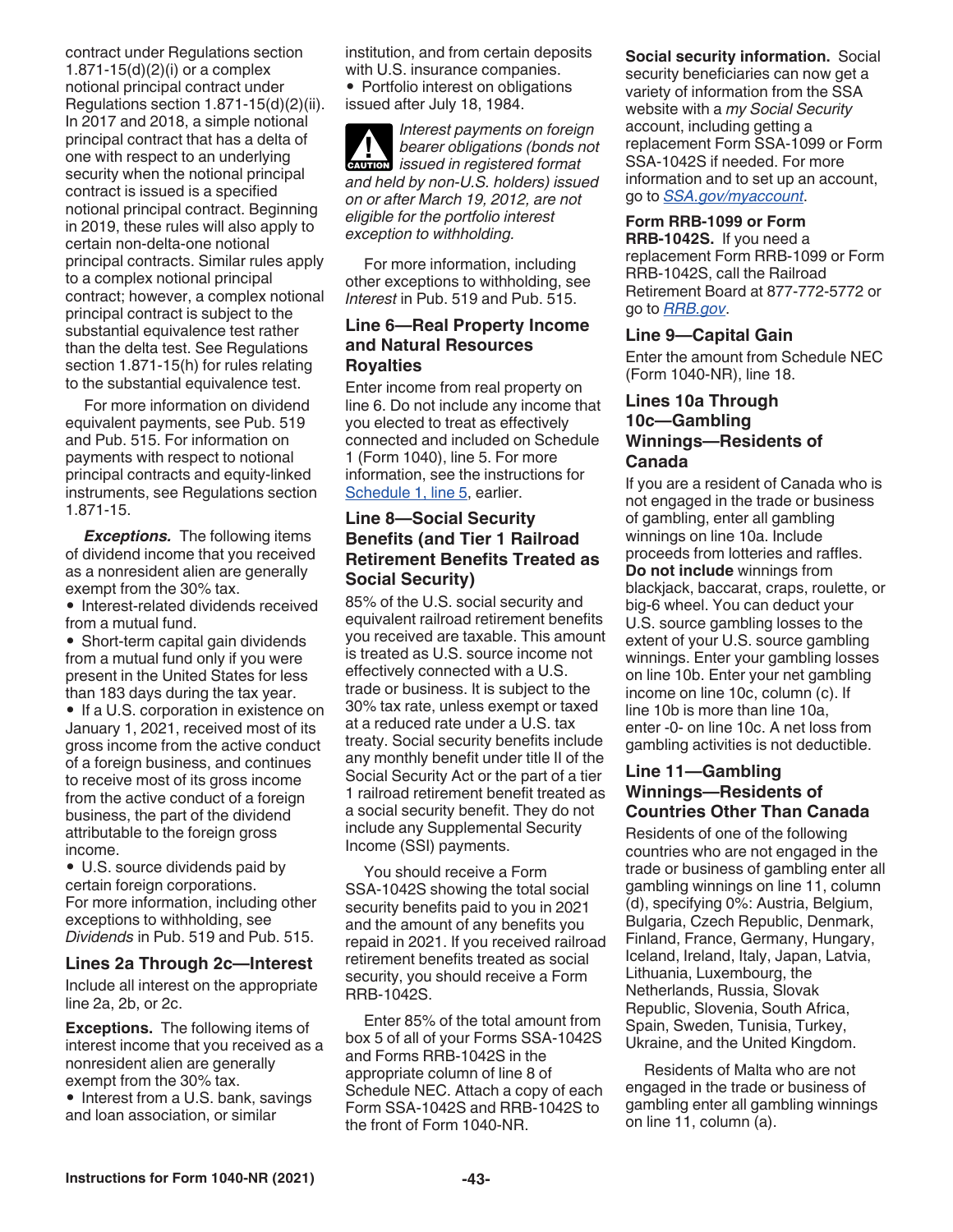### **Example—John Maple**

**Schedule NEC Example—John Maple**

| Enter amount of income under the appropriate rate of tax. See instructions.                                                                                                                                                         |                 |         |         |         |                     |               |
|-------------------------------------------------------------------------------------------------------------------------------------------------------------------------------------------------------------------------------------|-----------------|---------|---------|---------|---------------------|---------------|
| Nature of Income                                                                                                                                                                                                                    |                 | (a) 10% | (b) 15% | (c) 30% | (d) Other (specify) |               |
|                                                                                                                                                                                                                                     |                 |         |         |         | $\frac{0}{0}$       | $\frac{0}{0}$ |
| Dividends and dividend equivalents:                                                                                                                                                                                                 |                 |         |         |         |                     |               |
| Dividends paid by U.S. corporations example and the set of the set of the set of the set of the set of the set of the set of the set of the set of the set of the set of the set of the set of the set of the set of the set o<br>a | 1a              |         | 1,000   |         |                     |               |
| Dividends paid by foreign corporations<br>b                                                                                                                                                                                         | 1 <sub>b</sub>  |         |         |         |                     |               |
| MWWWWWWWWWWWWWWWWWWWWWWWWWWWWWWWWWW                                                                                                                                                                                                 |                 |         |         |         |                     |               |
|                                                                                                                                                                                                                                     |                 |         |         |         |                     |               |
| Gambling-Residents of Canada only. Enter net income in column (c).<br>10<br>If zero or less, enter -0-.<br>5,000<br>Winnings                                                                                                        |                 |         |         |         |                     |               |
| 4,500<br>b<br>and the contract of the contract of the contract of<br>Losses                                                                                                                                                         | 10 <sub>c</sub> |         |         | 500     |                     |               |
| Gambling winnings-Residents of countries other than Canada.                                                                                                                                                                         | 11              |         |         |         |                     |               |
| 12                                                                                                                                                                                                                                  |                 |         |         |         |                     |               |
|                                                                                                                                                                                                                                     | 12              |         |         |         |                     |               |
|                                                                                                                                                                                                                                     | 13              |         | 1,000   | 500     |                     |               |
| <u>MWWWWWWWWWWW</u><br>11<br>13<br>14<br>Multiply line 13 by rate of tax at top of each column                                                                                                                                      | 14              |         | 150     | 150     |                     |               |

Residents of other countries who are not engaged in the trade or business of gambling enter all gambling winnings on line 11, column (c).

Include proceeds from lotteries and raffles. **Do not include** winnings from blackjack, baccarat, craps, roulette, or big-6 wheel. You cannot offset losses against winnings and report the difference unless the winnings and losses are from the same session.

*If you have winnings from blackjack, baccarat, craps,*  **TIP** *roulette, or big-6 wheel, and the casino gave you a Form 1042-S showing that tax was withheld, enter these winnings on line 11, column (d), and enter 0% as the tax rate. You can claim a refund of the tax.*

### **Line 12—Other**

Include all U.S. source income that has not been reported on another line or is not excluded from tax. This includes prizes and awards. It also includes the tax withheld pursuant to section 5000C on specified federal procurement payments.

*Example.* John Maple is a resident of Canada who purchased stock in XYZ, a U.S. corporation. In 2021, XYZ paid dividends of \$1,000 to John. The U.S. withholding tax rate on these dividends is 30%. However, Article X of the tax treaty between the United States and Canada limits the U.S. tax rate on these dividends to a maximum rate of 15%. John filed Form W-8BEN with XYZ to claim the

lower treaty rate, and XYZ correctly withheld \$150. In addition, John has U.S. source gross gambling winnings of \$5,000 and U.S. source gambling losses of \$4,500. These items would be reported on Schedule NEC as shown in the example.

### **Lines 16 Through 18—Capital Gains and Losses From Sales or Exchanges of Property**

Include these gains only if you were in the United States at least 183 days during 2021. They are not subject to U.S. tax if you were in the United States less than 183 days during the tax year. In determining your net gain, do not use the capital loss carryover. Losses from sales or exchanges of capital assets in excess of similar gains are not allowed. Enter the amount from line 18 on line 9. If you had a gain or loss on disposing of a U.S. real property interest, see *Dispositions of U.S. Real Property* 

*Interests*, earlier.

### **Instructions for Schedule OI (Form 1040-NR) Other Information**

*Do not use Schedule OI (Form 1040-NR) with Form CAUTION* (Form 1040-NR) with Form<br>
1040 or Form 1040-SR. Use *Schedule OI (Form 1040-NR) only with Form 1040-NR.*

### *Answer all questions.*

### **Item A**

List all countries of which you were a citizen or national during the tax year.

### **Item B**

List the foreign country in which you claimed residence for tax purposes during the tax year.

### **Item C**

If you have ever completed immigration Form I-485 and submitted the form to the U.S. Citizenship and Immigration Services, or have ever completed a Form DS-230 and submitted it to the Department of State, you have applied to become a green card holder (lawful permanent resident) of the United States.

### **Item D**

If you checked "Yes" for D1 or D2, you may be a U.S. tax expatriate and special rules may apply to you. See *Expatriation Tax* in chapter 4 of Pub. 519 for more information.

### **Item E**

If you had a visa on the last day of the tax year, enter your visa type. Examples are the following.

- B-1 Visitor for business.
- F-1 Students—academic institutions.
- H-1B Temporary worker with
- specialty occupation.
- J-1 Exchange visitor.

If you do not have a visa, enter your U.S. immigration status on the last day of the tax year. For example, if you entered under the visa waiver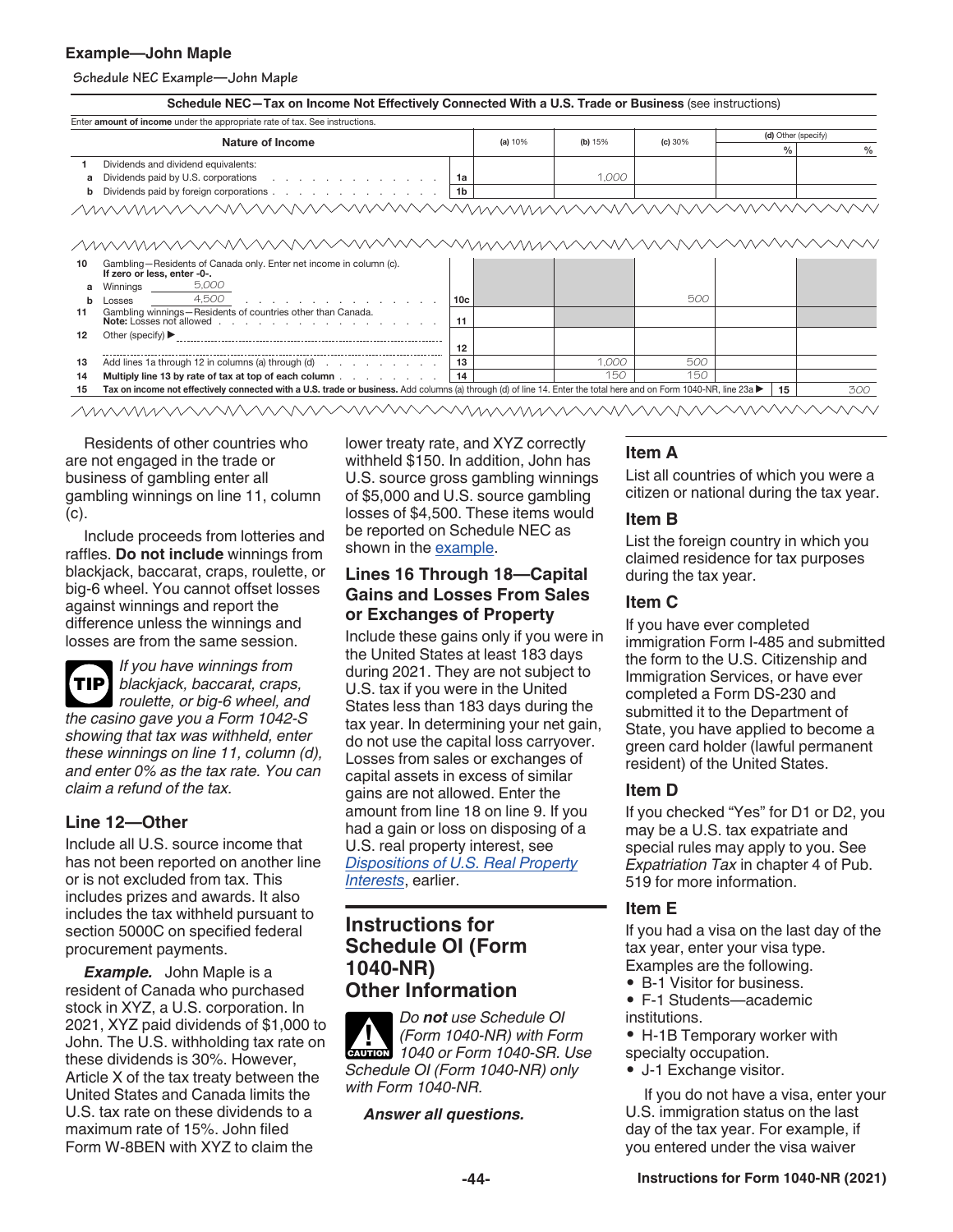If you were not present in the United States on the last day of the tax year, and you have no U.S. immigration status, enter "Not present in U.S.—No U.S. immigration status."

### **Item F**

If you ever changed your visa type or U.S. immigration status, check the "Yes" box. For example, you entered the United States in 2020 on an F-1 visa as an academic student. On August 21, 2021, you changed to an H-1B visa as a teacher. You will check the "Yes" box and enter on the dotted line "Changed status from F-1 student to H-1B teacher on August 21, 2021."

### **Item G**

Enter the dates you entered and left the United States during 2021 on short business trips or to visit family, go on vacation, or return home briefly.

If you are a resident of Canada or Mexico and commute to work in the United States on more than 75% of the workdays during your working period, you are a regular commuter and do not need to enter the dates you entered and left the United States during the year. Commute means to travel to work and return to your residence within a 24-hour period. Check the appropriate box for Canada or Mexico and skip to item H. See *Days of Presence in the United States*  in chapter 1 of Pub. 519.

If you were in the United States on January 1, enter 1/1 as the first date you entered the United States. If you were in the United States on December 31, do not enter any date departed.

### **Item H**

Review your entry and passport stamps or other records to count the number of days you were actually present in the United States during the years listed. A day of presence is any day that you are physically present in the United States at any time during the 24-hour period beginning at 12:01 a.m. For the list of exceptions to the days you must count as actually present in the United States, see *Days of Presence in the United States* in chapter 1 of Pub. 519. If you were not in the United States on any day of the year, enter -0-.

### **Item I**

If you filed a U.S. income tax return for a prior year, enter the latest year for which you filed a return and the form number you filed.

### **Item J**

If you are filing this return for a trust, check the first "Yes" box. Check the second "Yes" box if you checked the first "Yes" box and at least one of the following statements applies to the trust.

• The trust (or any part of the trust) is treated as a **grantor trust** under the grantor trust rules (sections 671 through 679), whether or not the person who is treated as the owner of the trust is a U.S. person.

• The trust made a **distribution** or **loan** to a U.S. person during the tax year. A distribution (direct or indirect) or loan includes the uncompensated use of trust property (section 643(i)(2) (E)).

• The trust received a **contribution**  from a U.S. person during the tax year.

See the Instructions for Form 3520.

A U.S. person is a U.S. citizen or resident alien, a domestic partnership, a domestic corporation, an estate other than a foreign estate, or a domestic trust. See Pub. 519 for more information.

### **Item K**

If you received total compensation of \$250,000 or more for 2021, check the first "Yes" box. If you checked the first "Yes" box, check the second "Yes" box if you are using an alternative method to determine the source of the compensation. Total compensation includes all compensation from sources within and outside the United States.

If you check the second "Yes" box, you must attach a statement to your return. For details about the statement and the alternative method, see *Services Performed Partly Within and Partly Outside the United States*, earlier.

### **Item L**

If you are claiming exemption from income tax under a U.S. income tax treaty with a foreign country on Form 1040-NR, you must provide all the information requested in item L.

**Line 1.** If you are a resident of a treaty country (that is, you qualify as a resident of that country within the meaning of the tax treaty between the United States and that country), you must know the terms of the tax treaty between the United States and that country to properly complete item L. You can download the complete text of most U.S. tax treaties at IRS.gov. Enter "tax treaties" in the search box and click on *United States Income Tax Treaties - A to Z*. Technical explanations for many of those treaties are also available at that site.

*Column (a), Country.* Enter the treaty country that qualifies you for treaty benefits.

*Column (b), Tax treaty article.*  Enter the number of the treaty article that exempts the income from U.S. tax.

*Column (c), Number of months claimed in prior tax years.* Enter the number of months in prior tax years for which you claimed an exemption from U.S. tax based on the specified treaty article.

*Column (d), Amount of exempt income in current tax year.* Enter the amount of income in the current tax year that is exempt from U.S. tax based on the specified treaty article.

*Line (e), Total.* Add the amounts in column (d). Enter the total on Schedule OI (Form 1040-NR), item L, line 1e, and on Form 1040-NR, page 1, line 1c. Do not include this amount in the amount entered on Form 1040-NR, page 1, line 1a or 1b.

Attach any Form 1042-S you received for treaty-exempt income. If required, attach Form 8833. See *Treaty-based return position disclosure*, later.

**Example.** Sara is a citizen of Italy and was a resident there until September 2020, when she moved to the United States to accept a position as a high school teacher at an accredited public school. Sara came to the United States on a J-1 visa (Exchange visitor) and signed a contract to teach for 2 years at this U.S. school. She began teaching in September 2020 and plans to continue teaching through May 2022. Sara's salary per school year is \$40,000. She plans to return to Italy in June 2022 and resume her Italian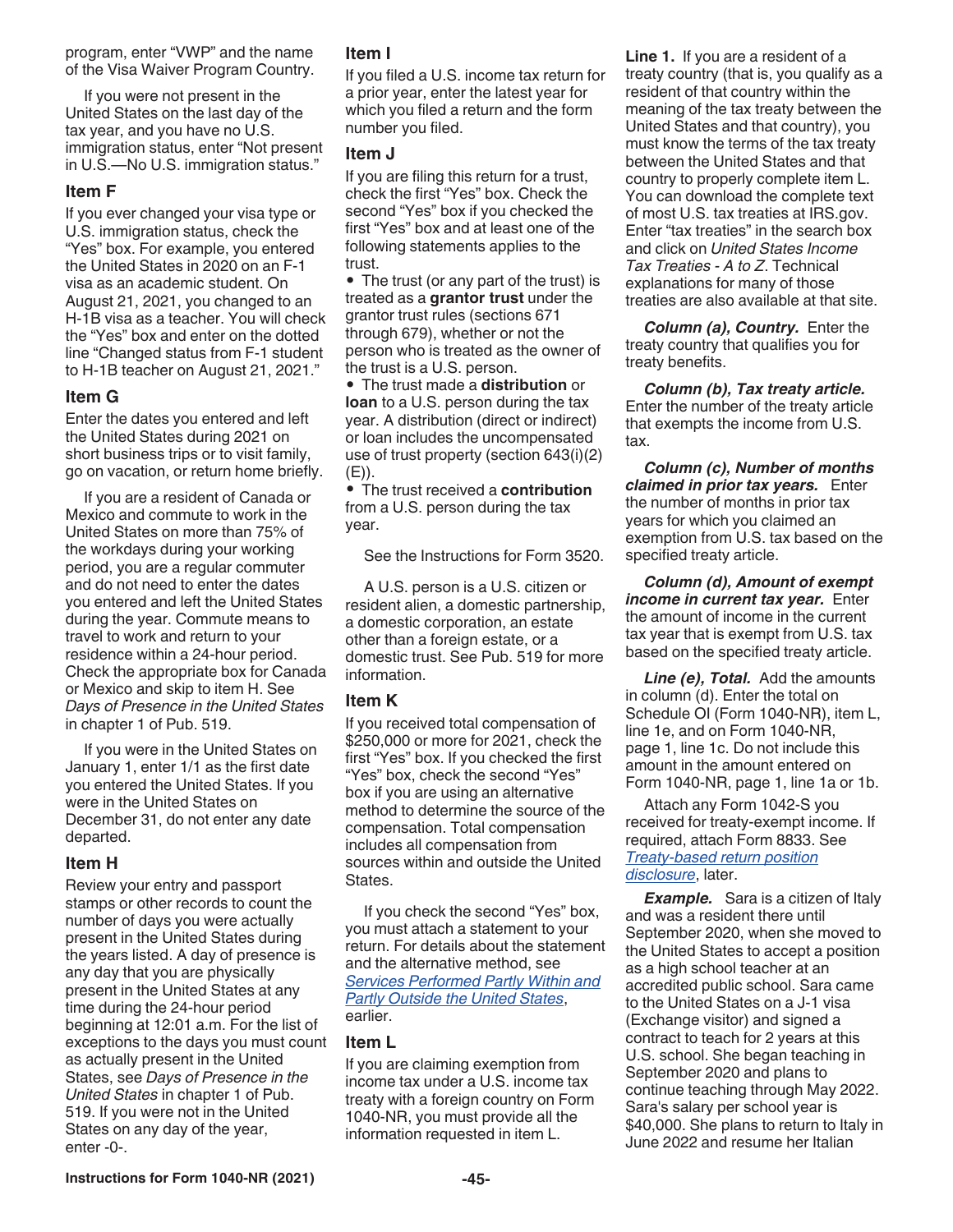### **Example. Item L—Income Exempt From Tax by Treaty**

| (a) Country                                                                                     | (b) Tax treaty article | (c) Number of months | (d) Amount of exempt<br>claimed in prior tax years   income in current tax year |
|-------------------------------------------------------------------------------------------------|------------------------|----------------------|---------------------------------------------------------------------------------|
| Italy                                                                                           | 20                     |                      | \$40,000                                                                        |
|                                                                                                 |                        |                      |                                                                                 |
|                                                                                                 |                        |                      |                                                                                 |
|                                                                                                 |                        |                      |                                                                                 |
| (e) Total. Enter this amount on Form 1040-NR, line 1c. Do not enter it on line 1a or<br>line 1b |                        |                      |                                                                                 |

residence. For calendar year 2021, Sara earned \$40,000 from her teaching position. She completes the table in item L on her 2021 tax return as shown in the example.

**Line 2.** Check "Yes" if you were subject to tax in a foreign country on any of the income reported in line 1, column (d).

**Line 3.** Check "Yes" if you are claiming tax treaty benefits pursuant to a Competent Authority determination allowing you to do so. You must attach to your tax return a copy of the Competent Authority determination letter.

*If you are claiming tax treaty benefits and you failed to*  **c** benefits and you *documentation to a withholding agent, you must attach to your tax return all information that would have otherwise been required on the withholding tax document (for example, all information required on Form W-8BEN (Individuals), Form W-8BEN-E (Entities), or Form 8233).*

**Treaty-based return position disclosure.** If you take the position that a treaty of the United States overrides or modifies any provision of the Internal Revenue Code and that position reduces (or potentially reduces) your tax, you must generally report certain information on Form 8833 and attach it to Form 1040-NR.

If you fail to report the required information, you will be charged a penalty of \$1,000 for each failure, unless you show that such failure is due to reasonable cause and not willful neglect. For more details, see Form 8833 and its instructions.

*Exceptions.* You do not have to file Form 8833 for any of the following. See Pub. 519 for more items.

1. You claim a treaty that reduces the withholding tax on interest, dividends, rents, royalties, or other fixed or determinable annual or periodic income ordinarily subject to the 30% rate.

2. You claim a treaty that reduces or modifies the taxation of income from dependent personal services, pensions, annuities, social security and other public pensions, or income of artists, athletes, students, trainees, or teachers. This includes taxable scholarship and fellowship grants.

3. You claim an International Social Security Agreement, or a Diplomatic or Consular Agreement, reduces or modifies the taxation of income.

4. You are a partner in a partnership or a beneficiary of an estate or trust that reports the required information on its return.

5. The payments or items of income that are otherwise required to be disclosed total no more than \$10,000.

### **Item M**

**Line 1.** Check the box if 2021 is the first year you are making an election to treat income from real property located in the United States as effectively connected with a U.S. trade or business under section 871(d). The election applies to all income from real property located in the United States and held for the production of income and to all income from any interest in that property.

The election will remain effective for all future tax years unless you revoke it. See chapter 4 of Pub. 519 for more details on how to make and revoke this election.

**Line 2.** Check the box if:

1. You have made an election in a previous tax year to treat income from real property located in the United States as effectively connected with a U.S. trade or business under section 871(d), and

2. You haven't revoked that election.

### **Tax Topics**

All topics are available in Spanish (and most topics are available in Chinese, Korean, Vietnamese, and Russian).

You can read these Tax Topics at *[IRS.gov/TaxTopics](https://www.irs.gov/taxtopics)*.

### **Tax information for aliens.**

• 851-Resident and nonresident aliens.

• 856—Foreign tax credit.

• 857—Individual taxpayer identification number (ITIN)—Form W-7.

• 858-Alien tax clearance.

### **Disclosure, Privacy Act, and Paperwork Reduction Act Notice**

We ask for the information on this form to carry out the Internal Revenue laws of the United States. Sections 6001, 6011, and 6012(a) and their regulations require that you give us the information.

We need it to ensure that you are complying with these laws and to allow us to figure and collect the right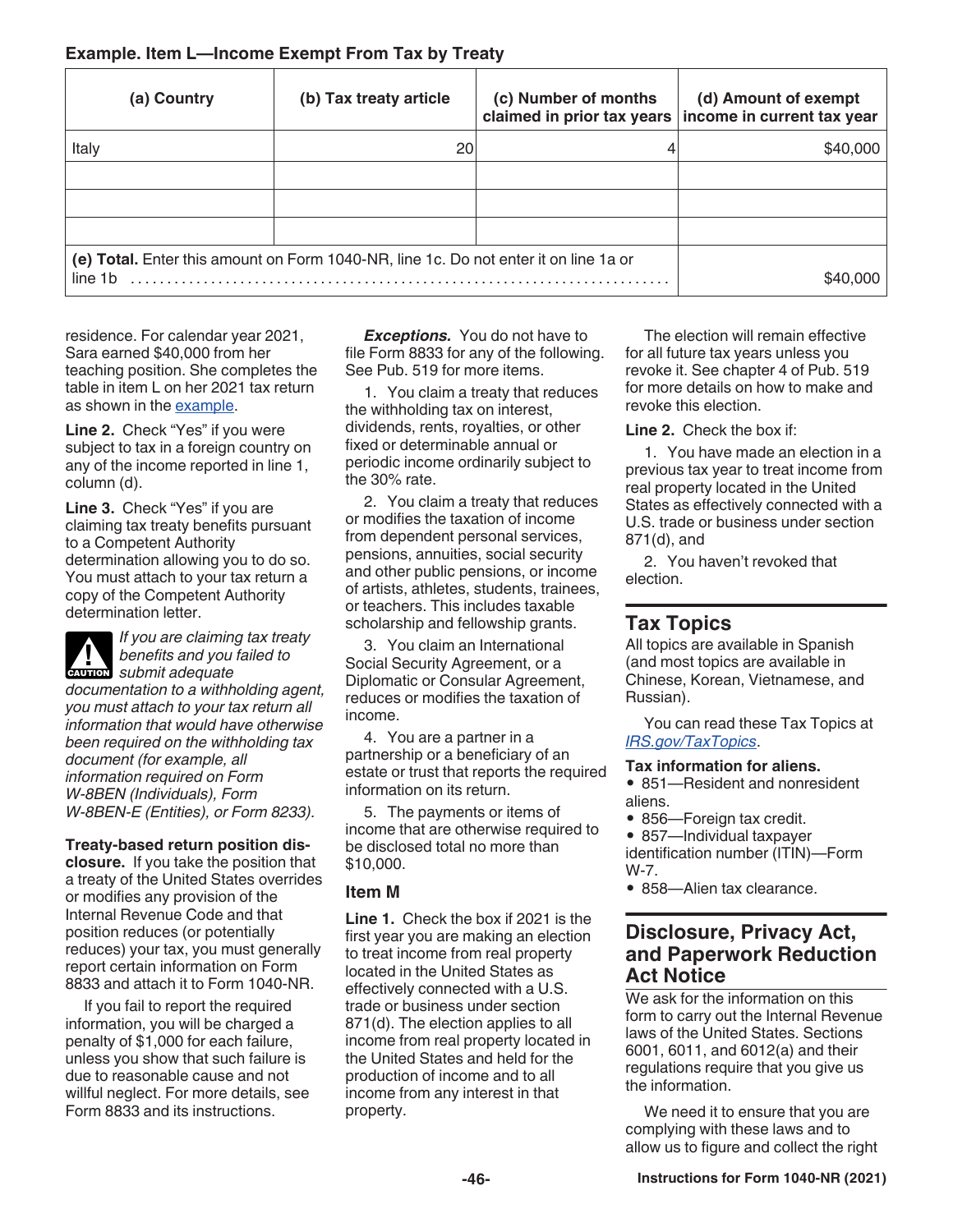amount of tax. Section 6109 requires you to provide your identifying number. If you fail to provide the requested information in a timely manner, you may be charged penalties and interest and be subject to criminal prosecution. We may also have to disallow the exemptions, exclusions, credits, deductions, or adjustments; this could make the tax higher or delay any refund. Interest may also be charged.

This notice applies to all papers you file with us, including this tax return. It also applies to any questions we need to ask to complete, correct, or process your return; figure your tax; and collect tax, interest, or penalties. You are not required to provide the information requested on a form that is subject to the Paperwork Reduction Act unless the form displays a valid OMB control number. Books or records relating to a form or its instructions must be retained as long as their contents may become material in the administration of any Internal Revenue law.

Generally, tax returns and return information are confidential, as required by section 6103. However, section 6103 allows or requires the Internal Revenue Service to disclose or give the information shown on your tax return to others as described in the Code. For example, we may disclose your tax information to the Department of Justice, to enforce federal civil and criminal tax laws, and to cities, states, the District of Columbia, and U.S. commonwealths or possessions to carry out their tax laws. We may disclose your tax information to the Department of Treasury and contractors for tax administration purposes; and to other persons as necessary to obtain

information needed to determine the amount of or to collect the tax you owe. We may disclose your tax information to the Comptroller General of the United States to permit review of the Internal Revenue Service. We may disclose your tax information to committees of Congress; federal, state, and local child support agencies; and to other federal agencies for purposes of determining entitlement for benefits or the eligibility for and the repayment of loans. We may also disclose this information to other countries under a tax treaty, to federal and state agencies to enforce federal nontax criminal laws, or to federal law enforcement and intelligence agencies to combat terrorism. Keep this notice with your records. It may help you if we ask you for other information. If you have any questions about the rules for filing and giving information, call or visit any Internal Revenue Service office.

### **We Welcome Comments on Forms**

We try to create forms and instructions that can be easily understood. Often, this is difficult to do because our tax laws are very complex. For some people with income mostly from wages, filling in the forms is easy. For others who have businesses, pensions, stocks, rental income, or other investments, it is more difficult.

We welcome your comments about these instructions and your suggestions for future editions. You can send us comments through *[IRS.gov/FormComments](https://www.irs.gov/formcomments)*. Or you can write to the:

> Internal Revenue Service Tax Forms and Publications 1111 Constitution Ave. NW IR-6526 Washington, DC 20224 U.S.A.

Don't send your Form 1040-NR to this address. Instead, see *Where To File*, earlier.

Although we cannot respond individually to each comment received, we do appreciate your feedback and will consider your comments as we revise our tax forms and instructions.

### **Estimates of Taxpayer Burden**

Reported time and cost burdens are national averages and do not necessarily reflect a "typical" case. The estimated average time burden for all taxpayers filing a Form 1040-NR is 12 hours, with an average cost of \$230 (see the amount in the table below), per return. This average includes all related forms and schedules, across all preparation methods and taxpayer activities. Within these estimates, there is significant variation in taxpayer activity.

Out-of-pocket costs include any expenses incurred by taxpayers to prepare and submit their tax returns. Examples include tax return preparation and submission fees, postage and photocopying costs, and tax preparation software costs. Tax preparation fees vary widely depending on the tax situation of the taxpayer, the type of professional preparer, and the geographic area.

If you have comments concerning the time and cost estimates, you can contact us at either one of the addresses shown under *We Welcome Comments on Forms*, earlier.

### **Estimates of Taxpayer Burden**

The table shows burden estimates as of November 2021 for taxpayers filing a 2021 Form 1040-NR tax return.

| Form                                   | Average Time Burden (Hours) | <b>Average Cost*</b> |  |
|----------------------------------------|-----------------------------|----------------------|--|
| 1040-NR                                |                             | \$240                |  |
| * Dollars rounded to the nearest \$10. |                             |                      |  |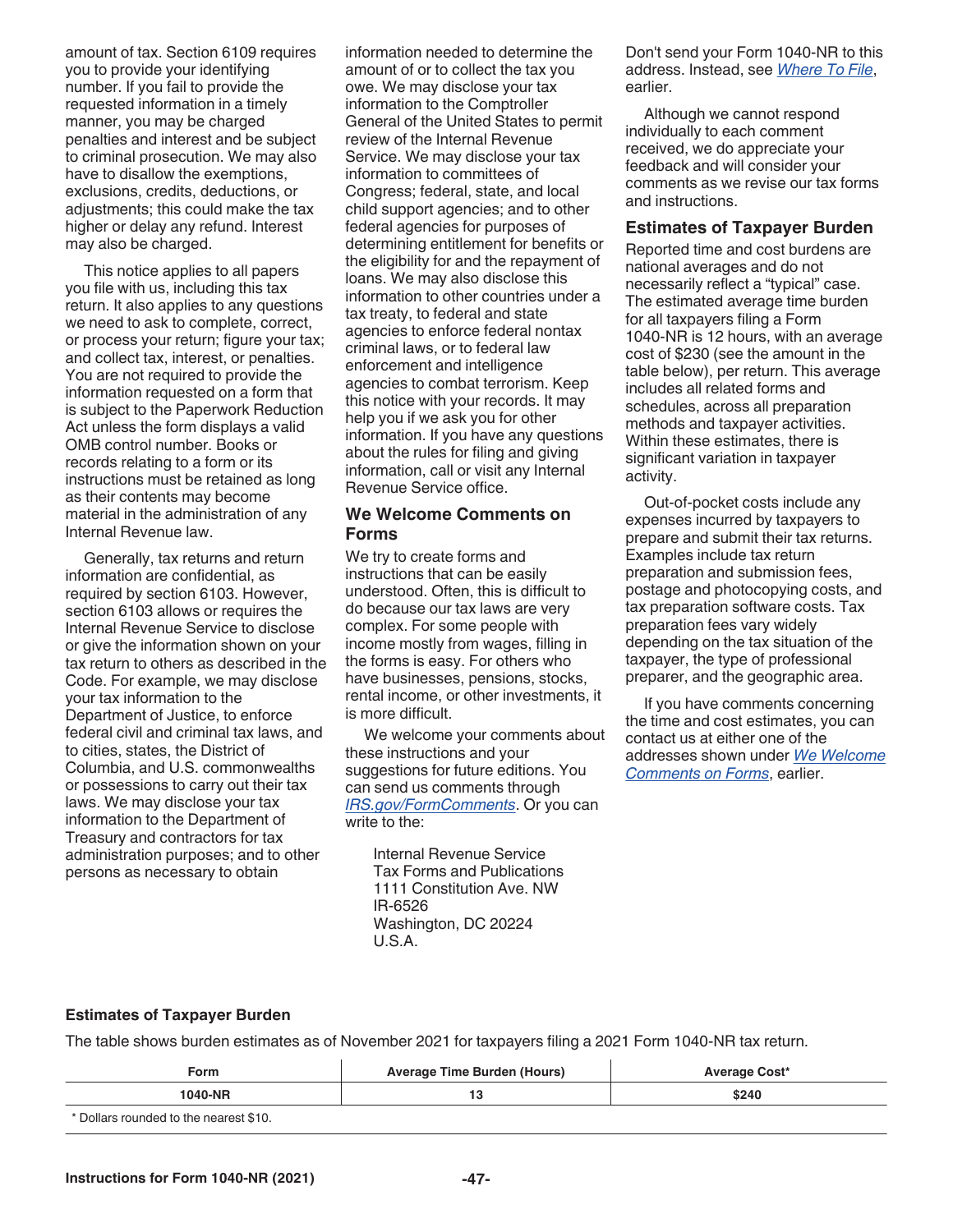### **Taxpayer Bill of Rights**

All taxpayers have fundamental rights they should be aware of when dealing with the IRS. The Taxpayer Bill of Rights, which the IRS adopted in June of 2014, takes existing rights in the tax code and groups them into the following 10 broad categories, making them easier to understand. Explore your rights and our obligations to protect them.

**The right to be informed.** Taxpayers have the right to know what they need to do to comply with the tax laws. They are entitled to clear explanations of the laws and IRS procedures in all tax forms, instructions, publications, notices, and correspondence. They have the right to be informed of IRS decisions about their tax accounts and to receive clear explanations of the outcomes.

**The right to quality service.** Taxpayers have the right to receive prompt, courteous, and professional assistance in their dealings with the IRS, to be spoken to in a way they can easily understand, to receive clear and easily understandable communications from the IRS, and to speak to a supervisor about inadequate service.

**The right to pay no more than the correct amount of tax.** Taxpayers have the right to pay only the amount of tax legally due, including interest and penalties, and to have the IRS apply all tax payments properly.

**The right to challenge the IRS's position and be heard.** Taxpayers have the right to raise objections and provide additional documentation in response to formal IRS actions or proposed actions, to expect that the IRS will consider their timely objections and documentation promptly and fairly, and to receive a response if the IRS does not agree with their position.

**The right to appeal an IRS decision in an independent forum.** Taxpayers are entitled to a fair and impartial administrative appeal of most IRS decisions, including many penalties, and have the right to receive a written response regarding the Office of Appeals' decision. Taxpayers generally have the right to take their cases to court.

**The right to finality.** Taxpayers have the right to know the maximum amount of time they have to challenge the IRS's position as well as the maximum amount of time the IRS has to audit a particular tax year or collect a tax debt. Taxpayers have the right to know when the IRS has finished an audit.

**The right to privacy.** Taxpayers have the right to expect that any IRS inquiry, examination, or enforcement action will comply with the law and be no more intrusive than necessary, and will respect all due process rights, including search and seizure protections, and will provide, where applicable, a collection due process hearing.

**The right to confidentiality.** Taxpayers have the right to expect that any information they provide to the IRS will not be disclosed unless authorized by the taxpayer or by law. Taxpayers have the right to expect appropriate action will be taken against employees, return preparers, and others who wrongfully use or disclose taxpayer return information.

**The right to retain representation.** Taxpayers have the right to retain an authorized representative of their choice to represent them in their dealings with the IRS. Taxpayers have the right to seek assistance from a *[Low Income](https://www.irs.gov/Advocate/Low-Income-Taxpayer-Clinics)  [Taxpayer Clinic](https://www.irs.gov/Advocate/Low-Income-Taxpayer-Clinics)* if they cannot afford representation.

**The right to a fair and just tax system.** Taxpayers have the right to expect the tax system to consider facts and circumstances that might affect their underlying liabilities, ability to pay, or ability to provide information timely. Taxpayers have the right to receive assistance from the *[Taxpayer Advocate Service](https://www.irs.gov/Advocate)* if they are experiencing financial difficulty or if the IRS has not resolved their tax issues properly and timely through its normal channels.

Learn more at *[IRS.gov/TaxpayerRights](https://www.irs.gov/Taxpayer-Bill-of-Rights)*.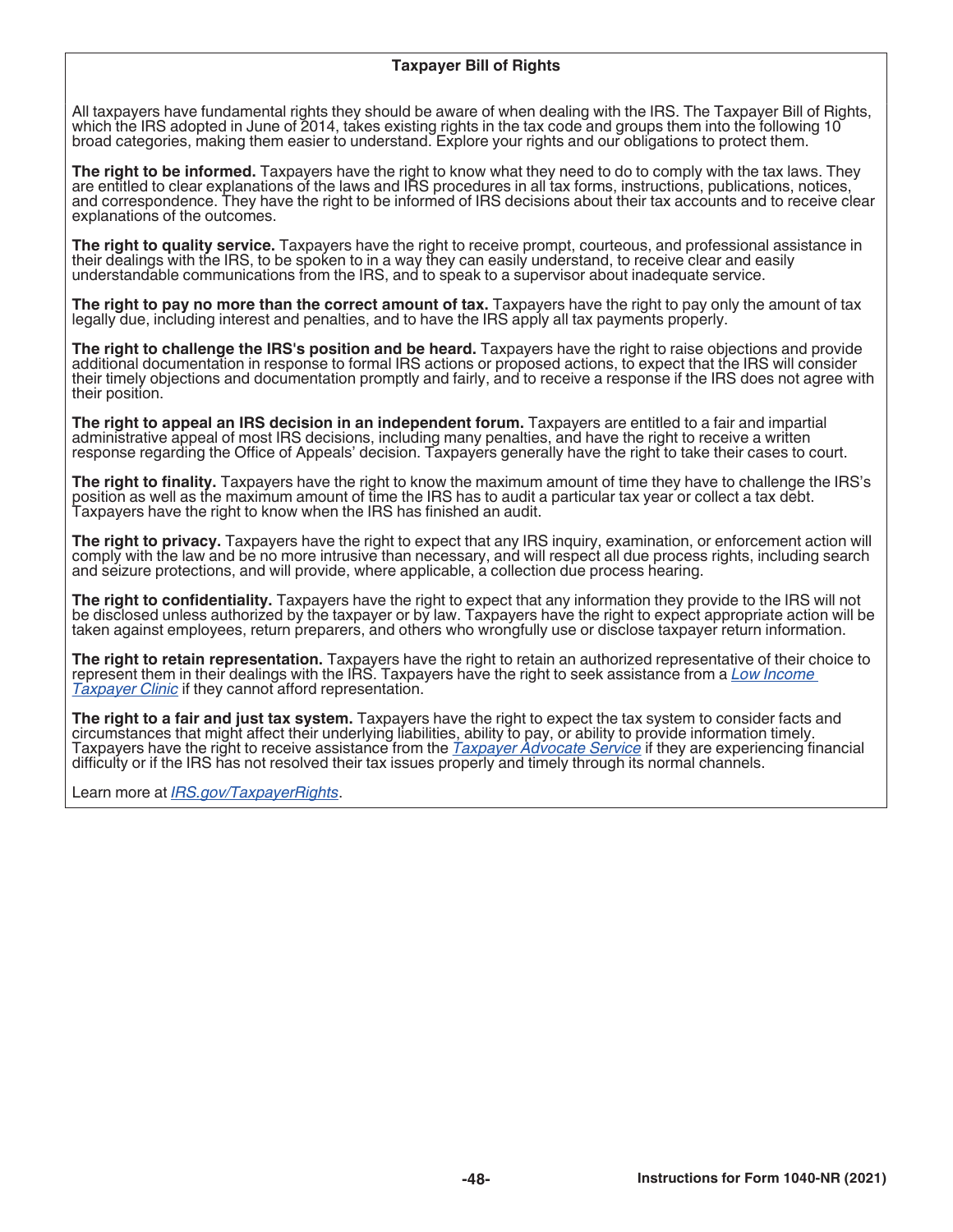### **2021 Tax Rate Schedule for Estates and Trusts**

### **Estates or Trusts. Use Schedule W below to figure your tax.**

#### **Schedule W**

**Estates or Trusts—**Use this schedule for a nonresident alien estate or trust

|     |                                         | The tax is:        |                     |  |
|-----|-----------------------------------------|--------------------|---------------------|--|
|     | But not over-                           |                    | Of the amount over- |  |
|     |                                         |                    |                     |  |
| \$0 | \$2,650                                 |                    | \$0                 |  |
|     | \$9,550                                 | $$265.00 + 24\%$   | \$2,650             |  |
|     | \$13,050                                | $$1,921.00 + 35\%$ | \$9,550             |  |
|     | $\cdots$                                | $$3,146.00 + 37\%$ | \$13,050            |  |
|     | Over-<br>\$2,650<br>\$9,550<br>\$13,050 |                    |                     |  |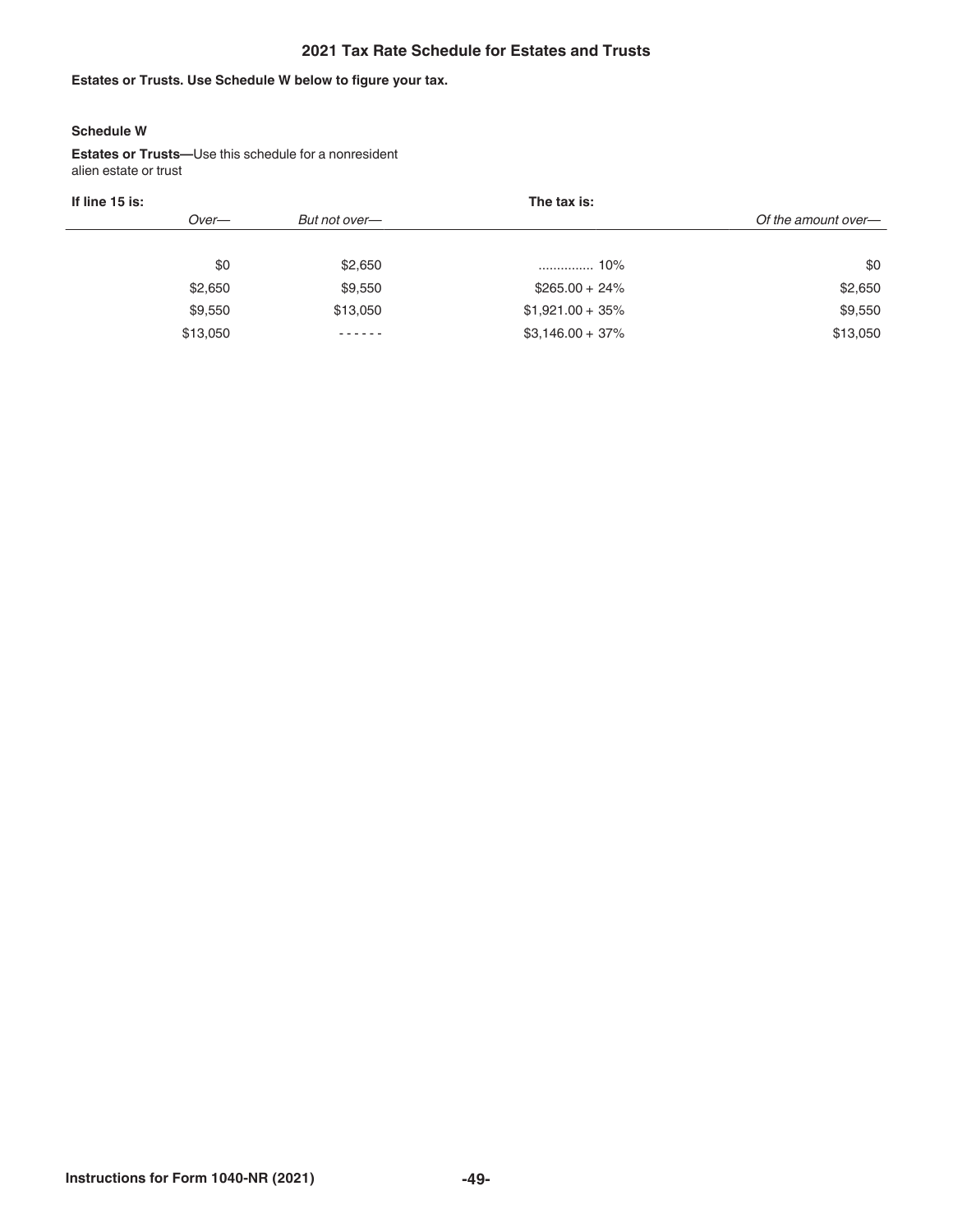#### **Index**

#### **A**

Additional child tax credit 23 Additional tax on IRAs and other qualified retirement plans 34 Additional tax on other qualified retirement plans 34 Address, P.O. box. 17 Address change. 17 Address foreign: Country. 17 Adjusted gross income 31 Alternative minimum tax 33 Amended return 26 Amount paid with request for extension to file 37 Amount refunded to you 23 Amount You Owe 24 Annuities 20 Assistance (*See* Tax help) Attachments to the return 24 Avoid Common Mistakes 26

#### **B**

Business income or (loss): Stocks, securities, and commodities Income as a dealer in 30

#### **C**

Capital gain distributions 21 Capital gain or (loss): Exceptions 21 Casualty and theft losses 41 Charity, gifts to 39 Contributions you can deduct 39 Contributions you cannot deduct 39 Limit on the amount you can deduct 39 Recordkeeping 40 Charity, other than by cash or check 40 Clothing and household items 40 Recordkeeping 41 Child and dependent care expenses: Credit for 36 Child tax credit: Additional 23 Nonrefundable 22 Refundable 23 Community income 15 Competent Authority determination requirement 46 Contributions, carryover From Prior Year 41 Contributions to reduce debt held by the public 26 Credit for federal tax on fuels 37 Credit for other dependent 22 Credits against tax 14

#### **D**

Daycare expenses: Credit for 36 Death of a taxpayer 26 Decedents 8 Deduction for exemptions for estates and trusts only 21 Estates 21 Trusts 21 Dependents 17 Disclosure, Privacy Act, and Paperwork Reduction Act Notice 46

Dispositions of United States real property interests 15 Dividend income 20 Dividends 42 Dividend equivalent payments 42 Exceptions 43 Dividends qualified 20 Dual-status taxpayers 13 Restrictions 14 Dual-Status Tax Year 13 How to figure tax for 14 Income subject to tax 14 What and where to file 13

#### **E** Educator expenses 31

Effectively connected income 17 *E-filing* 4, 12 Election to be taxed as a resident alien 13 Electronic filing  $4, 12$ Estates 9 Exemption for 21 Estimated tax payments for 2021 23 Estimated tax payments for 2022 26 Excess social security and Tier 1 RRTA tax withheld 37 Expatriates 16 Extension of time to file: Amount paid with 37

**F**

Farm income or (loss) 30 Filing status 16 Married 16 Single 16 First-time homebuyer credit repayment 34 Foreign income taxed by the United States 16 Foreign tax credit 36 Form 1040-C: Credit for amount paid with 23 Form W-2 missing or incorrect 18 Free publications<sup>7</sup>10 Fringe benefits 18

**G** Gains and (losses) 21 From U.S. real property interests 15 Green card test 11

#### **H**

Health insurance premiums, Credit for  $37$ Health savings account deduction 32 Household employment taxes 34 How to report income on Form 1040-NR 15

### Identity theft 26, 28

**I**

Income: Fringe benefits 18 Not effectively connected with a U.S. trade or business: Schedule NEC 42 Other taxable income 30 To be reported 17 Income tax withholding (federal) for 2022 26

Individual retirement arrangements (IRAs) 32 Contributions to 32 Distributions from 20 Interest income 19, 43 Exceptions 43 Itemized deductions 21 Items to Note 10 Other reporting requirements 10 Self-employment tax 10 Social security or Medicare taxes withheld in error 10 Special rules for former U.S. citizens and former U.S. long-term residents 10

#### Kinds of income 15

**L** Lump-sum distributions 20

#### **M** Mailing address 12

Medical insurance premiums, Credit for 37 Miscellaneous deductions: Other 41 Moving expenses 32

#### **N**

**K**

Name and Address 17 Estates and trusts 17 Engaged in a trade or business in the United States 17 Not engaged in a trade or business 17 Individuals 17 Name change 17 Net investment income tax 14 Noneffectively connected income: Capital gain 43 Capital gains and losses from sales or exchanges of property 44 Categories of 42 Gambling winnings-Residents of Canada 43 Gambling winnings-Residents of countries other than Canada 43 Other income 44 Railroad retirement benefits (Tier 1) 43 Real property income and natural resources royalties 43 Social security benefits 43 Nonrefundable child tax credit 22 Nonresident aliens, defined 11 Green card test 11 Resident aliens, defined 11

#### **O**

One-half of self-employment tax deduction 32 Options for *e-filing* 4 Other gains or (losses) 30 Other Nonrefundable Credits 37 Other payments 37

Substantial presence test 11

#### **P**

Past due tax returns filing 26 Payments: Tax withholding 22 Penalties: Early withdrawal of savings 32 Pensions 20 Premium tax credit 8 Repayment of excess credit 34 Preparer, requirement to sign tax return 24 Private delivery services 13 Protect your tax records from identity theft 26 Publications (*See* Tax help) Public debt, gift to reduce the 26

#### **Q**

Qualified business income deduction (Section 199A Deduction) 21<br>Qualifying widow(er) 16

#### **R**

Real property income election 15 Records, how long to keep 26 Refund 23 Refundable child tax credit 23 Refund information 29 Refund mailed 23 Refunds. Simplified procedure for claiming certain refunds  $9$ Rental real estate, royalties, partnerships, trusts, etc. 30 **Reporting** requirements-Other 10 Residential energy credits: Nonbusiness energy property credit 36 Residential energy efficient property credit 36 Retirement distributions (IRAs): Annuities 20 Pensions 20 Retirement plan deduction, self-employed 32 Retirement savings contributions credit (saver's credit) 36 Rounding off to whole dollars 17

#### **S**

Salaries and wages 17 Sales or exchanges, capital assets 21 Schedule A, itemized deductions 38 Schedule D Tax Worksheet 22 Schedule NEC 42 Schedule OI, other information 44 Scholarship and fellowship grants<sup>21</sup> Degree candidate 18 Nondegree candidate 18 Self-employed health insurance deduction 3 Self-employed SEP, SIMPLE, and qualified plans 32 Services performed partly in and partly out the U.S. 18 Sharing economy (gig) income 15 Signature 24 State and local income taxes, deduction for 38 Student loan interest deduction 32